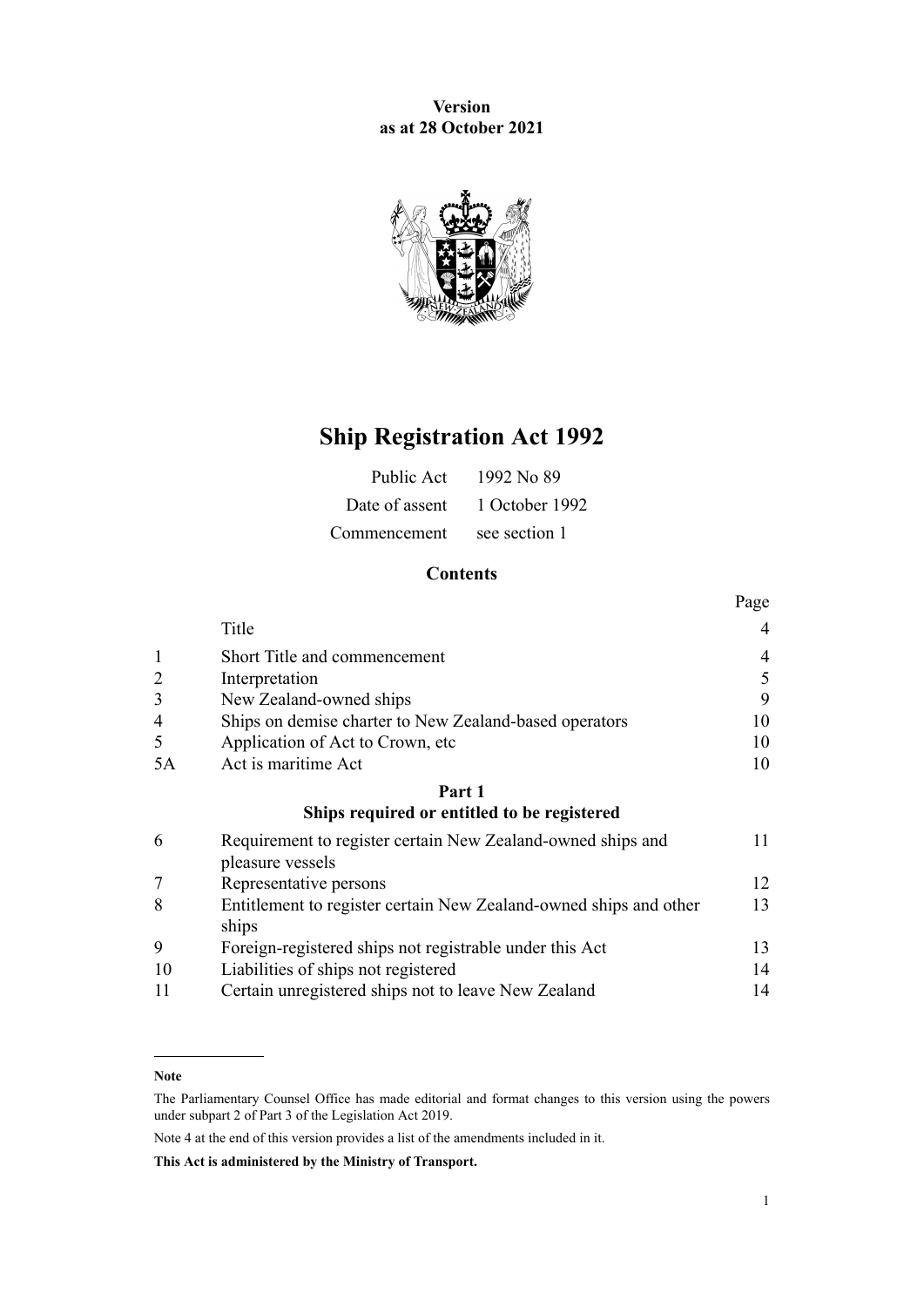|                                   | Version as at   |
|-----------------------------------|-----------------|
| <b>Ship Registration Act 1992</b> | 28 October 2021 |

# **[Part 2](#page-14-0) [Registration of ships](#page-14-0)**

| 12 | Applications for registration                                                                            | 15 |
|----|----------------------------------------------------------------------------------------------------------|----|
| 13 | Declaration of ownership and nationality                                                                 | 16 |
| 14 | Evidence required before registration                                                                    | 16 |
| 15 | Tonnage measurement of ship required before registration                                                 | 17 |
| 16 | Power to disallow proposed name and to allow change of name                                              | 18 |
| 17 | Appeals from decisions under section 16                                                                  | 20 |
| 18 | Application for reservation of name                                                                      | 20 |
| 19 | Ship to be marked before registration                                                                    | 21 |
| 20 | Entry of particulars in Part A of Register                                                               | 23 |
| 21 | Entry of particulars in Part B of Register                                                               | 24 |
| 22 | Registration of property in ships                                                                        | 25 |
|    | Certificates of registry and registration, provisional certificates of<br>registry, and temporary passes |    |
| 23 | Grant of certificates of registry and registration                                                       | 26 |
| 24 | Particulars of master to be endorsed on certificate of registry of<br>ship leaving New Zealand           | 26 |
| 25 | Custody of certificates                                                                                  | 27 |
| 26 | Replacement certificates                                                                                 | 27 |
| 27 | Grant of provisional certificate of registry or registration                                             | 28 |
| 28 | Duration of provisional certificates of registry or registration                                         | 29 |
| 29 | Temporary passes                                                                                         | 29 |
|    | Alterations to ships, changes in ownership, etc, to be notified to<br>Registrar                          |    |
| 30 | Alterations to ships                                                                                     | 30 |
| 31 | Change of name or address or nationality of owner or mortgagee                                           | 31 |
|    | Closure of registration                                                                                  |    |
| 32 | Closure of registration                                                                                  | 32 |
| 33 | Rights of mortgagees where ship ceases to be registrable                                                 | 32 |
|    | Part 3                                                                                                   |    |
|    | Transfers, transmissions, and mortgages of ships                                                         |    |
|    | Transfers and transmissions                                                                              |    |
| 34 | Application of Part                                                                                      | 33 |
| 35 | Transfer of ships and shares in ships                                                                    | 33 |
| 36 | Transmission of ship or share in ship by operation of law                                                | 34 |
| 37 | Declarations of transfer and transmission                                                                | 34 |
| 38 | Certificate of registry to be endorsed where change in ownership                                         | 35 |
|    | <b>Mortgages</b>                                                                                         |    |
| 39 | Mortgage of ship or share in ship                                                                        | 35 |
| 40 | Priority of mortgages                                                                                    | 35 |
|    |                                                                                                          |    |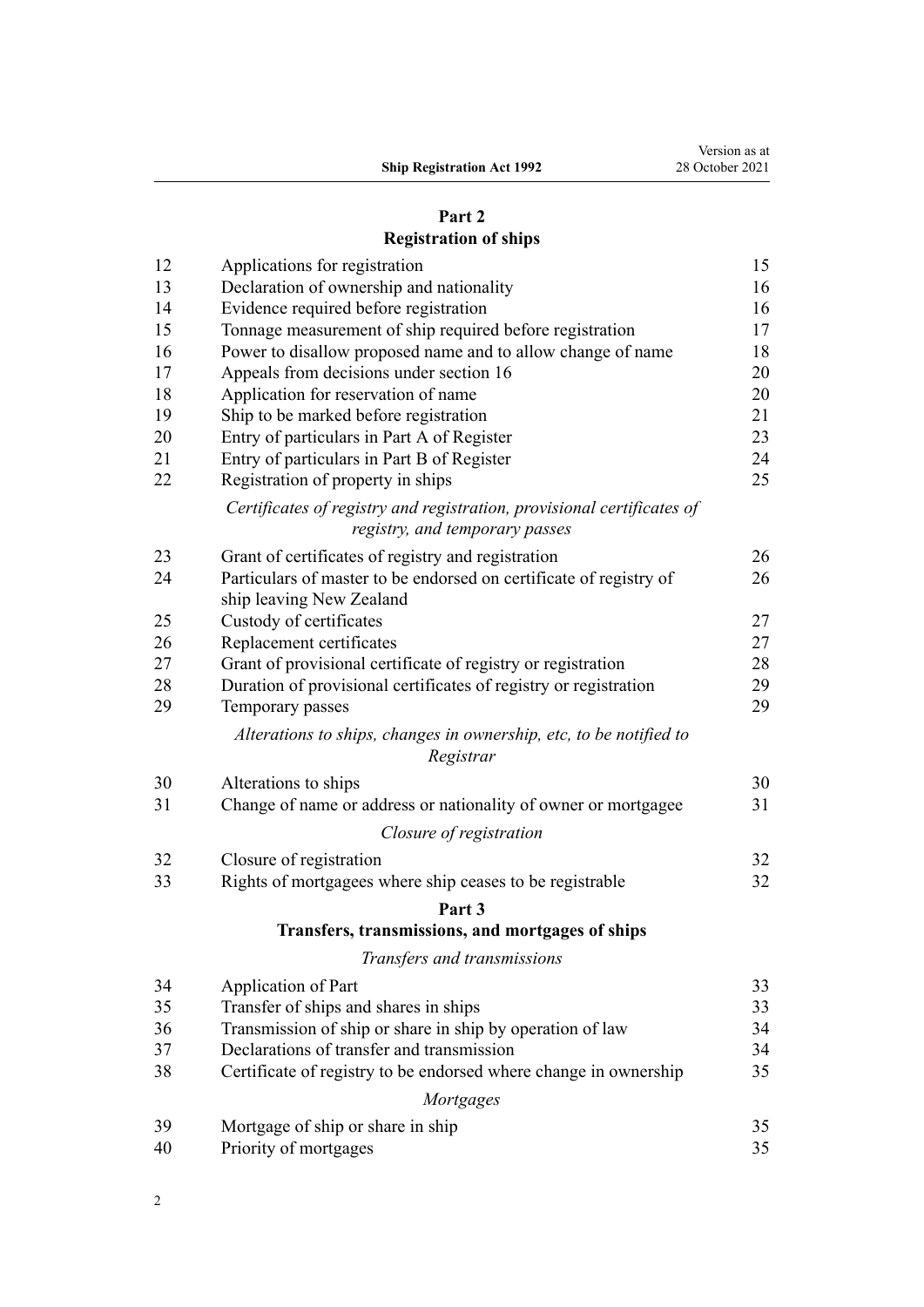| Version as at<br>28 October 2021<br><b>Ship Registration Act 1992</b> |                                                                            |    |
|-----------------------------------------------------------------------|----------------------------------------------------------------------------|----|
|                                                                       |                                                                            |    |
| 41                                                                    | Alteration of terms of mortgage by endorsement                             | 36 |
| 42                                                                    | Variation of priority of mortgages                                         | 36 |
| 43                                                                    | Transfer of mortgage                                                       | 37 |
| 44                                                                    | Transmission of mortgage by operation of law                               | 37 |
| 45                                                                    | Discharge, waiver, or extinction of mortgage                               | 37 |
|                                                                       | General matters relating to ownership, mortgages, and other<br>interests   |    |
| 46                                                                    | Powers of disposal by owner                                                | 38 |
| 47                                                                    | Mortgage not to change ownership                                           | 38 |
| 48                                                                    | Mortgagee to have power of disposal                                        | 38 |
| 49                                                                    | Trusts not recognised                                                      | 38 |
| 50                                                                    | Equities not excluded                                                      | 39 |
| 51                                                                    | Caveat forbidding registration of certain instruments                      | 39 |
| 52                                                                    | Notice of caveat                                                           | 40 |
| 53                                                                    | Procedure for removal of caveat                                            | 40 |
| 54                                                                    | When caveat to lapse                                                       | 40 |
| 55                                                                    | No dealing to be registered while caveat in force                          | 41 |
| 56                                                                    | Compensation for lodging caveat without reasonable cause                   | 41 |
|                                                                       | Part 4                                                                     |    |
|                                                                       | Nationality and national colours                                           |    |
| 57                                                                    | Certain ships to have New Zealand nationality                              | 41 |
| 58                                                                    | National colours and other flags                                           | 42 |
| 58A                                                                   | Flags authorised under prerogative                                         | 42 |
| 59                                                                    | Declaration of ship's nationality before Customs clearance                 | 43 |
| 60                                                                    | Improperly assuming or concealing New Zealand nationality                  | 43 |
|                                                                       | Part 5                                                                     |    |
|                                                                       | <b>Administration</b>                                                      |    |
| 61                                                                    | Registrar of Ships                                                         | 44 |
| 62                                                                    | Deputy Registrars of Ships                                                 | 44 |
| 63                                                                    | Seal of Registrar                                                          | 44 |
| 64                                                                    | Protection of Registrar and Deputies                                       | 44 |
|                                                                       | New Zealand Register of Ships                                              |    |
| 65                                                                    | New Zealand Register of Ships                                              | 45 |
| 66                                                                    | Power to appoint suitable organisation to maintain any Part of<br>Register | 45 |
|                                                                       | Corrections and rectification of Register                                  |    |
| 67                                                                    | Correction of clerical errors                                              | 46 |
| 68                                                                    | Power to give directions in respect of obsolete or incorrect entries       | 46 |
| 69                                                                    | High Court may direct rectification of Register                            | 47 |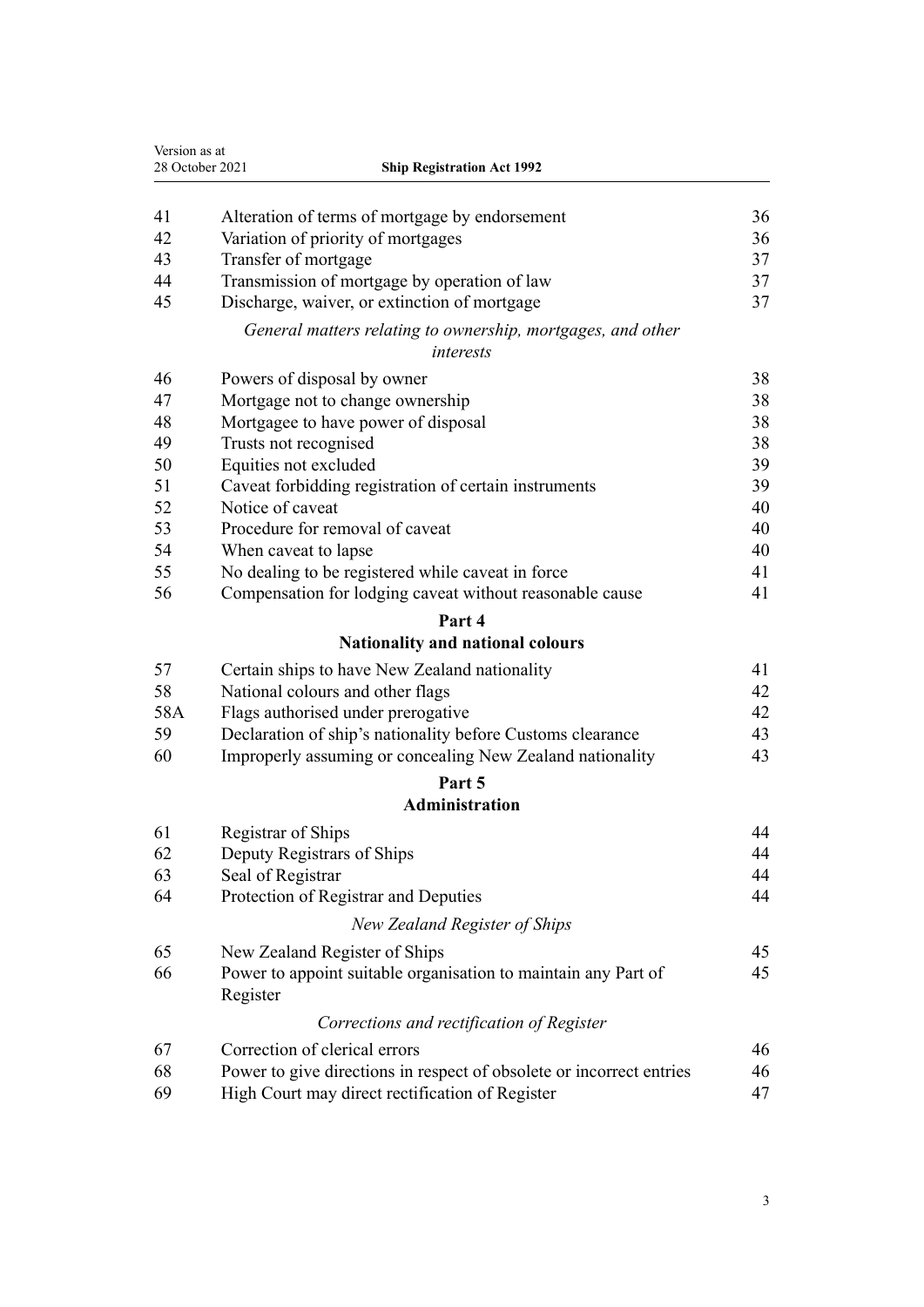### **[Miscellaneous provisions](#page-47-0)**

<span id="page-3-0"></span>

|          | <b>Schedule</b>                                                                        | 61       |
|----------|----------------------------------------------------------------------------------------|----------|
| 95       | Savings                                                                                | 59       |
| 94       | References in other laws                                                               | 59       |
| 93       | Transfer of foreign registered ships                                                   | 59       |
| 92       | Applications under previous law                                                        | 58       |
| 91       | Verification of particulars in registers kept under previous law                       | 58       |
| 90       | Ships registered in New Zealand under previous law deemed<br>registered under this Act | 57       |
|          | Transitional provisions                                                                |          |
|          |                                                                                        |          |
| 88<br>89 | Repeals and amendments<br>Revocations                                                  | 57<br>57 |
| 87       | Regulations                                                                            | 56       |
| 86       | Delegation of Director's powers                                                        | 55       |
| 85A      | Delegation of Minister's functions and powers to Director                              | 55       |
| 85       | Power to appoint or recognise persons as proper officers                               | 54       |
| 84       | Power to prescribe or approve forms                                                    | 54       |
| 83       | Mode of making declarations                                                            | 53       |
|          | evidence, etc                                                                          |          |
| 82       | Power of Registrar to dispense with declarations and other                             | 53       |
| 81       | Evidence relating to transmissions                                                     | 52       |
| 80       | Admissibility of documents in evidence                                                 | 52       |
| 79       | Service of documents                                                                   | 51       |
| 78       | Proceedings for offences                                                               | 51       |
| 77       | Offences to be punishable on summary conviction [Repealed]                             | 51       |
| 76       | Liability of directors and officers of bodies corporate                                | 51       |
| 75       | Making false documents, etc                                                            | 50       |
| 74       | <b>False statements</b>                                                                | 49       |
| 73       | Protection of officers in respect of seizure or detention                              | 49       |
| 72       | Proceedings on forfeiture                                                              | 49       |
| 71       | Detention of ships                                                                     | 48       |
| 70       | Priority of securities or charges in respect of foreign ships                          | 48       |

### **[Repeals and amendments](#page-60-0)**

### **An Act to provide for the registration of ships in New Zealand and related mat‐ ters**

### **Short Title and commencement**

- (1) This Act may be cited as the Ship Registration Act 1992.
- (2) [Section 93](#page-58-0) shall come into force 6 months after the commencement of this Act.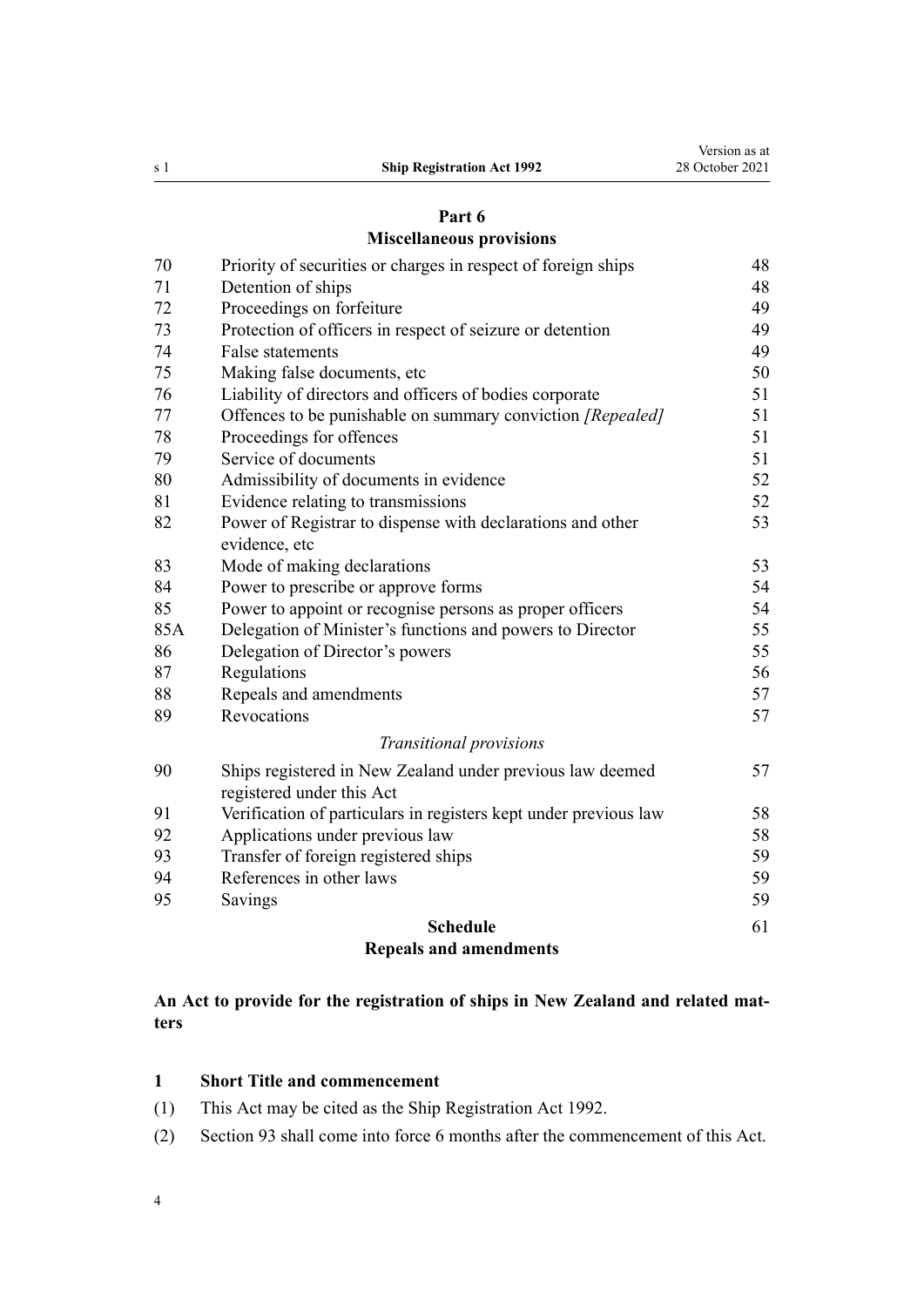<span id="page-4-0"></span>Version as at

(3) Except as provided in subsection (2), this Act shall come into force on the 28th day after the date on which it receives the Royal assent.

### **2 Interpretation**

(1) In this Act, unless the context otherwise requires,—

**barge** means any barge, lighter, or like vessel that does not have any means of self-propulsion

**beneficial interests** includes interests arising under contract, and other equitable interests

**certificate of clearance** means a certificate of clearance issued under the [Cus‐](http://legislation.govt.nz/pdflink.aspx?id=DLM7038920) [toms and Excise Act 2018](http://legislation.govt.nz/pdflink.aspx?id=DLM7038920)

**certificate of registration** means a certificate of registration granted under [sec‐](#page-25-0) [tion 23\(2\);](#page-25-0) but does not include a provisional certificate of registration

**certificate of registry** means a certificate of registry granted under [section](#page-25-0) [23\(1\)](#page-25-0); but does not include a provisional certificate of registry

### **coastal waters** means—

- (a) all waters within the exclusive economic zone of New Zealand; and
- (b) the territorial sea of New Zealand; and
- (c) the internal waters of New Zealand

**Customs officer** has the meaning given to it by [section 5\(1\)](http://legislation.govt.nz/pdflink.aspx?id=DLM7038971) of the Customs and Excise Act 2018

demise charter, in relation to a ship, means the demise, letting, hire, or delivery of the ship to the charterer, by virtue of which the charterer has whole possession and control of the ship, including the right to appoint its master and crew

**Deputy Registrar** means a Deputy Registrar of Ships appointed under [section](#page-43-0) [62](#page-43-0)

**Director** means the person who is for the time being the Director of Maritime New Zealand under the [Maritime Transport Act 1994](http://legislation.govt.nz/pdflink.aspx?id=DLM334659)

**enemy** means any country, or any armed force, or any authority or government controlling any such force, with which New Zealand, or any force acting in cooperation with any part of the Armed Forces of New Zealand, is at war or is engaged in armed combat operations; and includes—

- (a) any member of any such armed force or any member of that authority or government, as the case may be:
- (b) any person materially assisting that country, force, authority, or govern‐ ment in its war effort or armed combat operations:
- (c) any ally of that country, force, authority, or government:
- (d) all pirates: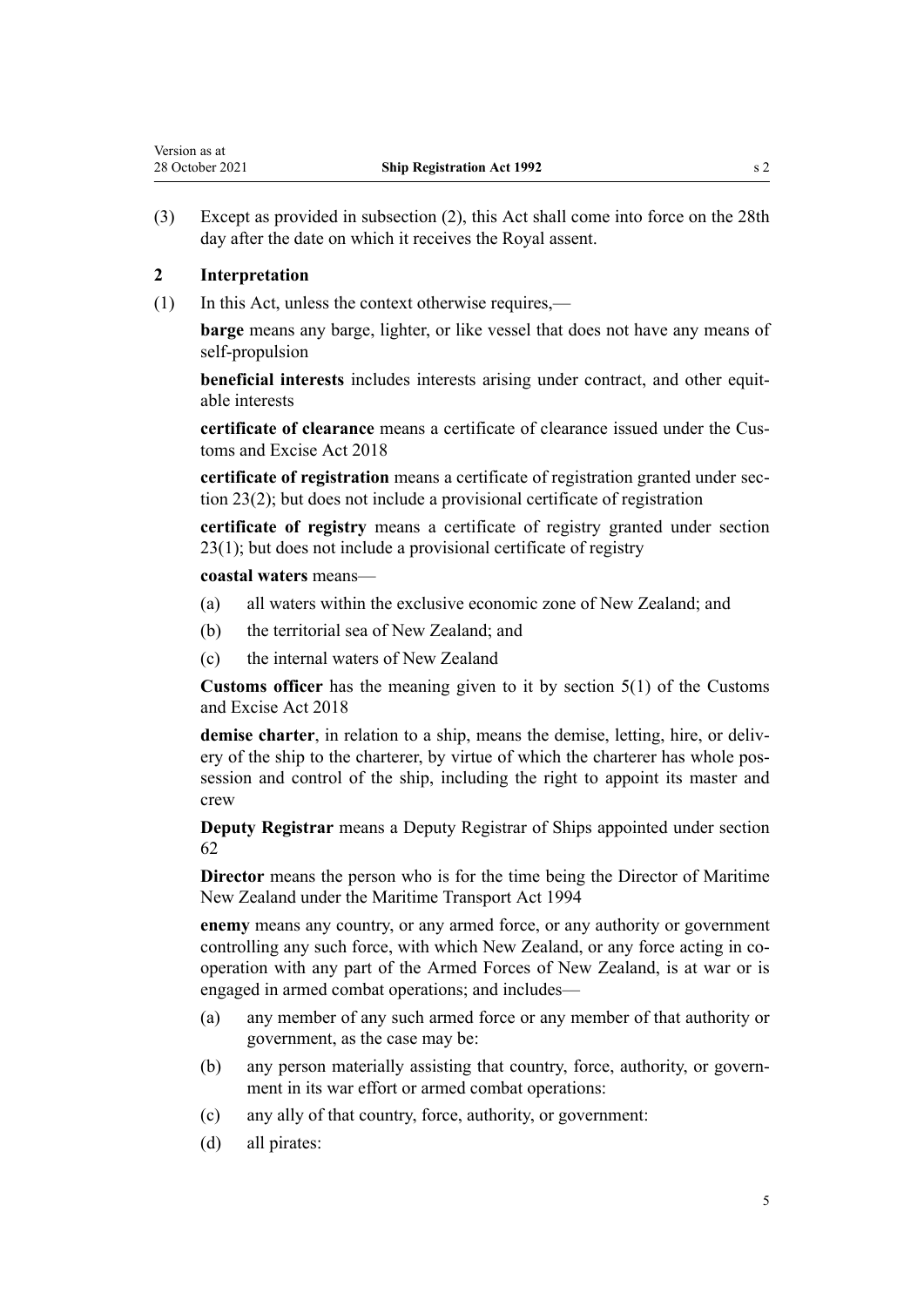(e) all armed persons who are engaged in any mutiny, rebellion, or riot against New Zealand or against any Service authority of the Armed Forces of New Zealand or against any ally of New Zealand

**foreign country** means a country other than New Zealand

**foreign port** means a port outside New Zealand

**gross tonnage**, in relation to any ship, means—

- (a) the gross tonnage of that ship determined or recognised in accordance with the provisions of the [Maritime Transport Act 1994;](http://legislation.govt.nz/pdflink.aspx?id=DLM334659) or
- (b) where a ship has been assigned alternative gross tonnages, the higher of those gross tonnages

**marine flag of New Zealand** means the red ensign usually worn by merchant ships registered in the United Kingdom, with the addition on the fly of the Southern Cross as represented by 4 5-pointed white stars

**Minister** means the Minister of Transport

**net tonnage**, in relation to any ship, means—

- (a) the net tonnage of that ship determined or recognised in accordance with the provisions of the [Maritime Transport Act 1994;](http://legislation.govt.nz/pdflink.aspx?id=DLM334659) or
- (b) where a ship has been assigned alternative net tonnages, the higher of those net tonnages

**New Zealand Flag** means the New Zealand Flag as depicted in [Schedule 1](http://legislation.govt.nz/pdflink.aspx?id=DLM52255) of the Flags, Emblems, and Names Protection Act 1981

**New Zealand Government ship** means a ship that belongs to Her Majesty or is held by any person on behalf of or for the benefit of Her Majesty; but does not include a ship that is set aside for or used by the Armed Forces of New Zealand

### **New Zealand national** means—

- (a) a New Zealand citizen:
- (b) a body corporate established by or under the law of New Zealand:
- (c) the Executive Government of New Zealand

**New Zealand national colours** means the national colours specified in subsec‐ tion (1) or subsection (2) of [section 58](#page-41-0)

**New Zealand-owned ship** has the meaning ascribed to that term by [section 3](#page-8-0)

**New Zealand ship** means a ship that is registered under this Act; and includes a ship that is not registered but is required or entitled to be registered

**New Zealand waters** means—

- (a) the territorial sea of New Zealand; and
- (b) the internal waters of New Zealand; and
- (c) all rivers and other inland waters of New Zealand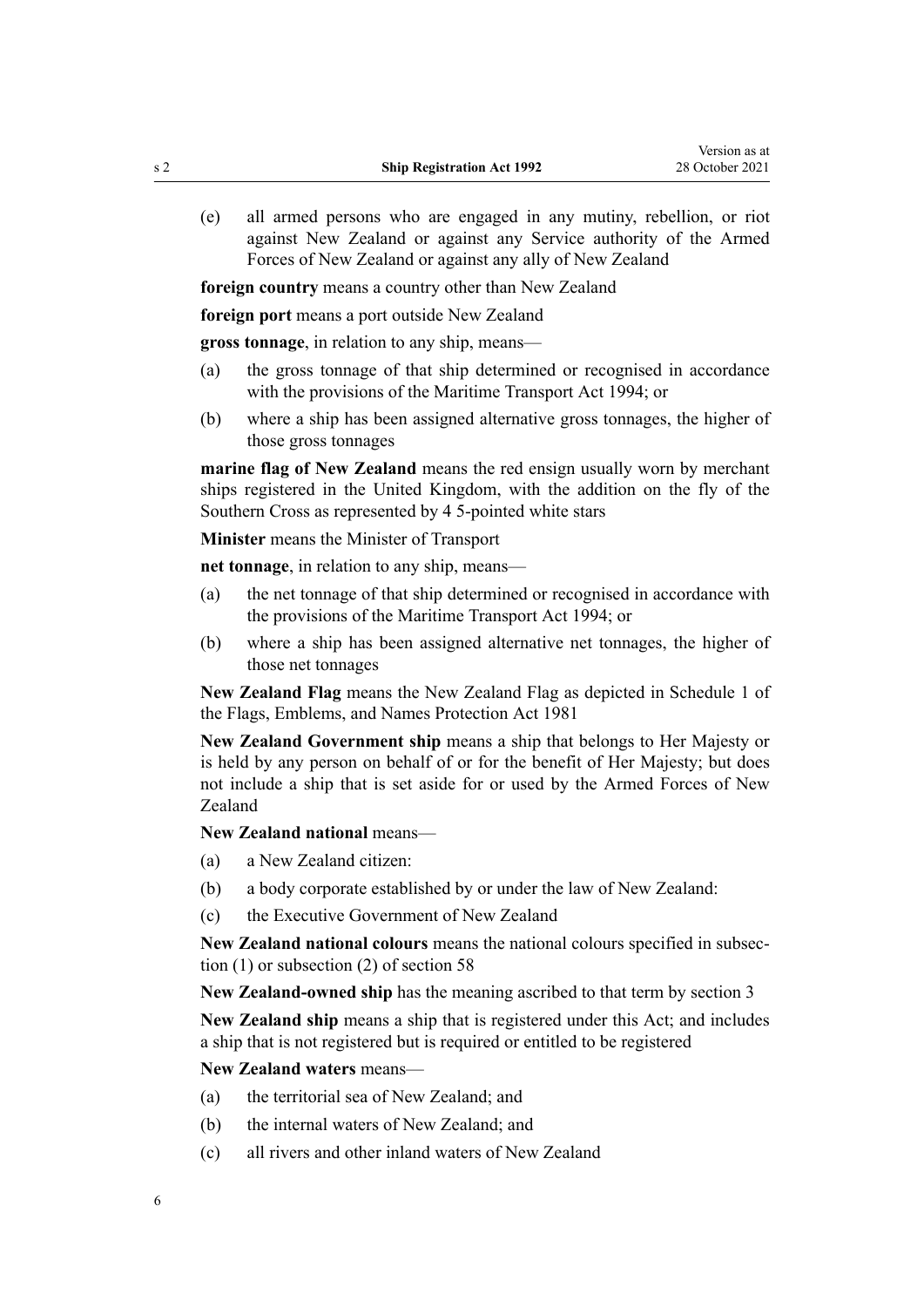**office copy**, in relation to any document, means a copy of the document that appears to have been certified by the person who made or issued the document or by a person who appears to have power to make or issue the document

**overall length**, in relation to a ship, means the length of the ship measured from the foreside of the head of the stem to the aftermost part of the transom or stern of the ship

**owner** means,—

- (a) in relation to a ship registered under this Act or under the laws of a for‐ eign country, the registered owner:
- (b) in relation to any other ship, the person or persons having the right to manage the ship

**pleasure vessel** means a ship that is used exclusively for the owner's pleasure or as the owner's residence, and is not offered or used for hire or reward; but does not include—

- (a) a ship that is provided for transport or sport or recreation by or on behalf of any institution, hotel, motel, place of entertainment, or other establish‐ ment; or
- (b) a ship that is used on any voyage for pleasure if it is normally used or intended to be normally used as a fishing vessel or for the carriage of passengers or cargo or for hire or reward; or
- (c) a ship that is operated or provided by any club, incorporated society, trust, or business under any time share, charter, or similar arrangement

**port of registry**, in relation to a ship, means the port that is for the time being entered in the Register as the port of registry of that ship

**prescribed form** means a form prescribed by the Director under [section 84](#page-53-0)

**proper officer**, in relation to a port in a foreign country, means the person who—

- (a) is a person recognised by Her Majesty as a consular officer of that country; or
- (b) is by the law of that country authorised or required to do or perform the act or duty to which reference is made in the provisions of this Act in which the expression occurs; or
- (c) is by the law of that country authorised or required to do or perform, in relation to any ship registered in or belonging to that country, any act or duty of the same nature as the act or duty to which reference is made in the provisions of this Act in which the expression occurs; or
- (d) is appointed or recognised under [section 85](#page-53-0) as a proper officer for the purposes of this Act

**provisional certificate of registration** means a provisional certificate of regis‐ tration granted under [section 27](#page-27-0)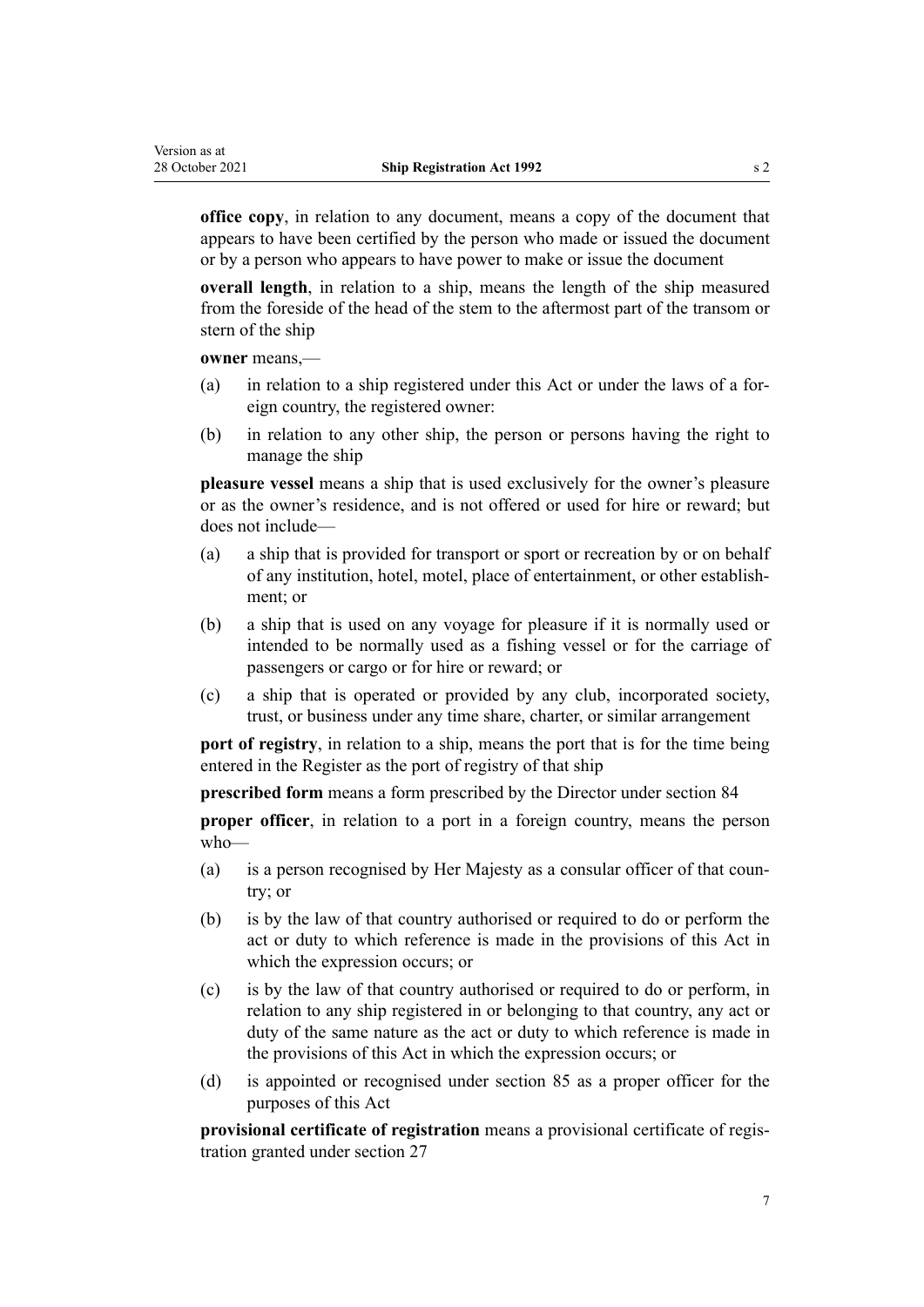**provisional certificate of registry** means a provisional certificate of registry granted under [section 27](#page-27-0)

**Register** means the New Zealand Register of Ships established under [section](#page-44-0) [65;](#page-44-0) and includes any part of the Register

**register length**, in relation to any ship, means the length of the ship measured from the foreside of the head of the stem to the aft side of the head of the stern post or, in the case of a ship not having a stern post, to the foreside of the rud‐ der stock:

provided that, in the case of a ship not having a stern post or rudder stock, the after terminal point shall be taken to be the aftermost part of the transom or stern of the ship

**registered** means registered under this Act; and **unregistered** has a corres‐ ponding meaning

**Registrar** means the Registrar of Ships appointed under [section 61](#page-43-0)

**ship** means every description of boat or craft used in navigation, whether or not it has any means of propulsion; and includes—

- (a) a barge, lighter, or other like vessel:
- (b) a hovercraft or other thing deriving full or partial support in the atmosphere from the reaction of air against the surface of the water over which it operates:
- (c) a submarine or other submersible

**temporary pass** means a temporary pass granted under [section 29](#page-28-0)

**the tonnage regulations** means any rules or regulations for the time being in force under the [Maritime Transport Act 1994](http://legislation.govt.nz/pdflink.aspx?id=DLM334659) in relation to tonnage.

(2) In this Act, unless the context otherwise requires, a reference to the owner of a ship shall, if there is more than 1 owner of the ship, be read as a reference to each of the owners.

Section 2(1) **certificate of clearance**: amended, on 1 October 2018, by [section 443\(3\)](http://legislation.govt.nz/pdflink.aspx?id=DLM7039957) of the Customs and Excise Act 2018 (2018 No 4).

Section 2(1) **Collector of Customs**: repealed, on 1 October 1996, by [section 289\(1\)](http://legislation.govt.nz/pdflink.aspx?id=DLM380185) of the Customs and Excise Act 1996 (1996 No 27).

Section 2(1) **Customs officer**: inserted, on 1 October 1996, by [section 289\(1\)](http://legislation.govt.nz/pdflink.aspx?id=DLM380185) of the Customs and Excise Act 1996 (1996 No 27).

Section 2(1) **Customs officer**: amended, on 1 October 2018, by [section 443\(3\)](http://legislation.govt.nz/pdflink.aspx?id=DLM7039957) of the Customs and Excise Act 2018 (2018 No 4).

Section 2(1) **Director**: substituted, on 1 February 1995, by [section 203](http://legislation.govt.nz/pdflink.aspx?id=DLM336920) of the Maritime Transport Act 1994 (1994 No 104).

Section 2(1) **Director**: amended, on 1 July 2005, by [section 11\(3\)](http://legislation.govt.nz/pdflink.aspx?id=DLM322600) of the Maritime Transport Amendment Act 2004 (2004 No 98).

Section 2(1) gross tonnage paragraph (a): amended, on 1 February 1995, by [section 203](http://legislation.govt.nz/pdflink.aspx?id=DLM336920) of the Maritime Transport Act 1994 (1994 No 104).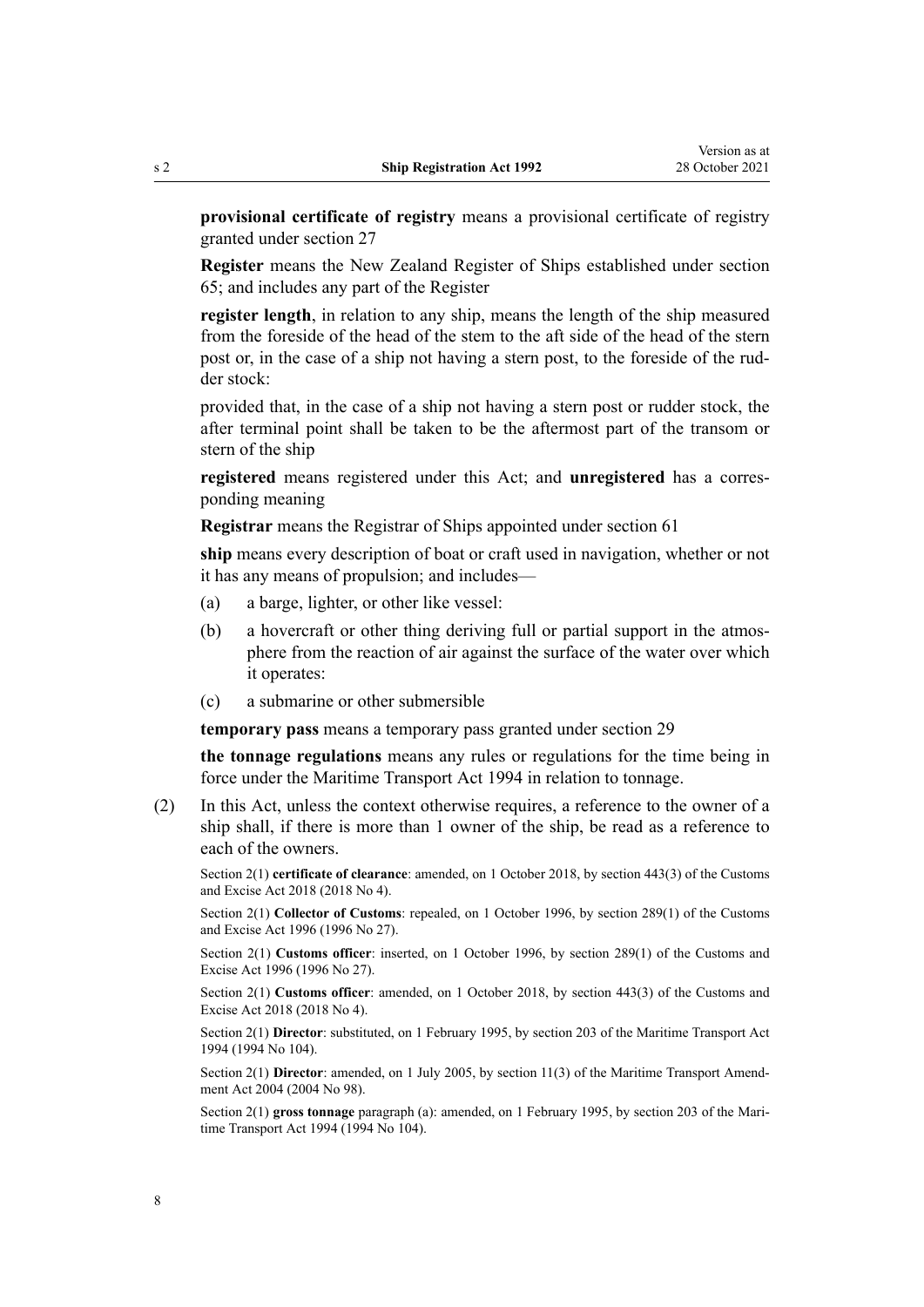<span id="page-8-0"></span>Section 2(1) **net tonnage** paragraph (a): amended, on 1 February 1995, by [section 203](http://legislation.govt.nz/pdflink.aspx?id=DLM336920) of the Maritime Transport Act 1994 (1994 No 104).

Section 2(1) **prescribed form**: amended, on 1 February 1995, by [section 203](http://legislation.govt.nz/pdflink.aspx?id=DLM336920) of the Maritime Transport Act 1994 (1994 No 104).

Section 2(1) **proper officer of Customs**: repealed, on 1 October 1996, by [section 289\(1\)](http://legislation.govt.nz/pdflink.aspx?id=DLM380185) of the Customs and Excise Act 1996 (1996 No 27).

Section 2(1) **ship**: substituted, on 1 February 1995, by [section 203](http://legislation.govt.nz/pdflink.aspx?id=DLM336920) of the Maritime Transport Act 1994 (1994 No 104).

Section 2(1) **Superintendent of Mercantile Marine**: repealed, on 1 February 1995, by [section 203](http://legislation.govt.nz/pdflink.aspx?id=DLM336920) of the Maritime Transport Act 1994 (1994 No 104).

Section 2(1) **surveyor of ships**: repealed, on 1 February 1995, by [section 203](http://legislation.govt.nz/pdflink.aspx?id=DLM336920) of the Maritime Transport Act 1994 (1994 No 104).

Section 2(1) **the tonnage regulations**: substituted, on 1 February 1995, by [section 203](http://legislation.govt.nz/pdflink.aspx?id=DLM336920) of the Maritime Transport Act 1994 (1994 No 104).

### **3 New Zealand-owned ships**

- (1) For the purposes of registration in Part A or Part B of the Register, a ship is deemed to be New Zealand-owned if—
	- (a) it is owned by a New Zealand national or New Zealand nationals, and no other person; or
	- (b) it is owned by 3 or more persons as joint owners (otherwise than as described in paragraph (c)), and the majority of those persons are New Zealand nationals; or
	- (c) it is owned by 2 or more persons as owners in common, and more than half of the shares in the ship are owned by 1 or more New Zealand nationals.
- (2) For the purposes of subsection  $(1)(c)$ , where 2 or more persons are joint owners of any number of shares in the ship the following provisions shall apply:
	- (a) in the case of 2 or more particular shares that are owned by the same persons, the interest of each owner in those shares shall be ascertained by dividing the number of shares by the number of owners of the shares:
	- (b) in the case of a share to which paragraph (a) does not apply, the interest of each owner in the share shall be ascertained by dividing the number 1 by the number of owners of the share:
	- (c) if the sum of the interests so ascertained in respect of all jointly-owned shares in the ship as being interests of a New Zealand national or New Zealand nationals is a whole number or a whole number and a fraction, such number of shares as is equal to that whole number shall be deemed to be owned by a New Zealand national or New Zealand nationals.
- (3) *[Repealed]*

Compare: 1952 No 49 s 385(1); Shipping Registration Act 1981 s 8 (Aust)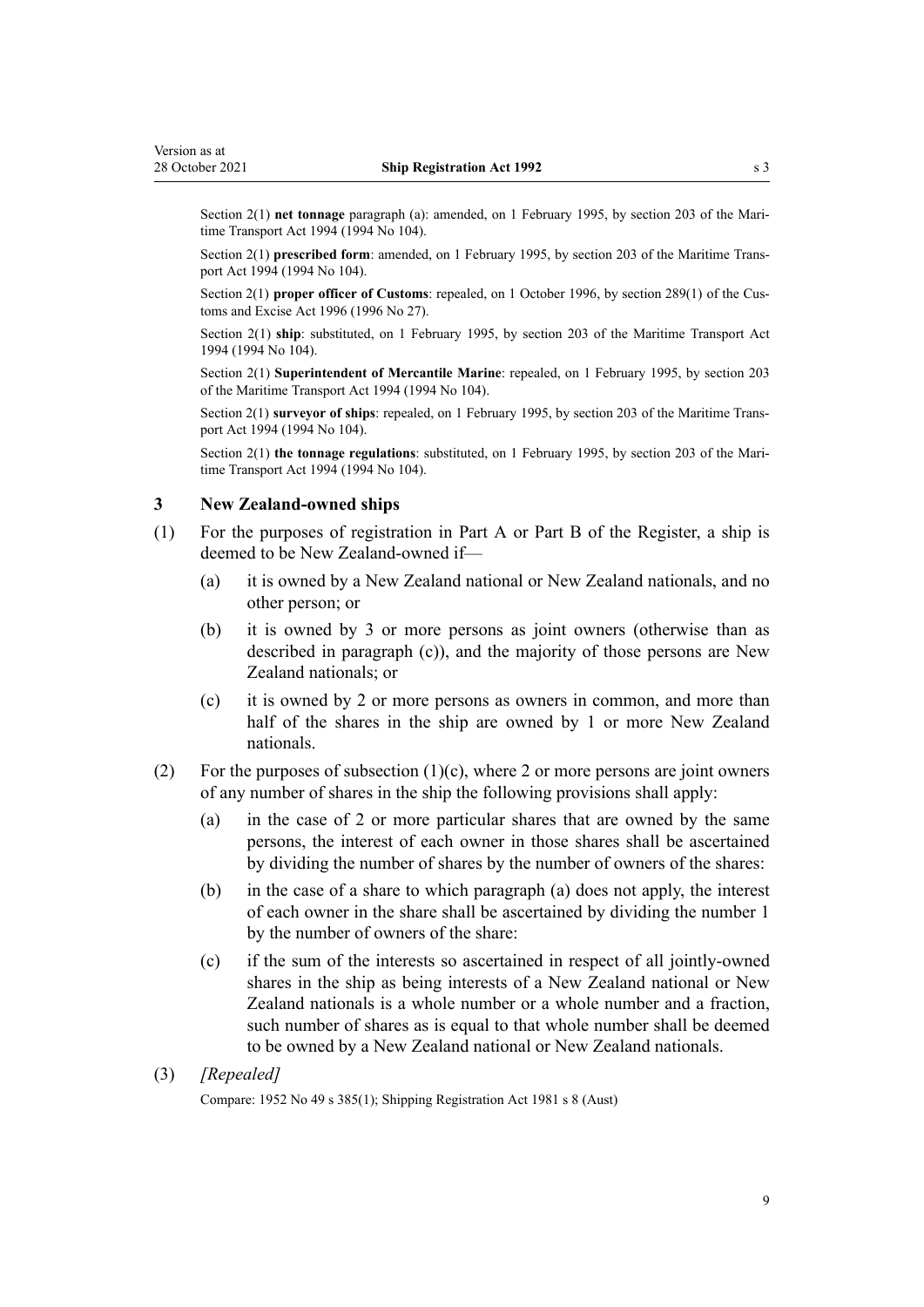Section 3(1): amended, on 9 June 1999, by [section 2\(1\)](http://legislation.govt.nz/pdflink.aspx?id=DLM30532) of the Ship Registration Amendment Act (No 2) 1999 (1999 No 67).

Section 3(3): repealed, on 9 June 1999, by [section 2\(2\)](http://legislation.govt.nz/pdflink.aspx?id=DLM30532) of the Ship Registration Amendment Act (No 2) 1999 (1999 No 67).

### **4 Ships on demise charter to New Zealand-based operators**

A reference in this Act to a ship on demise charter to a New Zealand-based operator shall be read as a reference to a ship (not being a ship required to be registered, or a ship entitled otherwise than under section  $8(1)(b)$  to be registered, or a pleasure vessel) on demise charter to—

- (a) a New Zealand national or New Zealand nationals ordinarily resident or carrying on business in New Zealand, and no other person; or
- (b) a New Zealand national or New Zealand nationals ordinarily resident in New Zealand together with any other person or persons, where the New Zealand national is or the New Zealand nationals are in a position to control the exercise of the rights and powers of the charterers under the charterparty.

Compare: Shipping Registration Act 1981 s 9 (Aust)

### **5 Application of Act to Crown, etc**

- (1) Except as provided in subsections (2) and (3), this Act binds the Crown.
- (2) Nothing in this Act applies to any ship while it is set aside for or being used by the Armed Forces of New Zealand or of any other country.
- (3) Nothing in this Act renders the Crown liable to be prosecuted for any offence against this Act.
- (4) This Act applies to every ship registered in the Cook Islands as if it were not a New Zealand-owned ship.
- (5) Notwithstanding any other provision in this Act, any ship shall be entitled to be registered in Part A of the Register if—
	- (a) a majority interest in the ship is owned by a person or persons perman‐ ently resident in Niue or Tokelau; and
	- (b) the ship is one that would be required to be registered either in Part A or Part B of the Register, if it were owned by a New Zealand citizen.

Compare: 1987 No 184 s 3; Shipping Registration Act 1981 ss 5, 6, 7 (Aust)

### **5A Act is maritime Act**

- (1) This Act is a maritime Act under [section 2\(1\)](http://legislation.govt.nz/pdflink.aspx?id=DLM334667) of the Maritime Transport Act 1994.
- (2) This has the effect that transport instruments may be made for the purposes of this Act under [section 452B](http://legislation.govt.nz/pdflink.aspx?id=LMS482571) of that Act.
- (3) This section is intended as a guide only and is not an exhaustive statement as to the effects of this Act being a maritime Act under that Act.

<span id="page-9-0"></span>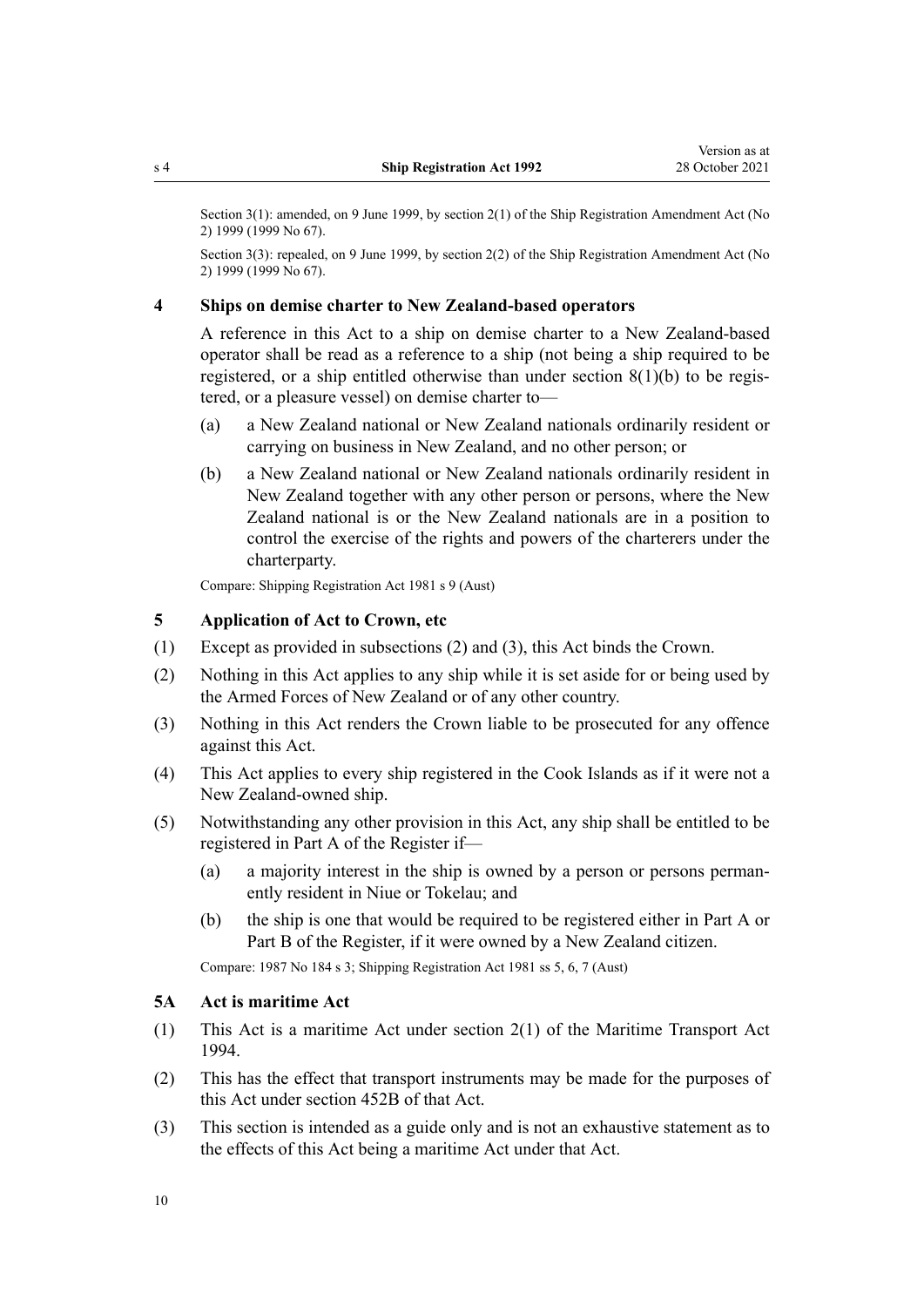<span id="page-10-0"></span>Section 5A: inserted, on 1 April 2021, by [section 60\(2\)](http://legislation.govt.nz/pdflink.aspx?id=LMS290407) of the Regulatory Systems (Transport) Amendment Act 2021 (2021 No 9).

### **Part 1**

### **Ships required or entitled to be registered**

### **6 Requirement to register certain New Zealand-owned ships and pleasure vessels**

- (1) All New Zealand-owned ships exceeding 24 metres register length are required to be registered in Part A of the Register, except the following:
	- (a) pleasure vessels:
	- (b) ships engaged solely on inland waters of New Zealand:
	- (c) barges that do not proceed on voyages beyond coastal waters.
- (2) A ship is required to be registered in either Part A or Part B of the Register if—
	- (a) the ship is a pleasure vessel or does not exceed 24 metres register length; and
	- (b) the ship proceeds on an overseas voyage; and
	- (c) the ship is a New Zealand-owned ship.
- (3) Where—
	- (a) a New Zealand-owned ship is operated by a foreign resident under a demise charter; and
	- (b) the ship is required to be registered under this section; and
	- (c) the Director is satisfied that—
		- $(i)$  the ship is registered, or is to be registered, under the law of a foreign country; and
		- (ii) the ship is entitled, or will be entitled, to fly the flag of that country,—

the Director may, by written notice to the owner, exempt the ship during the term of the charter from the requirement to be registered.

(4) Where a ship that is required to be registered under this section is not regis‐ tered, the ship may be detained until registration is effected.

Compare: 1952 No 49 s 386; Shipping Registration Act 1981 ss 12, 13, 14 (Aust)

Section 6(2)(c): substituted, on 1 February 1995, by [section 203](http://legislation.govt.nz/pdflink.aspx?id=DLM336920) of the Maritime Transport Act 1994 (1994 No 104).

Section 6(3): amended, on 1 February 1995, by [section 203](http://legislation.govt.nz/pdflink.aspx?id=DLM336920) of the Maritime Transport Act 1994 (1994 No 104).

Section 6(3)(c): amended, on 1 February 1995, by [section 203](http://legislation.govt.nz/pdflink.aspx?id=DLM336920) of the Maritime Transport Act 1994 (1994 No 104).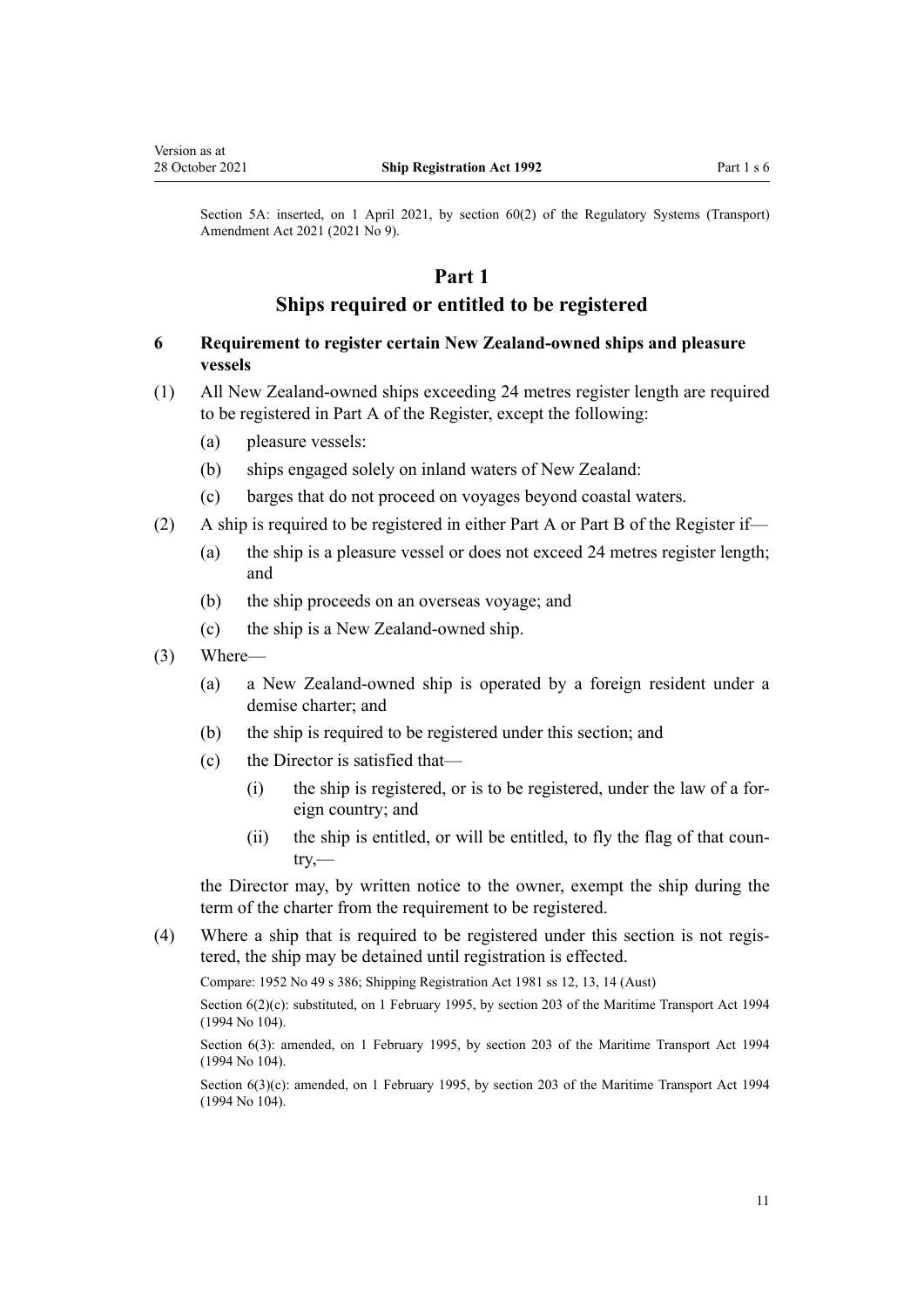### <span id="page-11-0"></span>**7 Representative persons**

- (1) The owner of every ship required by [section 6\(1\)](#page-10-0) to be registered in Part A of the Register shall appoint a representative person in relation to the ship if—
	- (a) the owner does not reside in New Zealand; or
	- (b) the owner does not have a registered office in New Zealand.
- (2) Where a representative person is required by subsection (1) to be appointed in relation to a ship, the owner of the ship—
	- (a) shall, before applying for the ship to be registered, appoint a natural per‐ son satisfying the requirements of this section to be the representative person in relation to the ship; and
	- (b) shall ensure that, so long as the ship remains registered, a natural person satisfying those requirements is so appointed.
- (3) A representative person shall—
	- (a) be a natural person resident in New Zealand; and
	- (b) comply with such other requirements as may be prescribed by regulations made under this Act.
- (4) The owner—
	- (a) shall, on applying for the ship to be registered, notify the Registrar in the prescribed form of the name and address of that person; and
	- (b) shall notify the Registrar in the prescribed form of any change in the identity, or in the address, of the representative person within 14 days after the change occurs.
- (5) Where any provision of this Act requires the owner to lodge with or furnish to the Registrar any document or other information, it shall be sufficient compli‐ ance with that requirement if the representative person appointed by the owner lodges with or furnishes to the Registrar the document or other information.
- (6) Any document required or authorised by or under any enactment to be served on the owner of a registered ship for any purpose relating to proceedings for any offence shall be deemed to have been duly served if it is—
	- (a) delivered to any representative person for the time being appointed in relation to the ship; or
	- (b) sent to any such person by post at the address notified or last notified to the Registrar under subsection (4); or
	- (c) left for any such person at that address.
- (7) Every person commits an offence and is liable on conviction to a fine not exceeding \$2,000 who fails to comply with subsection (2) or subsection (4). Compare: Merchant Shipping Act 1988 s 5 (UK)

Section 7(7): amended, on 1 July 2013, by [section 413](http://legislation.govt.nz/pdflink.aspx?id=DLM3360714) of the Criminal Procedure Act 2011 (2011) No 81).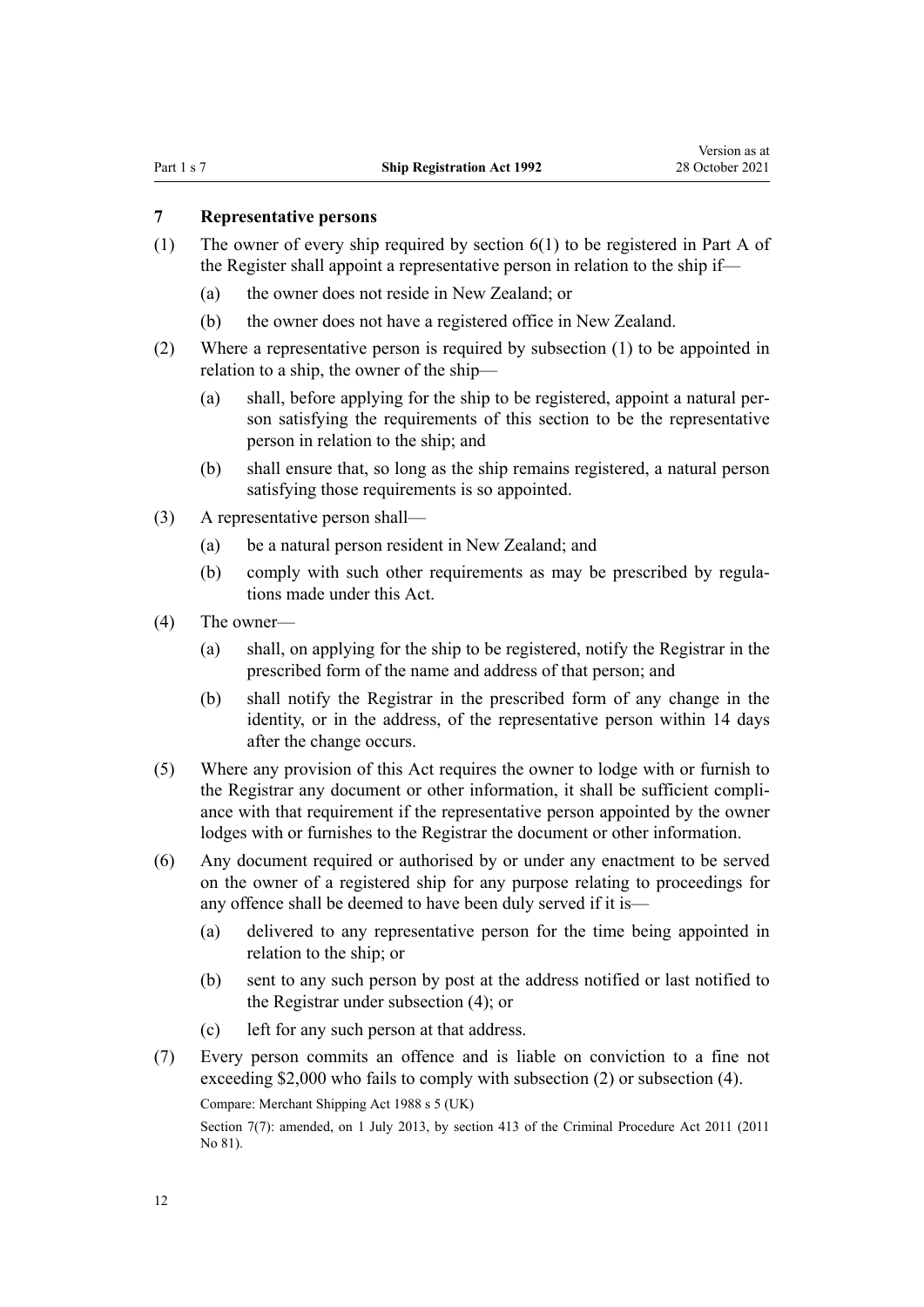### <span id="page-12-0"></span>**8 Entitlement to register certain New Zealand-owned ships and other ships**

- (1) The following ships are entitled to be registered in Part A of the Register:
	- (a) New Zealand-owned ships that are pleasure vessels:
	- (b) ships on demise charter to New Zealand-based operators (other than pleasure vessels and New Zealand-owned ships):
	- (c) New Zealand-owned ships not exceeding 24 metres register length:
	- (d) New Zealand-owned ships that are engaged solely on inland waters of New Zealand:
	- (e) New Zealand-owned ships that are barges and do not proceed on voy‐ ages beyond coastal waters.
- (2) The following ships are entitled to be registered in Part B of the Register:
	- (a) New Zealand-owned ships that are pleasure vessels:
	- (b) New Zealand-owned ships not exceeding 24 metres register length:
	- (ba) any ship that is jointly owned in equal proportions by a New Zealand citizen or New Zealand citizens and a person or persons (not being a New Zealand citizen or New Zealand citizens) who is or are entitled, in terms of the [Immigration Act 2009,](http://legislation.govt.nz/pdflink.aspx?id=DLM1440300) to reside in New Zealand indefin‐ itely:
	- (c) any other ship, if a majority interest in the ship is owned by a person or persons (not being a New Zealand citizen or New Zealand citizens) who is or are entitled, in terms of the [Immigration Act 2009,](http://legislation.govt.nz/pdflink.aspx?id=DLM1440300) to reside in New Zealand indefinitely.
- (3) This section is subject to section 9.

Compare: Shipping Registration Act 1981 s 14 (Aust)

Section 8(2)(ba): inserted, on 1 February 1995, by [section 203](http://legislation.govt.nz/pdflink.aspx?id=DLM336920) of the Maritime Transport Act 1994 (1994 No 104).

Section 8(2)(ba): amended, at 2 am on 29 November 2010, by [section 406\(1\)](http://legislation.govt.nz/pdflink.aspx?id=DLM1441347) of the Immigration Act 2009 (2009 No 51).

Section 8(2)(c): amended, at 2 am on 29 November 2010, by [section 406\(1\)](http://legislation.govt.nz/pdflink.aspx?id=DLM1441347) of the Immigration Act 2009 (2009 No 51).

Section 8(3): added, on 15 December 2005, by [section 3](http://legislation.govt.nz/pdflink.aspx?id=DLM362612) of the Ship Registration Amendment Act 2005 (2005 No 114).

### **9 Foreign-registered ships not registrable under this Act**

- (1) The Registrar shall not register a ship under this Act if it is registered under the law of a foreign country.
- (2) Where application is made for registration under this Act of a ship that has at any time been registered under the law of a foreign country, the application shall be accompanied by such evidence as the Registrar requires to establish—
	- (a) that the ship is no longer registered under the law of that country; or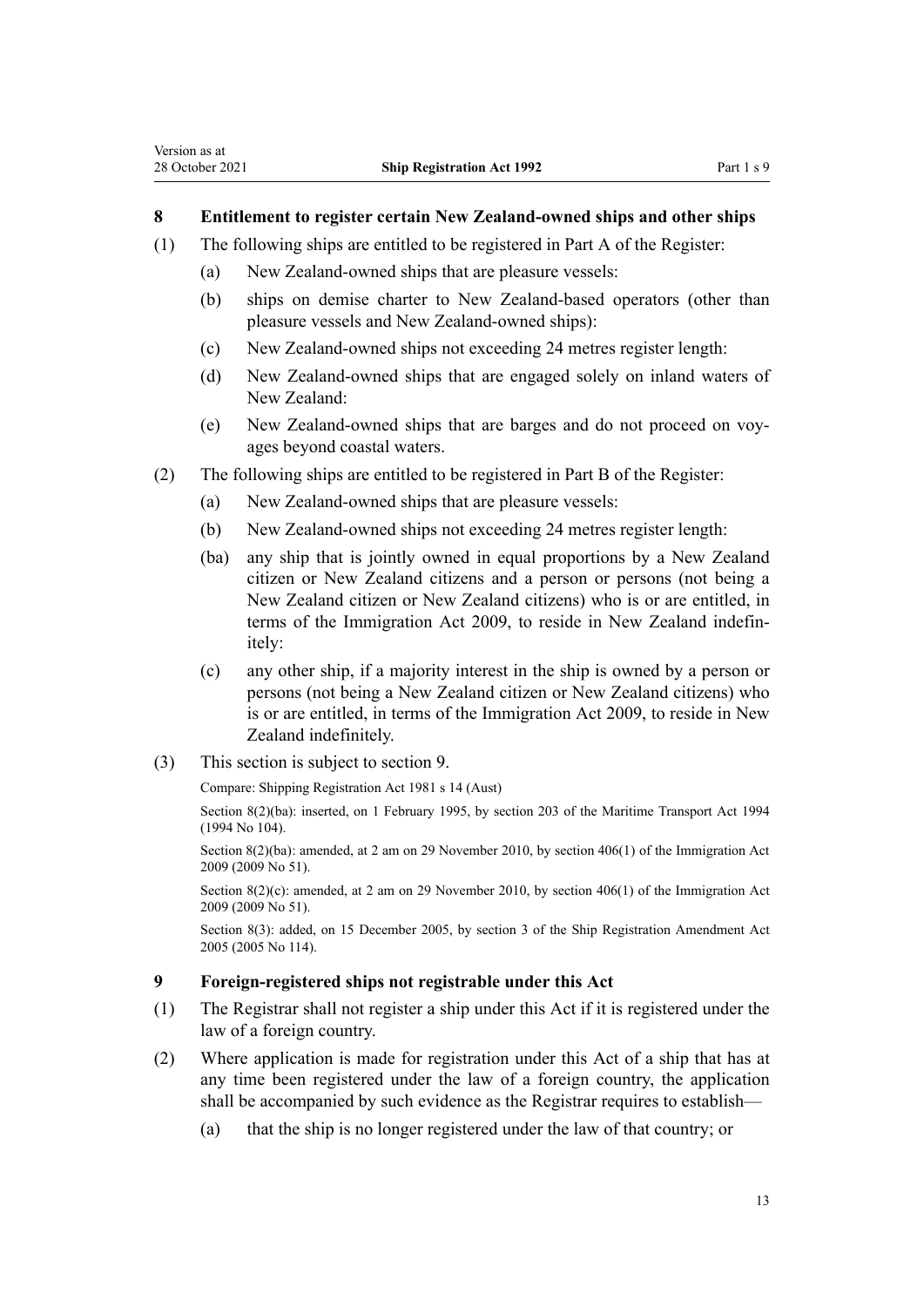- <span id="page-13-0"></span>(b) that steps have been taken, or are proposed to be taken, to close the registration of the ship under the law of that country on or before the registration of the ship under this Act.
- (3) For the purposes of this section, while the registration of a ship under the law of a foreign country is suspended the ship shall be treated as if it were an unregistered ship under the law of that country. Compare: Shipping Registration Act 1981 s 17 (Aust)

### **10 Liabilities of ships not registered**

- (1) A ship that is required by [section 6](#page-10-0) to be registered, but is not registered,—
	- (a) shall not be recognised as a New Zealand ship; and
	- (b) is not entitled to any benefits, privileges, advantages, or protection usually enjoyed by a registered ship.
- (2) For the purposes of any law of New Zealand that provides for—
	- (a) the payment of any fee or other charge; or
	- (b) any liability to a fine or forfeiture; or
	- (c) the punishment of offences committed on board a ship, or by any person belonging to a ship,—

a ship to which subsection (1) applies shall be dealt with in the same manner in all respects as if the ship were registered.

Compare: 1952 No 49 s 441; Shipping Registration Act 1981 s 63 (Aust)

#### **11 Certain unregistered ships not to leave New Zealand**

- (1) A ship that is required by [section 6](#page-10-0) to be registered, but is not registered, shall not depart from a New Zealand port on a voyage to a place outside New Zea‐ land, except pursuant to a temporary pass.
- (2) A Customs officer shall not grant a certificate of clearance in respect of a ship that is about to depart from a New Zealand port to a place outside New Zealand in contravention of subsection (1).
- (3) The master or owner of any ship commits an offence who causes or permits or fails to take reasonable steps to prevent a contravention of subsection (1), and is liable on conviction,—
	- (a) in the case of a natural person, to a fine not exceeding \$5,000; or
	- (b) in the case of a body corporate, to a fine not exceeding \$10,000.

Compare: Shipping Registration Act 1981 s 68 (Aust)

Section 11(2): amended, on 1 October 1996, by [section 289\(1\)](http://legislation.govt.nz/pdflink.aspx?id=DLM380185) of the Customs and Excise Act 1996 (1996 No 27).

Section 11(3): amended, on 1 July 2013, by [section 413](http://legislation.govt.nz/pdflink.aspx?id=DLM3360714) of the Criminal Procedure Act 2011 (2011 No 81).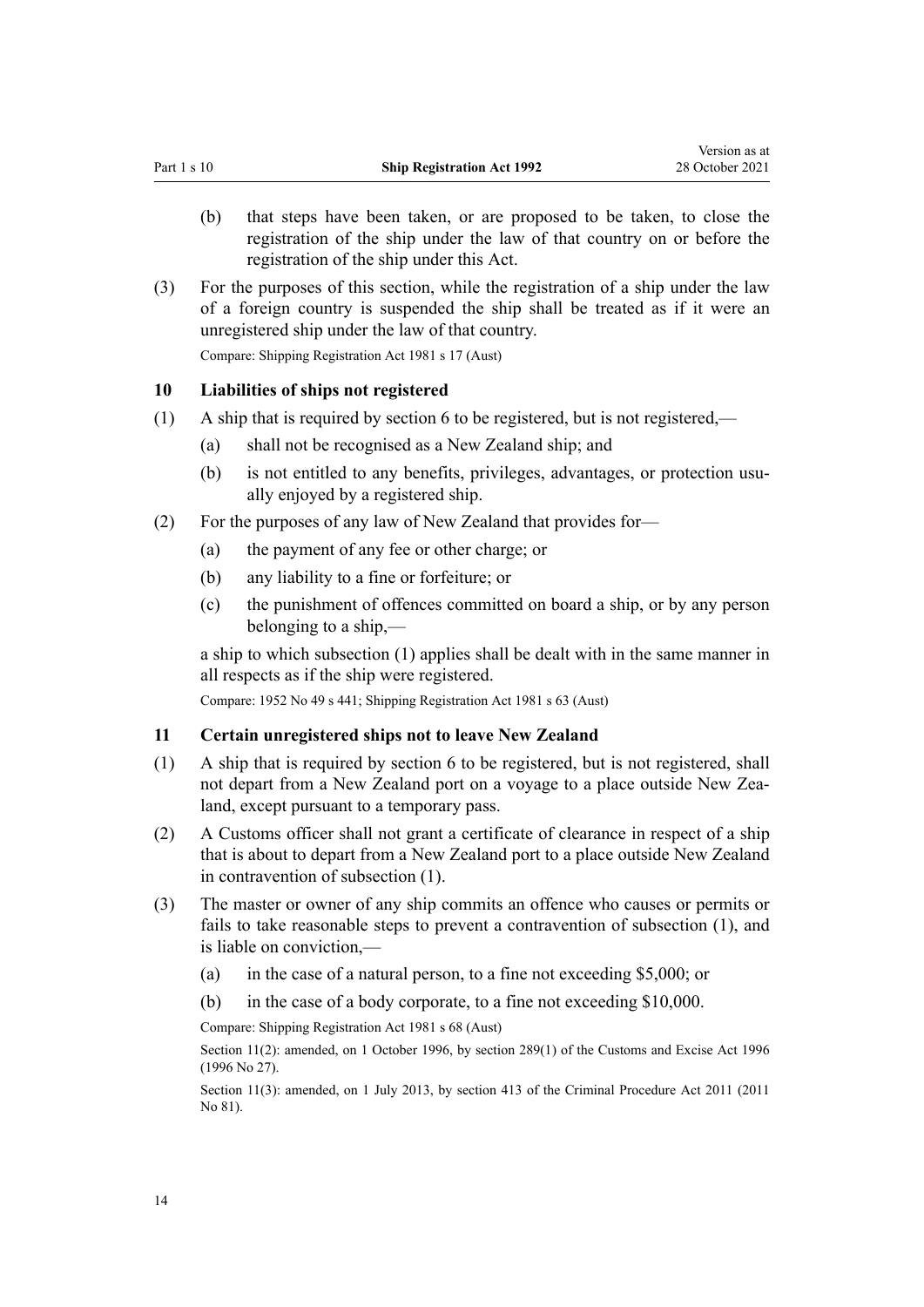# **Part 2 Registration of ships**

### <span id="page-14-0"></span>**12 Applications for registration**

- (1) An application for registration of a ship under this Act, and for any renewal of registration in the case of a ship registered in Part B of the Register, shall—
	- (a) be lodged with the Registrar; and
	- (b) be made in the appropriate prescribed form; and
	- (c) be accompanied by such particulars, documents, and information as may be required by this Act.
- (2) An application for registration of a ship in Part A of the Register shall be attes‐ ted in accordance with the following provisions:
	- (a) where the majority interest in the ship is owned by a natural person, the application shall be signed by that person:
	- (b) where the majority interest in the ship is owned by a body corporate, the common seal of the body corporate shall be affixed to the application in the presence of an officer of the body corporate authorised for the purpose:
	- (c) where the application is made in respect of a ship on demise charter, attestation shall be effected as if it were a New Zealand-owned ship:
	- (d) where the majority interest in the ship is owned by 2 or more natural persons or bodies corporate, at least 2 of those persons or bodies shall attest the application in accordance with paragraph (a) or paragraph (b), as the case may require.
- (3) An application for registration of a ship in Part B of the Register shall be signed by the owner of the ship and contain—
	- (a) the name of the ship; and
	- (b) the description of the ship; and
	- (c) the overall length of the ship; and
	- (d) the name, address, and nationality of every owner of any share in the ship.
- (4) For the purpose of determining whether a ship may properly be registered, the Registrar may require the applicant to furnish such supplementary information and evidence relating to the ship and its ownership as the Registrar thinks necessary.
- (5) Every person commits an offence and is liable on conviction to a fine not exceeding \$2,000 who makes any statement in an application for registration of a ship knowing that the statement is false in any material particular.

Compare: 1952 No 49 s 387; Shipping Registration Act 1981 s 15 (Aust)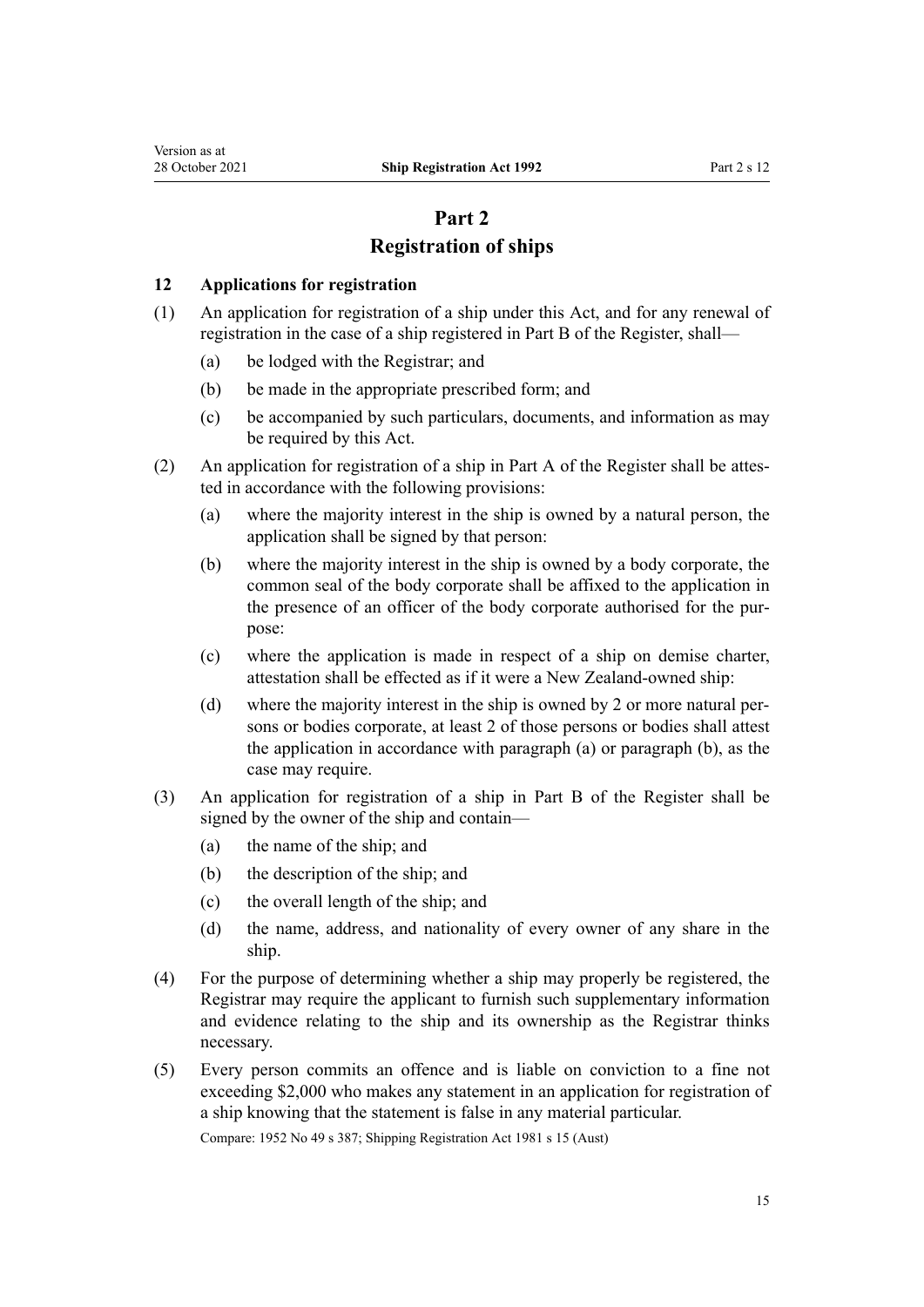<span id="page-15-0"></span>Section 12(5): amended, on 1 July 2013, by [section 413](http://legislation.govt.nz/pdflink.aspx?id=DLM3360714) of the Criminal Procedure Act 2011 (2011) No 81).

### **13 Declaration of ownership and nationality**

- (1) Every applicant for registration of a ship in Part A of the Register shall furnish the Registrar with a statutory declaration in accordance with this section.
- (2) The declaration shall be made in accordance with [section 83](#page-52-0), and shall be in the prescribed form and contain—
	- (a) the declarant's full name and address, and nationality; and
	- (b) the grounds on which that nationality is claimed; and
	- (c) the extent of the declarant's interest in the ship; and
	- (d) a statement identifying the owner or owners of the ship; and
	- (e) in the case of a ship not on demise charter, a statement that, to the best of the knowledge of the person making the statement, the ship will be a New Zealand-owned ship.
- (3) In the case of a ship on demise charter, the declaration shall also state whether a New Zealand national is or New Zealand nationals are in a position to exer‐ cise the rights and powers of the charterer.
- (4) Except where the Registrar grants a dispensation under [section 82,](#page-52-0) the Registrar shall not register a ship if no such declaration has been supplied in respect of that ship.
- (5) For the purposes of subsection (2)(a), a body corporate shall state its address as follows:
	- (a) if the corporation has a registered office in New Zealand, it shall state the address of that office:
	- (b) if the corporation is not incorporated in New Zealand but has a principal place of business in New Zealand, it shall state the address of that place:
	- (c) if the corporation has neither a registered office nor a principal place of business in New Zealand, it shall state the address of its principal place of business outside New Zealand.

Compare: 1952 No 49 s 390

### **14 Evidence required before registration**

- (1) The Registrar shall not register any ship in Part A of the Register until the owner of any share in the ship has furnished the Registrar with the following:
	- (a) a builder's certificate in the prescribed form, which shall be given by any builder involved in the ship's construction and shall specify—
		- (i) the name of the ship (if any) or the name or description by which it was known by the builder; and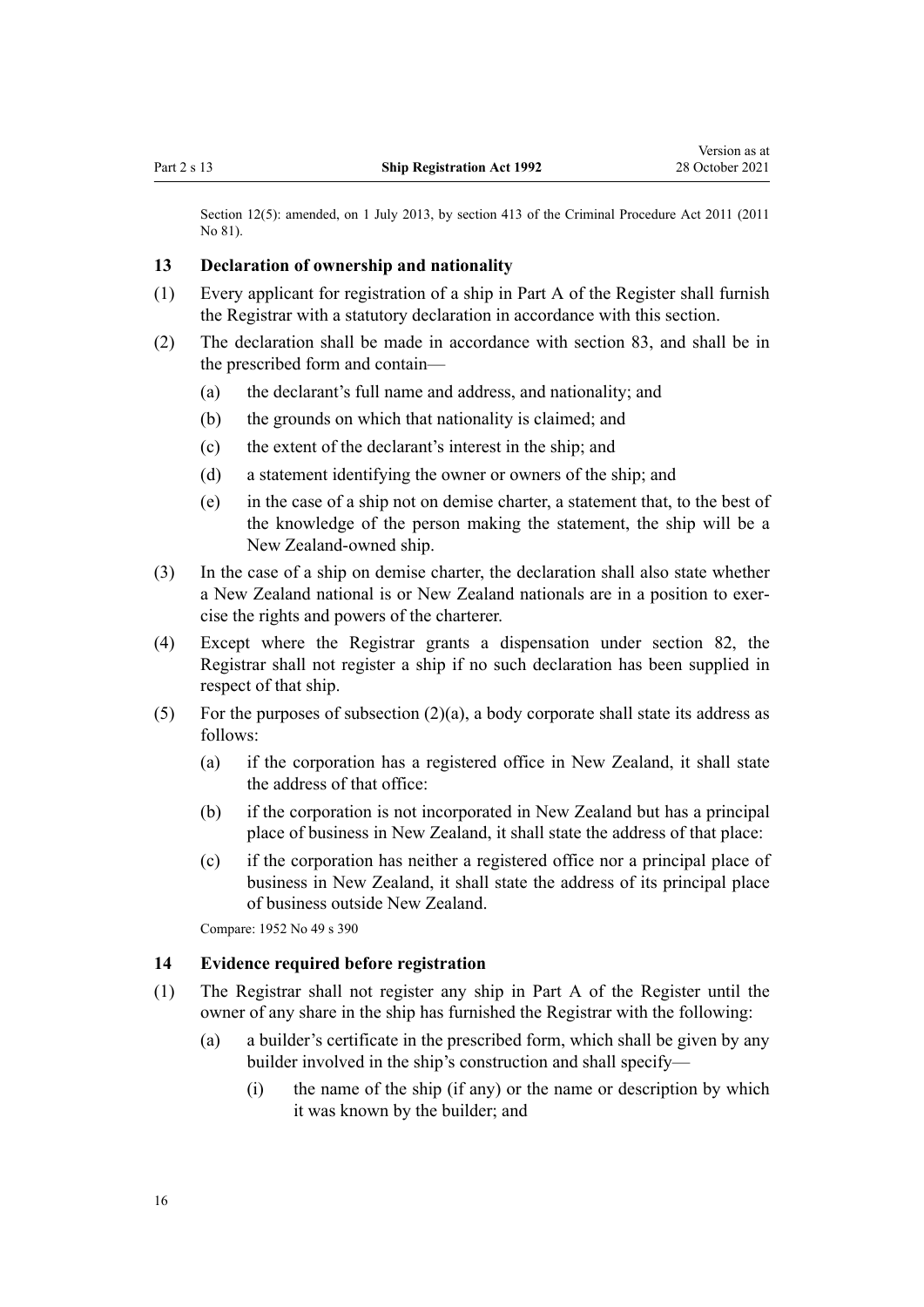- <span id="page-16-0"></span>(ii) the year in which that builder's work on the ship was completed; and
- (iii) the name and address of the builder; and
- (iv) the name and address of the person for whom the ship was built; and
- (v) the place or places at which the ship was built; and
- (vi) the type of ship, its overall length, breadth, and depth, the principal material used in the construction of the hull, and the type of engine fitted:
- (b) any documents (including bills of sale) relating to changes in ownership of the ship that have occurred since it was last registered in New Zealand or in any foreign country, or (if it has not been registered in any country) have occurred since it was built:
- (c) a copy of any demise charterparty in respect of the ship.
- (2) Where an applicant is for any reason unable to furnish any document or par‐ ticulars required by subsection (1), it shall be sufficient compliance with the requirements of that subsection if the applicant furnishes to the Registrar's satisfaction the missing information in the form of a statutory declaration together with those documents that are available.
- (3) Every person who constructs in New Zealand a ship that is required to be regis‐ tered in Part A of the Register or any part of such a ship shall, within 21 days after the date on which the construction of the ship has been completed, deliver to the person for whom it has been constructed or any agent of that person a certificate specifying the particulars required by subsection (1)(a).
- (4) Every person commits an offence and is liable on conviction to a fine not exceeding \$2,000 who constructs in New Zealand a ship that is required to be registered in Part A of the Register or any part of such a ship, and—
	- (a) fails to comply with the requirements of subsection (3); or
	- (b) makes any false statement in a certificate required by subsection (3) knowing that the statement is false in any material particular.

Compare: 1952 No 49 s 387

Section 14(1)(b): amended, on 9 June 1999, by [section 3](http://legislation.govt.nz/pdflink.aspx?id=DLM30533) of the Ship Registration Amendment Act (No 2) 1999 (1999 No 67).

Section 14(4): amended, on 1 July 2013, by [section 413](http://legislation.govt.nz/pdflink.aspx?id=DLM3360714) of the Criminal Procedure Act 2011 (2011 No 81).

### **15 Tonnage measurement of ship required before registration**

- (1) No ship shall be registered in Part A of the Register until—
	- (a) the Director has surveyed the ship and issued a certificate specifying,—
		- (i) in the case of a ship not exceeding 24 metres register length, the ship's register length and descriptive particulars; or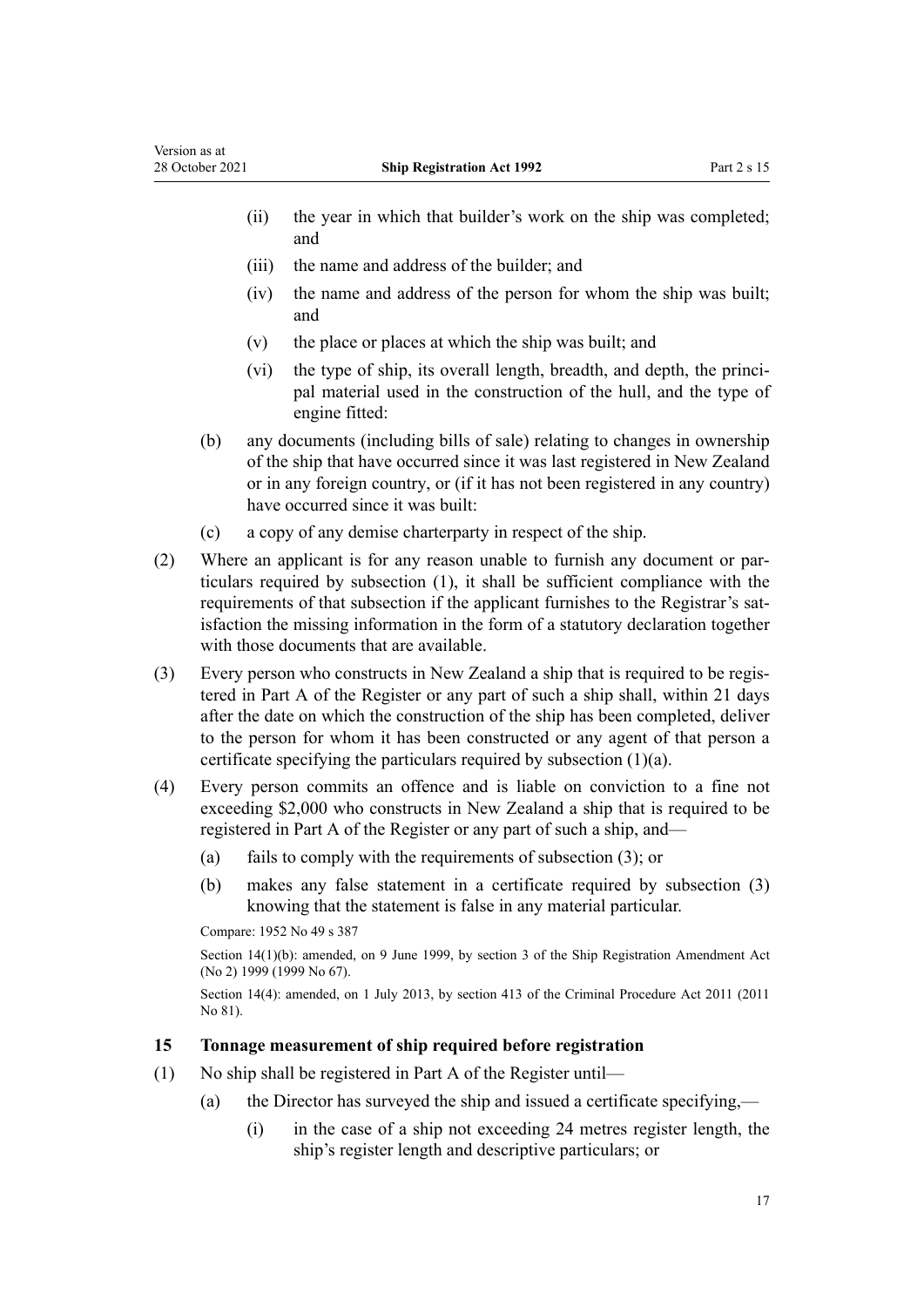- <span id="page-17-0"></span>(ii) in any other case, in accordance with the tonnage regulations, the ship's gross and net tonnages and descriptive particulars; and
- (b) the applicant has lodged a copy of the tonnage certificate with the Registrar.
- (2) The Registrar may accept a tonnage certificate issued in accordance with the laws of a foreign country if—
	- (a) the tonnage legislation of that country is substantially similar to the tonnage legislation of New Zealand; and
	- (b) the tonnage certificate has been signed by a surveyor of ships employed by—
		- (i) the Government of that country; or
		- (ii) an organisation recognised for such purposes under the law of that country; or
		- (iii) an organisation approved for the purposes of this section by the **Director**
- (3) Where none of the matters required by subsection (1)(a) to be specified in a tonnage certificate have altered since the ship was previously registered, whether under Part 12 of the Shipping and Seamen Act 1952 or in Part A of the Register, the Registrar may accept in place of a tonnage certificate, a statutory declaration to that effect made by the owner or any owner of a share in the ship.

Compare: 1952 No 49 s 388; Shipping Registration Act 1981 s 16 (Aust)

Section 15(1)(a): amended, on 1 February 1995, by [section 203](http://legislation.govt.nz/pdflink.aspx?id=DLM336920) of the Maritime Transport Act 1994 (1994 No 104).

Section 15(1)(b): amended, on 1 February 1995, by [section 203](http://legislation.govt.nz/pdflink.aspx?id=DLM336920) of the Maritime Transport Act 1994 (1994 No 104).

Section 15(2)(b)(iii): substituted, on 1 February 1995, by [section 203](http://legislation.govt.nz/pdflink.aspx?id=DLM336920) of the Maritime Transport Act 1994 (1994 No 104).

Section 15(3): substituted, on 1 February 1995, by [section 203](http://legislation.govt.nz/pdflink.aspx?id=DLM336920) of the Maritime Transport Act 1994 (1994 No 104).

### **16 Power to disallow proposed name and to allow change of name**

- (1) The Registrar may disallow any name registered or proposed to be registered in respect of a ship if that name—
	- (a) is the name of a ship registered in that Part of the Register to which the application for registration relates; or
	- (b) is a name accepted by the Registrar in respect of any other ship in the course of registration in that Part of the Register; or
	- (c) is likely to be confused with a name described in paragraph (a) or para‐ graph (b); or
	- (d) is likely to be offensive to members of the public; or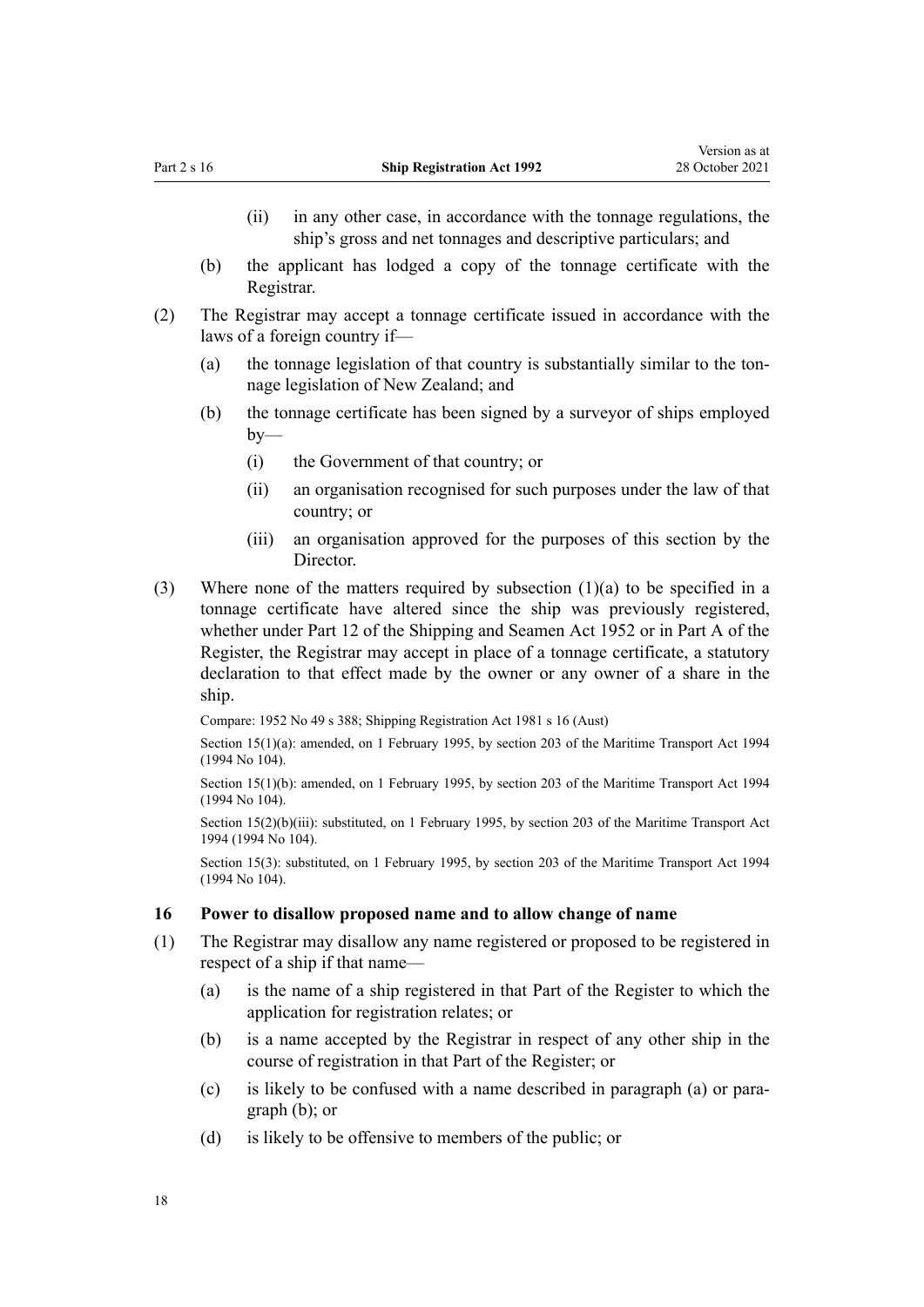| version as at<br>28 October 2021 |       | <b>Ship Registration Act 1992</b>                                                                                                                                     | Part 2 s 16 |
|----------------------------------|-------|-----------------------------------------------------------------------------------------------------------------------------------------------------------------------|-------------|
| (e)                              |       | is the name of any member of the Royal family, or claims or implies<br>patronage of or any connection with Her Majesty or any other member<br>of the Royal family; or |             |
| (f)                              |       | is the name "New Zealand" without a prefix or suffix (unless the name is<br>proposed to be used by the Crown); or                                                     |             |
| (g)                              |       | falsely suggests connection with—                                                                                                                                     |             |
|                                  | (i)   | the Crown; or                                                                                                                                                         |             |
|                                  | (ii)  | the Government of New Zealand or of a foreign country or of any<br>legal subdivision of a foreign country; or                                                         |             |
|                                  | (111) | the Armed Forces of New Zealand or an arm or part of those<br>forces; or                                                                                              |             |
|                                  | (iv)  | a department, an authority, or an instrumentality of the Executive<br>Government of New Zealand; or                                                                   |             |
|                                  |       | .                                                                                                                                                                     |             |

- (v) a local authority in New Zealand; or
- (vi) the United Nations; or
- (vii) the Commonwealth of Nations; or
- (h) is a name whose use is prohibited by or under any provision of the [Flags,](http://legislation.govt.nz/pdflink.aspx?id=DLM51357) [Emblems, and Names Protection Act 1981](http://legislation.govt.nz/pdflink.aspx?id=DLM51357) or any other enactment.
- (2) The Registrar may disallow any name registered or proposed to be registered in respect of any ship if the name contains any prefix that the Registrar considers to be unnecessary or undesirable.
- (3) The Minister may, by notice in writing to the Registrar, direct the Registrar to disallow any name registered or proposed to be registered in respect of a ship if the Minister considers that the description of the ship by that name is likely to prejudice the international relations of New Zealand; and the Registrar shall disallow the name accordingly.
- (4) An application for a change in the name of a registered ship or of the port of registry of a ship registered in Part A of the Register shall be made in the prescribed form.
- (5) The Registrar—

 $\mathbf{v}$  as a at at  $\mathbf{v}$ 

- (a) may disallow any proposed change of name if it is a name that could be disallowed under subsection (1); and
- (b) shall disallow any proposed change of name if the Minister, by notice in writing to the Registrar, directs the Registrar to disallow the name on the ground that the description of the ship by that name is likely to prejudice the international relations of New Zealand.
- (6) Where the Registrar allows a change of name of a registered ship or there is a change in the port of registry of a ship,—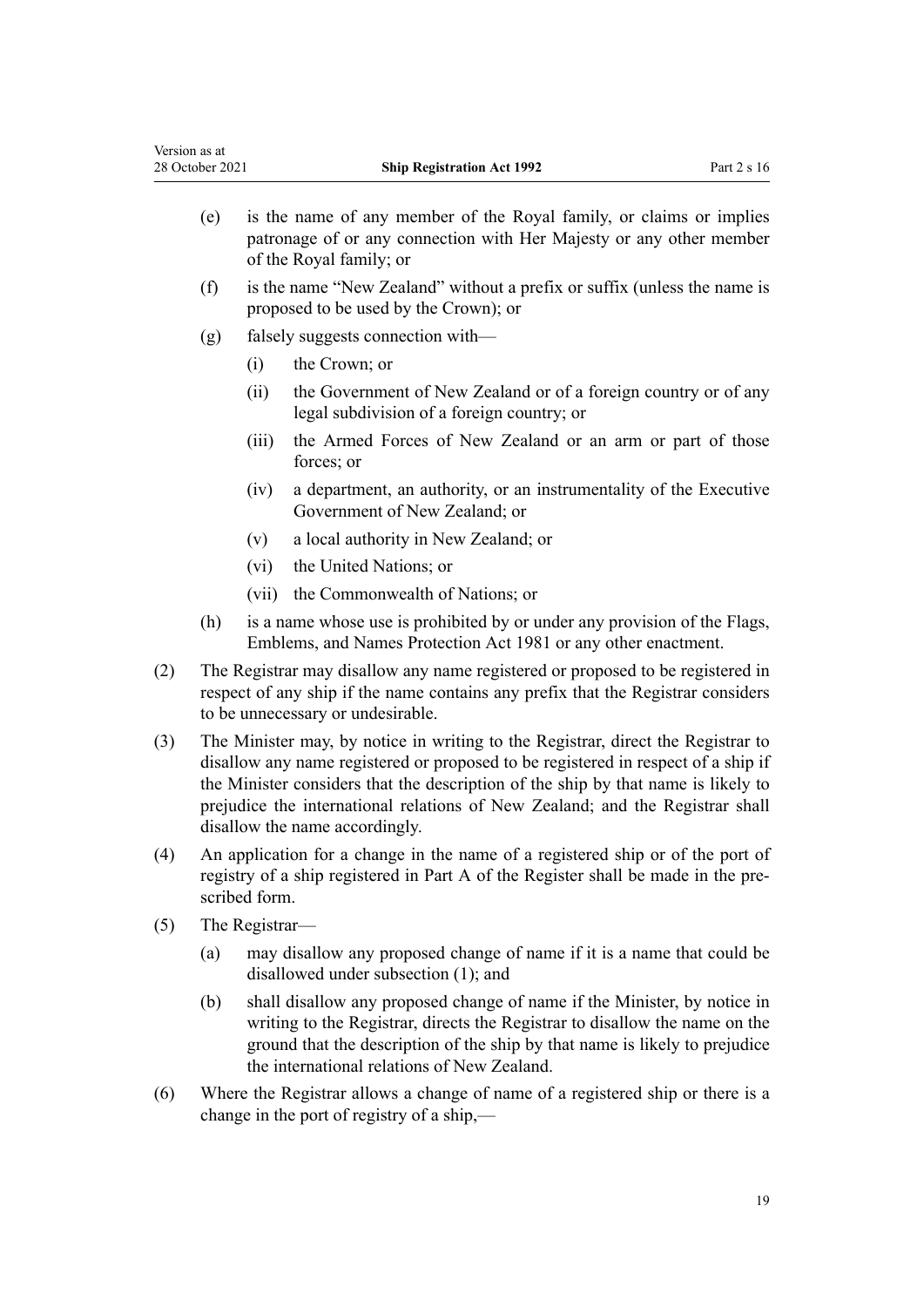- <span id="page-19-0"></span>(a) the Registrar shall cause the change to be entered in the Register and endorsed on the ship's certificate of registry; and
- (b) the owner of the ship shall alter the ship's markings so that it is marked with its new name or port of registry, as the case may be, as if it were being marked for registration under this Act.
- (7) Every person commits an offence and is liable on conviction to a fine not exceeding \$2,000 who fails to comply with subsection (6)(b).
- (8) Every person commits an offence and is liable on conviction to a fine not exceeding \$2,000 who describes a registered ship by any name other than the name by which the ship is for the time being registered, if the name is likely to mislead or deceive any person who has official business in relation to the ship under the provisions of this Act or any other enactment.
- (9) Nothing in subsection (1) applies in relation to the name under which any ship is deemed by [section 90](#page-56-0) to be registered.

Compare: 1952 No 49 ss 434, 435, 436; Shipping Registration Act 1981 ss 27(3), 28 (Aust) Section 16(7): amended, on 1 July 2013, by [section 413](http://legislation.govt.nz/pdflink.aspx?id=DLM3360714) of the Criminal Procedure Act 2011 (2011 No 81).

Section 16(8): amended, on 1 July 2013, by [section 413](http://legislation.govt.nz/pdflink.aspx?id=DLM3360714) of the Criminal Procedure Act 2011 (2011 No 81).

### **17 Appeals from decisions under section 16**

- (1) Any person who is dissatisfied with a decision of the Registrar under subsec‐ tion (1) or subsection (2) or subsection (5)(a) of [section 16](#page-17-0) may appeal to the District Court within 21 days after being notified of that decision, or within such further time as the court may allow.
- (2) On hearing the appeal, the court may, subject to subsection (3), confirm the decision or give such directions or make such other determination in the matter as the court thinks fit.
- (3) The court shall not give any direction or make any determination that is inconsistent with the provisions of [section 16.](#page-17-0)

Section 17(1): amended, on 1 March 2017, by [section 261](http://legislation.govt.nz/pdflink.aspx?id=DLM6942680) of the District Court Act 2016 (2016 No 49).

### **18 Application for reservation of name**

- (1) The Registrar may, on receipt of an application in the prescribed form, reserve the name proposed to be registered in respect of a ship.
- (2) The Registrar shall not reserve a name—
	- (a) if the Registrar considers it undesirable; or
	- (b) if the use of the name would contravene an enactment that prohibits the use of particular words or names.
- (3) A name is not undesirable merely because it is similar to the name of another ship and may be confused with it.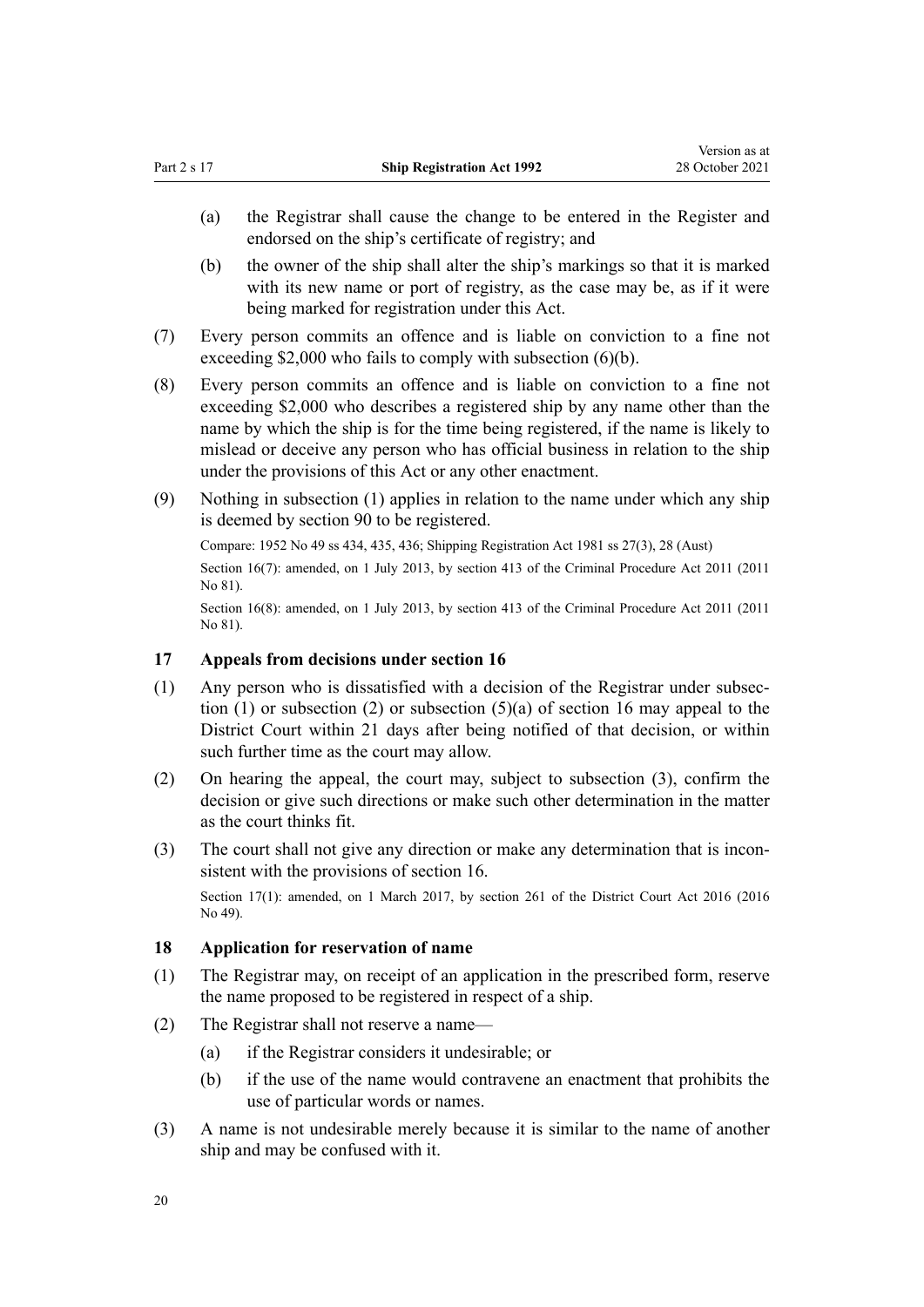- <span id="page-20-0"></span>(4) The Registrar shall advise the applicant by notice in writing—
	- (a) of the reservation of the name; and
	- (b) that the name is available for registration for 12 months after the date stated in the notice.

### **19 Ship to be marked before registration**

- (1) Except as provided in subsection (2), no ship shall be registered in Part A of the Register until it has been marked permanently and conspicuously in accord‐ ance with the following provisions:
	- (a) the name of the ship shall be marked on each side of the bow:
	- (b) the name of the ship and of the port of registry shall be marked either on the stern or on each side of the hull as near as practicable to the stern:
	- (c) the lettering in the name and port of registry and any numerals in the name shall be marked in a colour contrasting with the background, and shall be of a height of not less than 100 mm and be of proportionate breadth:
	- (d) if the ship is of 24 metres register length or less, the ship's official num‐ ber assigned by the Registrar and the ship's register length shall be cut in on the main beam or on a main structural member or on an integral part of the ship where those expressions are readily visible:
	- (e) if the ship exceeds 24 metres register length, the official number assigned by the Registrar and the ship's net tonnage shall be cut in on the main beam or on a main structural member or on an integral part of the ship where those expressions are readily visible.
- (2) In the case of a pleasure vessel, it shall be sufficient compliance with subsec‐ tion  $(1)$  if—
	- (a) the name of the vessel is marked—
		- (i) on each side of the hull; or
		- (ii) if the vessel is not fitted with a sail, on each side of the superstructure; and
	- (b) the name of the vessel and of the port of registry is marked either on the stern or on each side of the hull as near as practicable to the stern; and
	- (c) the lettering and numerals are of a height of not less than 50 mm and are of proportionate breadth.
- (3) Every ship registered in Part B of the Register shall, no later than 1 month after the date of its registration in that Part of the Register, be marked in accordance with the following provisions:
	- (a) the ship's registration number prefixed by the letters "NZ", together with the words "New Zealand" below that prefix and number, shall be painted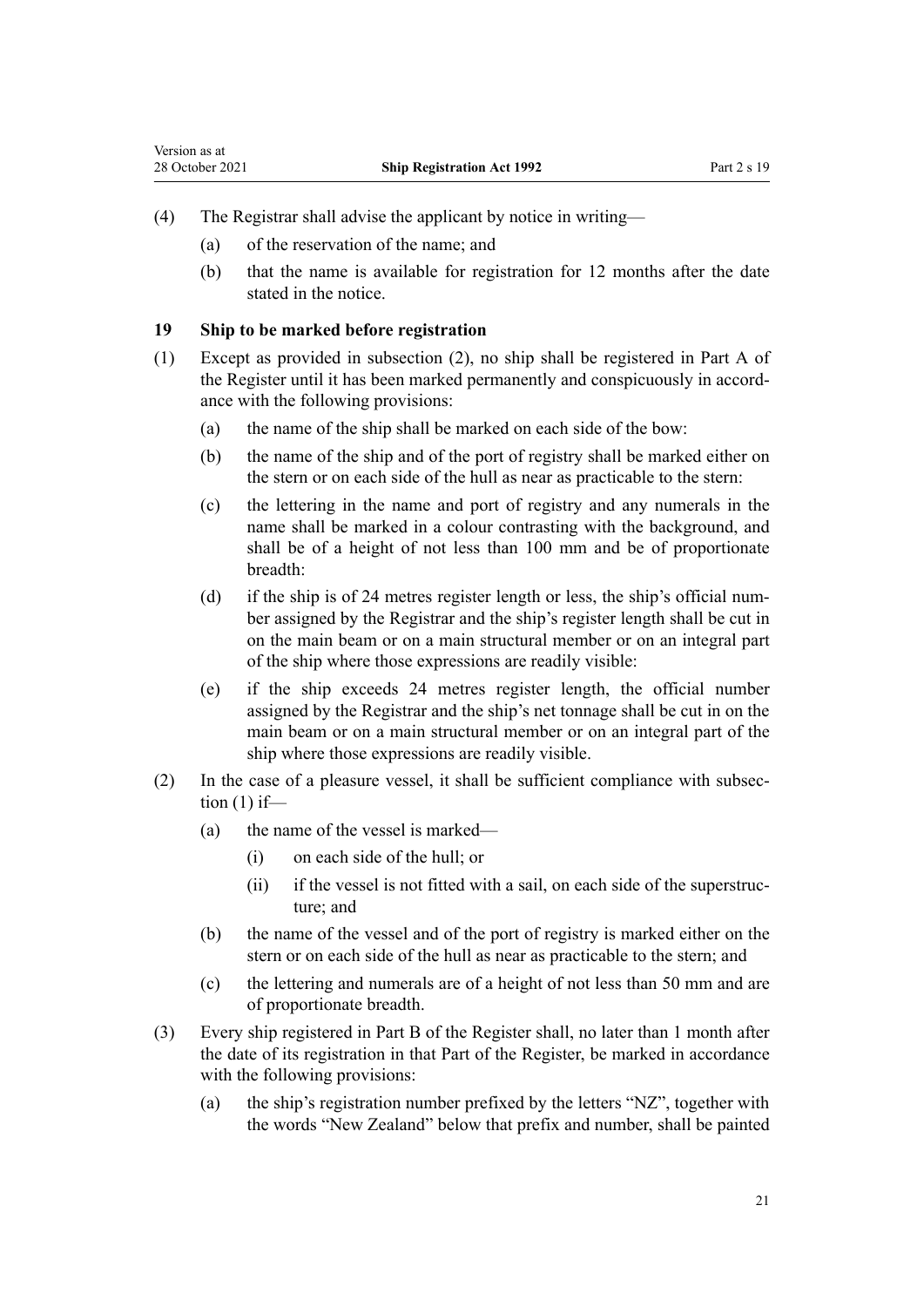clearly or similarly marked either on the stern or on each side of the hull as near as practicable to the stern:

- (b) the letters and numerals shall be not less than 50 mm in height and be of proportionate breadth.
- (4) Alterations to the markings required by this section shall be made only in the case of ships registered in Part A of the Register and in accordance with this Act.
- (5) When a ship registered in Part B of the Register ceases to be registered, the owner shall remove the markings required by this section.
- (6) *[Repealed]*
- (7) The Director may, subject to such conditions as the Director thinks fit to impose, exempt any ship or any class of ship from all or any of the requirements of subsection (1).
- (8) Every person commits an offence who, in relation to any marking that is on a registered ship in the manner prescribed, conceals, removes, alters, defaces, or obliterates any such marking, or causes or permits any other person to conceal, remove, alter, deface, or obliterate any such marking.
- (9) Every owner or master of a ship commits an offence who, in relation to any marking that is on a registered ship in the manner prescribed, fails to maintain any such marking.
- (10) Every person who commits an offence against subsection (8) or subsection (9) is liable on conviction,—
	- (a) in the case of a natural person, to a fine not exceeding \$2,000; or
	- (b) in the case of a body corporate, to a fine not exceeding \$5,000.
- (11) It is a defence to a charge in respect of an offence against subsection (8) or sub‐ section (9) that the act or omission charged was done or omitted in accordance with this Act or for the purpose of escaping capture by an enemy.
- (12) Every ship marked in accordance with the provisions of Part 12 of the Shipping and Seamen Act 1952 and deemed by [section 90](#page-56-0) to be registered in Part A of the Register shall comply with the requirements of this section within 12 months after the commencement of this Act.
- (13) An exemption under subsection (7) is secondary legislation (*see* [Part 3](http://legislation.govt.nz/pdflink.aspx?id=DLM7298343) of the Legislation Act 2019 for publication requirements), unless it applies only to 1 or more named ships.

Compare: 1952 No 49 s 389; Shipping Registration Act 1981 s 26 (Aust)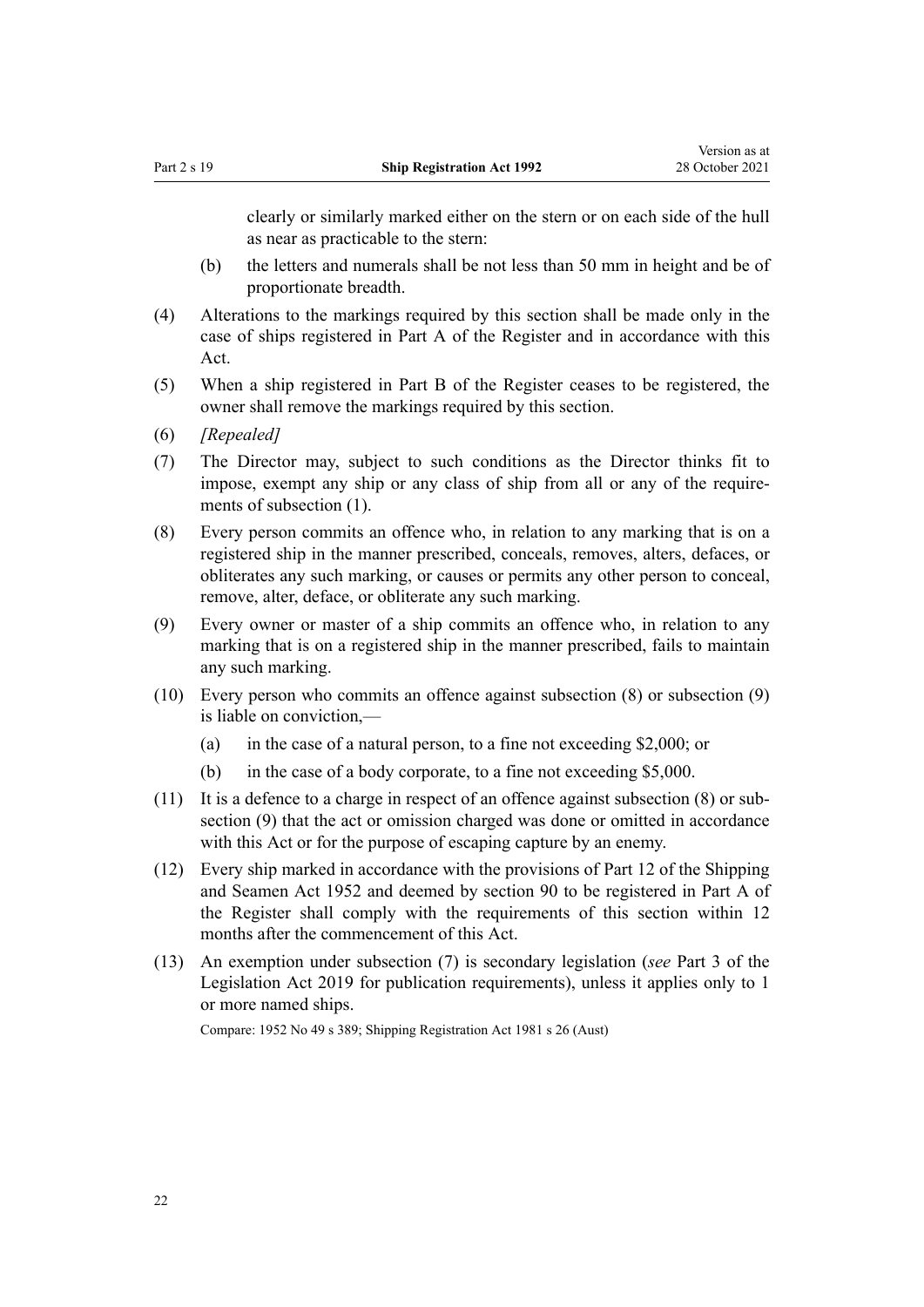<span id="page-22-0"></span>

| Legislation Act 2019 reguirements for secondary legislation made under this section |                                                                                                                                                                            |                   |  |
|-------------------------------------------------------------------------------------|----------------------------------------------------------------------------------------------------------------------------------------------------------------------------|-------------------|--|
| Publication                                                                         | It is not required to be published                                                                                                                                         | LA19 s 73(2)      |  |
| Presentation                                                                        | It is not required to be presented to the House of<br>Representatives because a transitional exemption applies cl 32(1)(a)<br>under Schedule 1 of the Legislation Act 2019 | LA19 s 114, Sch 1 |  |

**Disallowance** It may be disallowed by the House of Representatives LA19 [ss 115](http://legislation.govt.nz/pdflink.aspx?id=DLM7298431), [116](http://legislation.govt.nz/pdflink.aspx?id=DLM7298432) *This note is not part of the Act.*

Section 19(6): repealed, on 1 February 1995, by [section 203](http://legislation.govt.nz/pdflink.aspx?id=DLM336920) of the Maritime Transport Act 1994 (1994 No 104).

Section 19(7): amended, on 1 February 1995, by [section 203](http://legislation.govt.nz/pdflink.aspx?id=DLM336920) of the Maritime Transport Act 1994 (1994 No 104).

Section 19(10): amended, on 1 July 2013, by [section 413](http://legislation.govt.nz/pdflink.aspx?id=DLM3360714) of the Criminal Procedure Act 2011 (2011 No 81).

Section 19(13): inserted, on 28 October 2021, by [section 3](http://legislation.govt.nz/pdflink.aspx?id=LMS268932) of the Secondary Legislation Act 2021 (2021 No 7).

### **20 Entry of particulars in Part A of Register**

- (1) The Registrar shall register a ship in Part A of the Register by entering in that Part the following particulars:
	- (a) the name of the ship and its official number:
	- (b) the port of registry:
	- (c) any international call sign assigned in respect of the ship:
	- (d) the details comprised in the certificate issued or accepted under [section](#page-16-0) [15](#page-16-0) in respect of the ship:
	- (e) the following details from the declarations of ownership and nationality furnished in respect of the ship under [section 13](#page-15-0):
		- (i) the name, address, and nationality of each owner of a share in the ship:
		- (ii) the extent of each declarant's interest in the ship:
	- (f) the name and address of any representative person appointed in respect of the ship:
	- (g) the date of the entry in the Register, together with the Registrar's designation and usual signature.
- (2) For the purposes of this section, a ship's official number,—
	- (a) in the case of a ship previously registered in Part A of the Register, shall be the official number assigned to the ship when last registered in Part A; or
	- (b) in any other case, shall be the number assigned by the Registrar.
- (3) When the registration of a ship has been completed under this section the Registrar shall retain the following documents:
	- (a) the application for registration: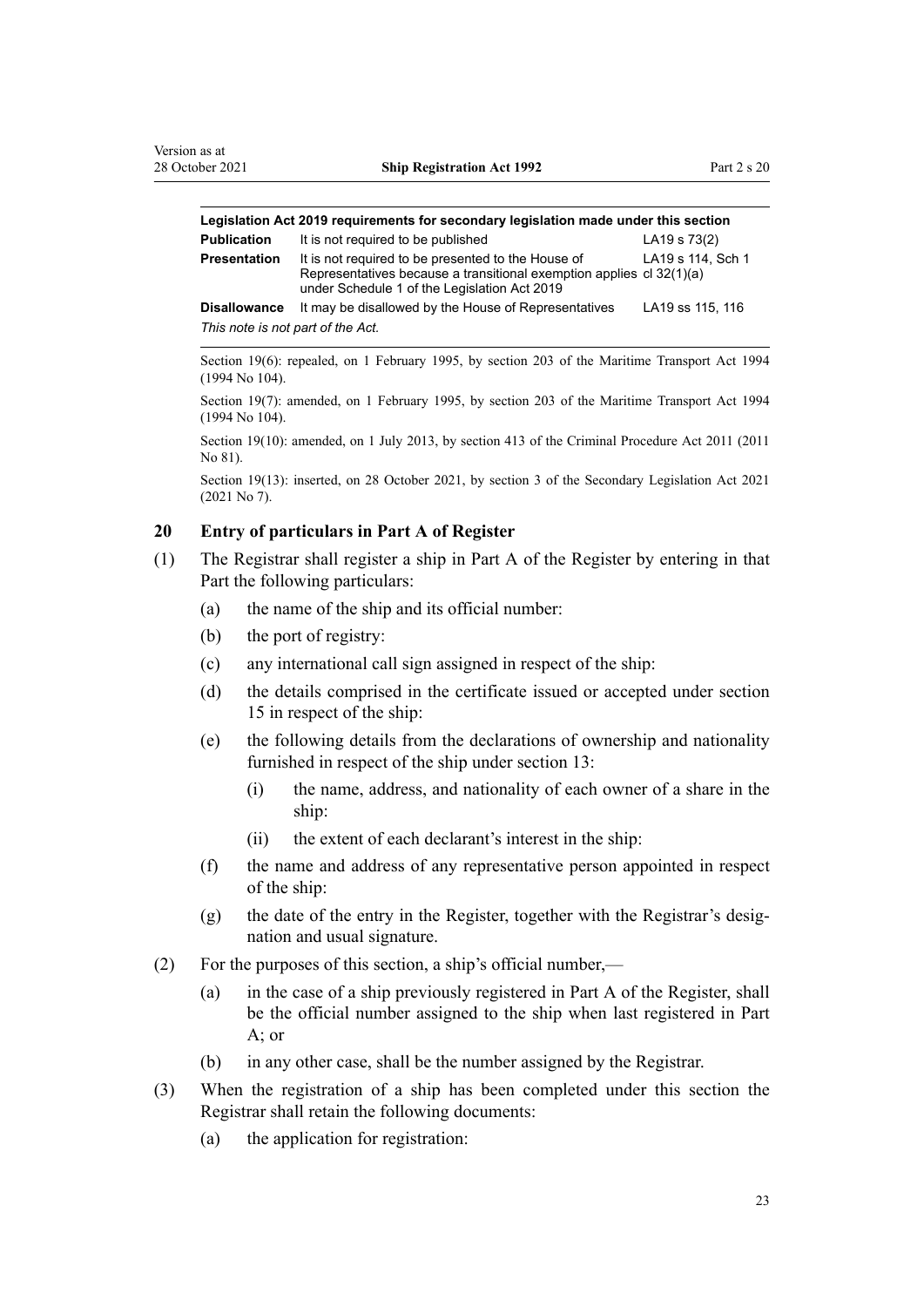- <span id="page-23-0"></span>(b) any document in relation to the ship's tonnage:
- (c) any builder's certificate in relation to the construction of the ship:
- (d) all declarations of ownership and nationality:
- (e) any documents in relation to change in the ownership of the ship:
- (f) any appointment of a representative person:
- (g) a copy of any demise charterparty:
- (h) any other document accepted by the Registrar under this Act for the purposes of registration.
- (4) Subject to subsection (5), the registration of a ship in Part A of the Register shall have effect until the registry in relation to that ship is closed under this Act.
- (5) Subject to subsection (6), the registration of any ship in Part A of the Register shall have no effect unless the ship is either required or entitled under this Act to be registered in that Part.
- (6) Nothing in this section shall prejudice any rights of a mortgagee that exist apart from this section.

Compare: 1952 No 49 s 392; Shipping Registration Act 1981 s 18 (Aust)

### **21 Entry of particulars in Part B of Register**

- (1) The Registrar shall register a ship in Part B of the Register by entering in that Part the following particulars:
	- (a) the registration number of the ship (as assigned by the Registrar):
	- (b) the name of the ship:
	- (c) a description of the ship:
	- (d) the ship's overall length:
	- (e) the full name and address of each owner of a share in the ship:
	- (f) the date of registration:
	- (g) the date on which registration expires.
- (2) For the purposes of this section, a ship's registration number,—
	- (a) in the case of the renewal of registration or the re-registration of a ship within 6 months of the expiration of its previous registration, shall be the registration number assigned to the ship when last registered in Part B of the Register; or
	- (b) in any other case, shall be the number assigned by the Registrar.
- (3) When the registration of a ship has been completed under this section the Registrar shall retain the following documents:
	- (a) the application for registration: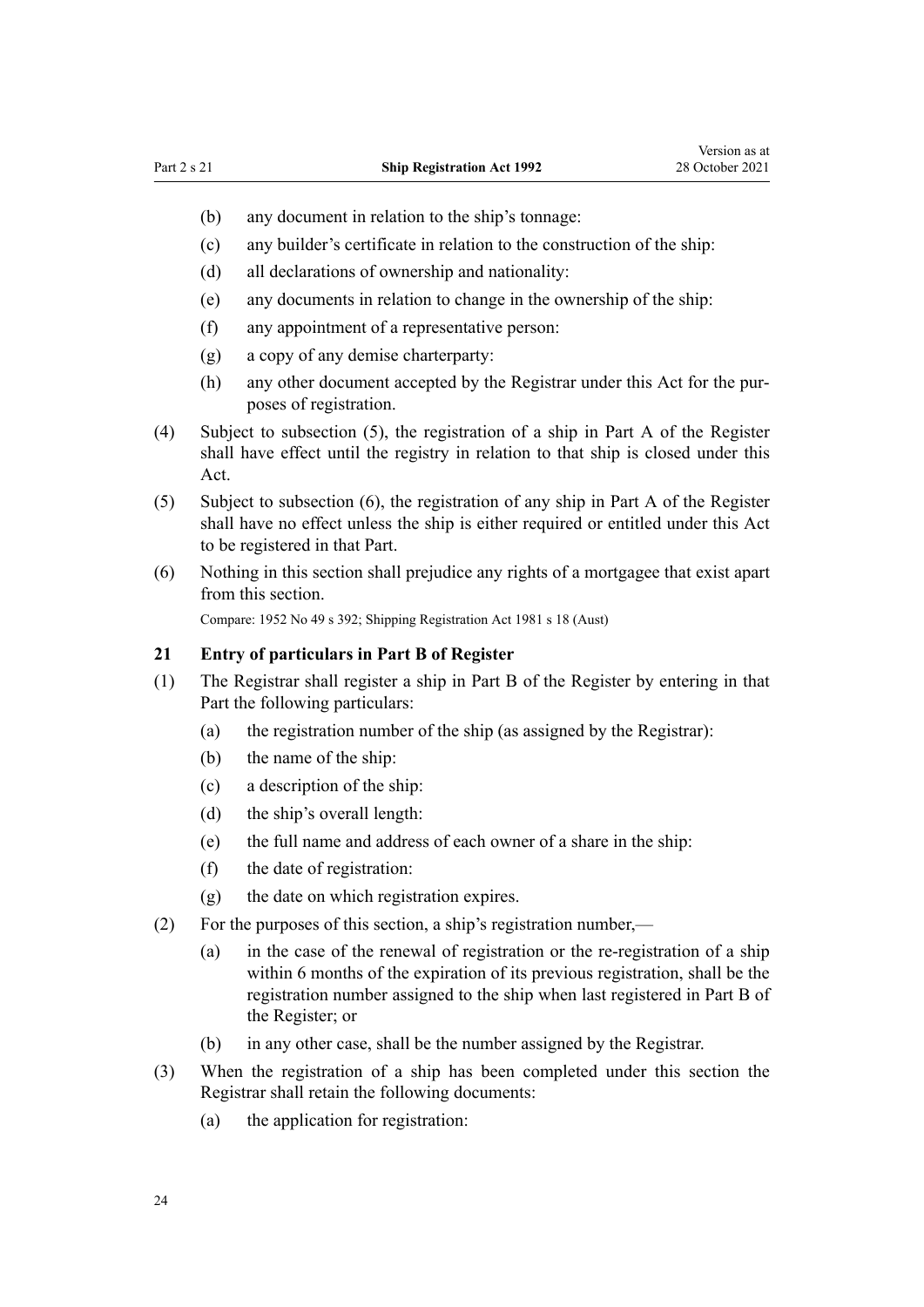|     | (b)          | any document or other evidence obtained by the Registrar in relation to<br>the application.                                                                                                  |  |
|-----|--------------|----------------------------------------------------------------------------------------------------------------------------------------------------------------------------------------------|--|
| (4) |              | Subject to subsection $(5)$ , the registration of a ship in Part B of the Register—                                                                                                          |  |
|     | (a)          | shall, unless sooner terminated by paragraph (c), have effect for a period<br>of 5 years commencing with the date of registration:                                                           |  |
|     | (b)          | may from time to time be renewed by the Registrar if—                                                                                                                                        |  |
|     |              | application is made in accordance with section 12 within the 6-<br>(i)<br>month period ending with the expiry of the ship's current period<br>of registration; and                           |  |
|     |              | the ship is still required or entitled to be registered in Part B of the<br>(ii)<br>Register; and                                                                                            |  |
|     |              | any change in the particulars of the ship's registration have been<br>(iii)<br>notified to the Registrar in accordance with this Act:                                                        |  |
|     | (c)          | shall be deemed to be terminated by-                                                                                                                                                         |  |
|     |              | any alteration to the ship or in its ownership that materially affects<br>(i)<br>the particulars entered on the ship's certificate of registration; or                                       |  |
|     |              | the ship's ceasing to be required or entitled to be registered in Part<br>(ii)<br>B of the Register.                                                                                         |  |
| (5) |              | The registration of any ship in Part B of the Register shall have no effect unless<br>the ship is either required or entitled under this Act to be registered in that Part.                  |  |
| (6) | follows:     | For the purposes of subsection $(1)(e)$ , a body corporate must state its address as                                                                                                         |  |
|     | (a)          | if the corporation has a registered office in New Zealand, it must state<br>the address of that office:                                                                                      |  |
|     | (b)          | if the corporation is not incorporated in New Zealand but has a principal<br>place of business in New Zealand, it must state the address of that place:                                      |  |
|     | (c)          | if the corporation has neither a registered office nor a principal place of<br>business in New Zealand, it must state the address of its principal place<br>of business outside New Zealand. |  |
|     |              | Section 21(6): added, on 9 June 1999, by section 4 of the Ship Registration Amendment Act (No 2)<br>1999 (1999 No 67).                                                                       |  |
| 22  |              | <b>Registration of property in ships</b>                                                                                                                                                     |  |
| (1) | shall apply: | For the purposes of registering property in a ship, the following provisions                                                                                                                 |  |
|     | (a)          | the property in the ship shall be divided into 64 shares:                                                                                                                                    |  |
|     | (b)          | subject to subsection (2), the number of persons registered as owners of<br>the ship shall not at any time exceed 64:                                                                        |  |
|     | (c)          | any number of persons not exceeding 5 may be registered as joint<br>owners of the ship or of any number of shares in the ship:                                                               |  |

**22 Ship Registration Act 1992** Part 2 s 22

<span id="page-24-0"></span>Version as at<br>28 October 2021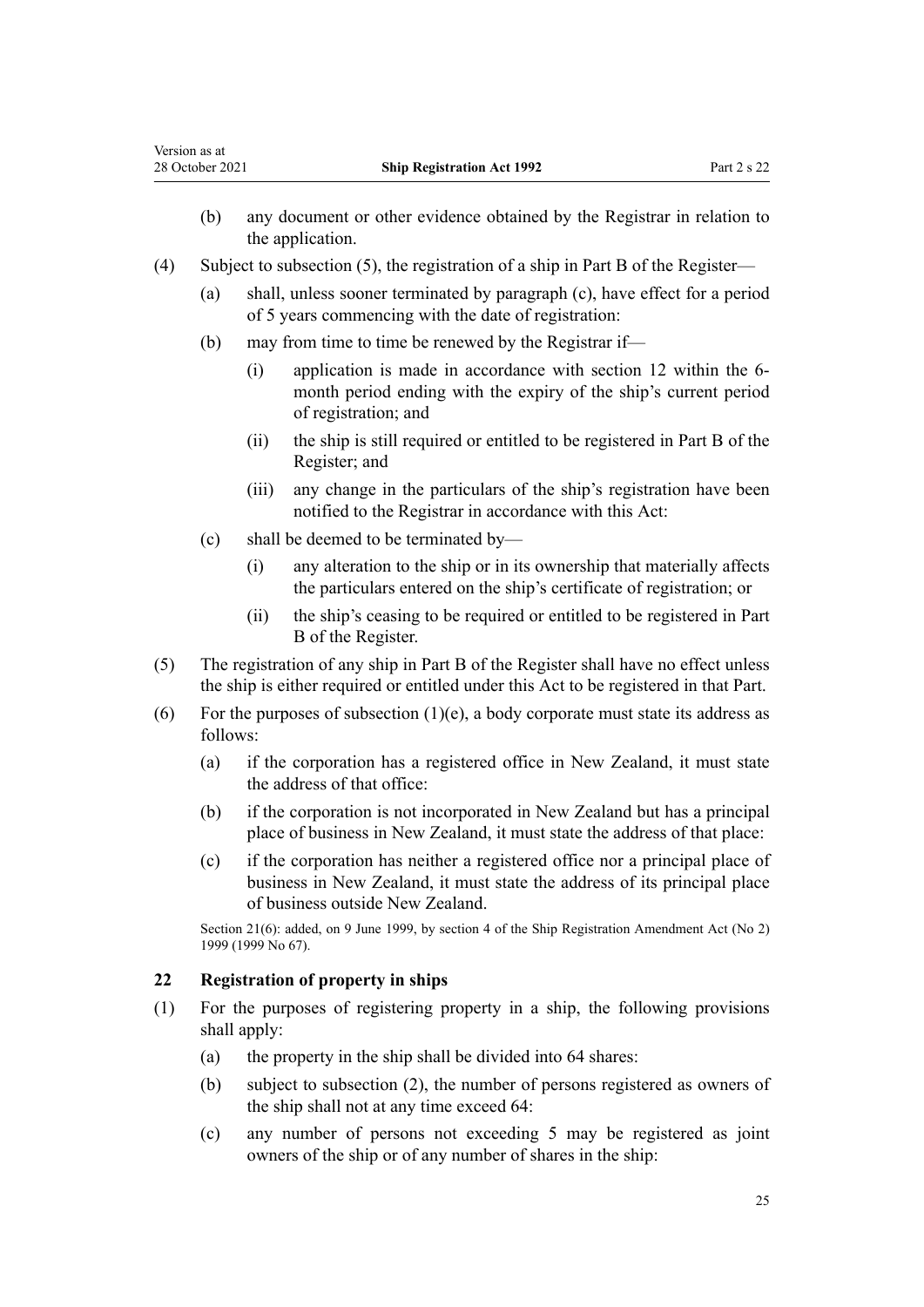- <span id="page-25-0"></span>(d) no joint owner of the ship or of any number of shares in the ship is entitled to dispose of that interest in severalty:
- (e) no person shall be registered as the owner of a fractional part of a share in the ship:
- (f) a body corporate shall be registered as owner in its corporate name.
- (2) Where a share in a ship is jointly owned, or where 2 or more shares are jointly owned by the same persons, the joint owners of the relevant share or shares shall, for the purposes of subsection  $(1)(b)$ , be treated as constituting 1 person.
- (3) Nothing in subsection (1) affects the beneficial interests of any person or of any body corporate represented by or claiming under or through a registered owner (including a registered joint owner).

Compare: 1952 No 49 s 384(1); Shipping Registration Act 1981 s 11 (Aust)

### *Certificates of registry and registration, provisional certificates of registry, and temporary passes*

### **23 Grant of certificates of registry and registration**

- (1) Upon registration of a ship in Part A of the Register, the Registrar shall grant a certificate of registry in respect of the ship.
- (2) Upon registration of a ship in Part B of the Register, the Registrar shall grant a certificate of registration in respect of the ship.
- (3) Certificates of registry and registration shall be in the prescribed form. Compare: 1952 No 49 s 394(1); Shipping Registration Act 1981 s 19 (Aust)

### **24 Particulars of master to be endorsed on certificate of registry of ship leaving New Zealand**

- (1) A ship registered in Part A of the Register shall not depart from a New Zealand port to a foreign port unless there is endorsed on the ship's certificate of registry—
	- (a) the name and address of each person who is, for the time being, authorised to be master of the ship; and
	- (b) the serial numbers of the maritime document held, in compliance with the [Maritime Transport Act 1994](http://legislation.govt.nz/pdflink.aspx?id=DLM334659) and any regulations or rules made under that Act, by each master in relation to the competence of that master.
- (2) An endorsement under subsection (1) shall be made or cancelled, as the case may be, upon lodgement with the Registrar or the Director of—
	- (a) the certificate of registry; and
	- (b) a request in writing signed by the owner or representative person.

Compare: 1952 No 49 s 397; Shipping Registration Act 1981 s 13 (Aust)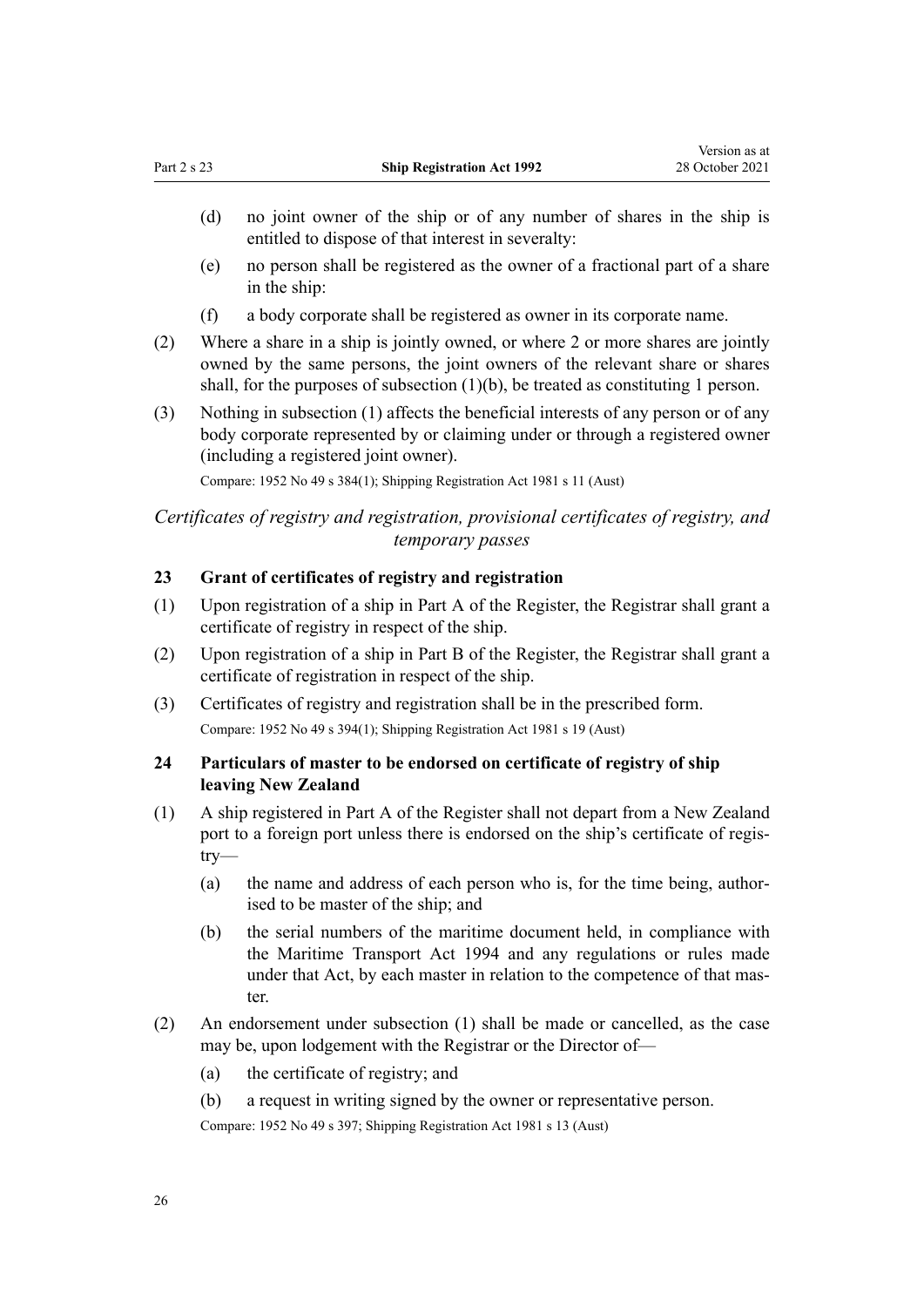<span id="page-26-0"></span>Section 24(1)(b): substituted, on 1 February 1995, by [section 203](http://legislation.govt.nz/pdflink.aspx?id=DLM336920) of the Maritime Transport Act 1994 (1994 No 104).

Section 24(2): amended, on 1 February 1995, by [section 203](http://legislation.govt.nz/pdflink.aspx?id=DLM336920) of the Maritime Transport Act 1994 (1994 No 104).

### **25 Custody of certificates**

- (1) The certificate of registry or provisional certificate of registry or certificate of registration or provisional certificate of registration—
	- (a) shall, except as provided in this Act, at all times be carried with the ship; and
	- (b) shall not be used except for the purpose of the lawful navigation of the ship; and
	- (c) shall not be subject to detention for any reason (including a claim by an owner, mortgagee, charterer, operator, or any other person to any title in, lien or charge on, or interest in the ship).
- (2) Every person having possession or control of a certificate of registry or a provi‐ sional certificate of registry or a certificate of registration or a provisional certificate of registration shall deliver the certificate on demand to—
	- (a) the person entitled to custody of it for the purposes of the lawful navigation of the ship; or
	- (b) the Registrar, a Deputy Registrar, a Customs officer, a proper officer, or any other person entitled by law to require its delivery.
- (3) Every person commits an offence and is liable on conviction to a fine not exceeding \$5,000 who—
	- (a) fails to comply with subsection (2); or
	- (b) with intent to deceive, uses or lends to another person or allows to be used by another person an invalid certificate of registry or an invalid provisional certificate of registry or an invalid certificate of registration or an invalid provisional certificate of registration.
- (4) If in any proceedings in respect of an offence against this section the court is of the opinion that the certificate to which the proceedings relate is lost, the court shall make an order to that effect and cause a copy of the order bearing the seal of the court to be served on the Registrar.

Compare: 1952 No 49 s 394(2)–(5); Shipping Registration Act 1981 s 20 (Aust)

Section 25(2)(b): amended, on 1 October 1996, by [section 289\(1\)](http://legislation.govt.nz/pdflink.aspx?id=DLM380185) of the Customs and Excise Act 1996 (1996 No 27).

Section 25(3): amended, on 1 July 2013, by [section 413](http://legislation.govt.nz/pdflink.aspx?id=DLM3360714) of the Criminal Procedure Act 2011 (2011 No 81).

### **26 Replacement certificates**

Where a certificate of registry or provisional certificate of registry or certificate of registration or provisional certificate of registration is mislaid or lost or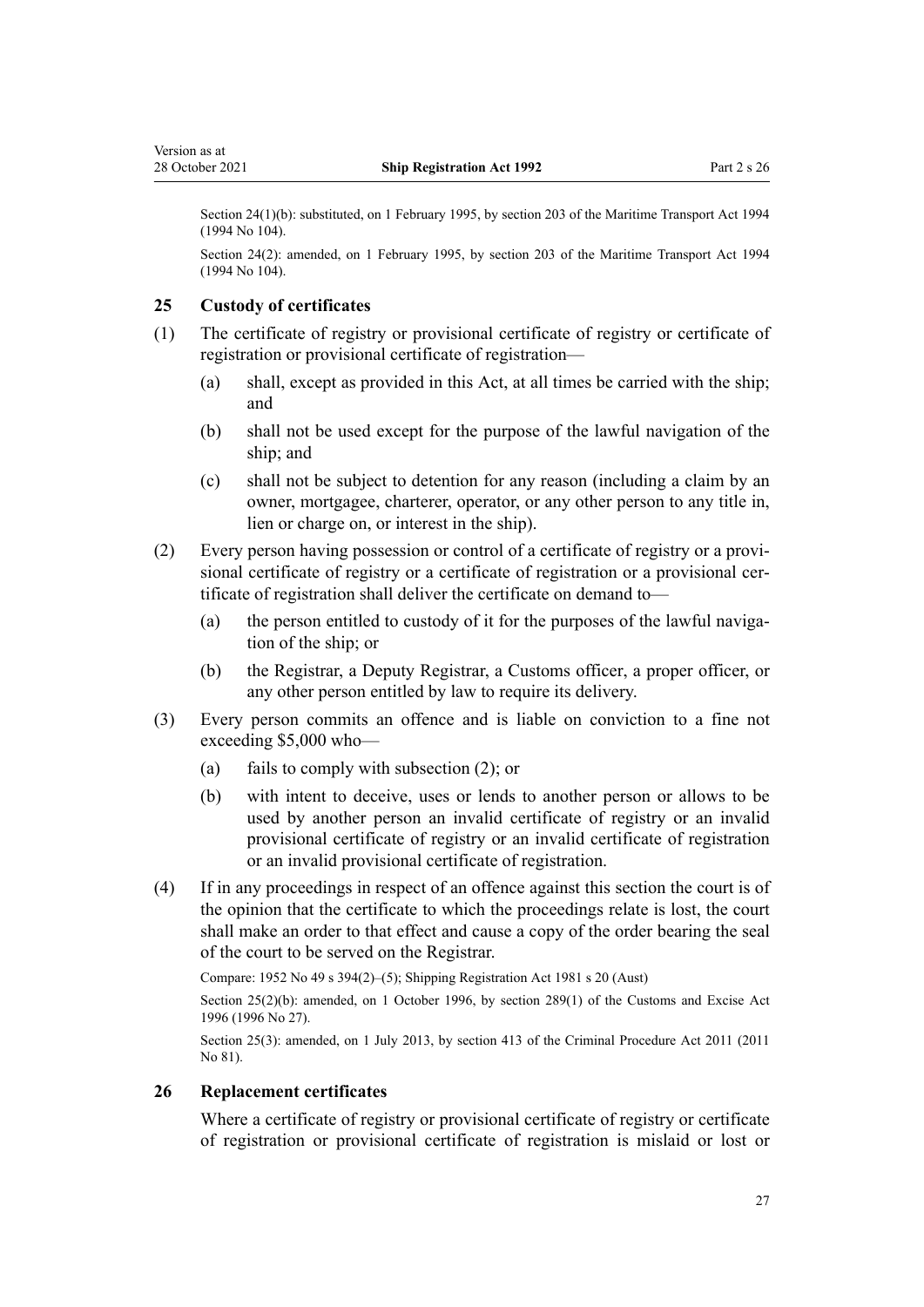<span id="page-27-0"></span>destroyed, the Registrar shall, upon application made in writing by the owner or the master of the ship and accompanied by such documents and information as the Registrar may require, grant a new certificate in place of that certificate. Compare: 1952 No 49 s 396(2); Shipping Registration Act 1981 s 21(1) (Aust)

**27 Grant of provisional certificate of registry or registration**

- (1) Where a certificate of registry or a certificate of registration in respect of a ship is mislaid or lost or destroyed while—
	- (a) the ship is at a foreign port; or
	- (b) the ship is at sea and subsequently, but before arriving at a New Zealand port, the ship arrives at a foreign port,—

the Registrar shall, and the proper officer at that port who is authorised under subsection (6) to do so may, upon receipt of an application made in the prescribed form and subject to this section, grant a provisional certificate of registry or a provisional certificate of registration, as the case may require, in the prescribed form in respect of the ship.

- (2) Subject to subsection (3), where a ship becomes entitled or required under this Act to be registered in either Part A or Part B of the Register while—
	- (a) the ship is at a foreign port; or
	- (b) the ship is at sea and subsequently, but before arriving at a New Zealand port, the ship arrives at a foreign port,—

the Registrar shall, and the proper officer at that port who is authorised under subsection (6) to do so may, upon receipt of an application made in the prescribed form and subject to this section, grant a provisional certificate of registry or a provisional certificate of registration, as the case may require, in the prescribed form in respect of the ship.

- (3) A provisional certificate of registry or a provisional certificate of registration shall be granted under subsection (2) only if, at the time of granting the certificate, the Registrar or proper officer is satisfied that—
	- (a) an application for registration of the ship has been lodged with the Registrar under [section 12](#page-14-0); and
	- (b) no certificate of registry or certificate of registration has been granted in respect of that application.
- (4) The owner or master shall produce to the Registrar or proper officer such infor‐ mation as the Registrar or proper officer may reasonably require for the purposes of this section.
- (5) A proper officer who grants a provisional certificate of registry or a provisional certificate of registration under this section shall forward a copy of the certificate to the Registrar.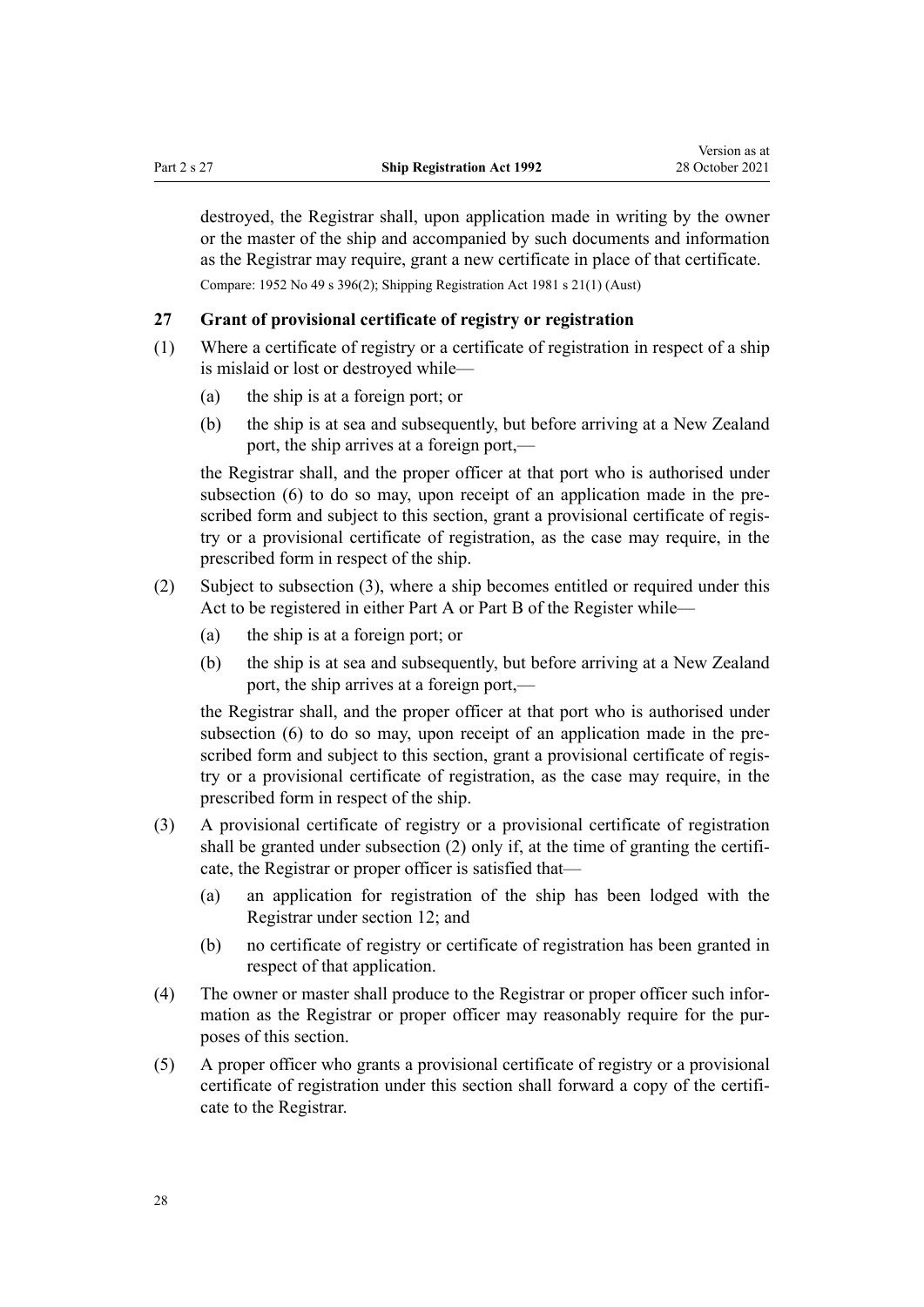<span id="page-28-0"></span>(6) For the purposes of subsections (1) and (2), the Registrar may authorise any proper officer to grant provisional certificates of registry and provisional certificates of registration.

Compare: 1952 No 49 ss 396(3), (4), 401(1); Shipping Registration Act 1981 s 21(2) (Aust)

### **28 Duration of provisional certificates of registry or registration**

- (1) A provisional certificate of registry and a provisional certificate of registration shall be current until—
	- (a) the ship arrives at a New Zealand port; or
	- (b) the expiration of a period of 3 months commencing on the date on which the certificate was granted,—

whichever first occurs.

- (2) The owner of a ship in respect of which a provisional certificate of registry or a provisional certificate of registration is granted shall, as soon as practicable, lodge the certificate or cause it to be lodged with the Registrar.
- (3) Every owner commits an offence and is liable on conviction to a fine not exceeding \$2,000 who, without reasonable excuse, fails to comply with subsection (2).
- (4) During the period of its currency, a provisional certificate of registry has the same effect as a certificate of registry and a provisional certificate of registration has the same effect as a certificate of registration, and, for the purposes of this Act and of the lawful navigation of the ship concerned, the ship is deemed to be registered during that period.

Compare: 1952 No 49 ss 396(4)–(7), 401(2), (3); Shipping Registration Act 1981 ss 21(3)–(8), 22 (Aust)

Section 28(3): amended, on 1 July 2013, by [section 413](http://legislation.govt.nz/pdflink.aspx?id=DLM3360714) of the Criminal Procedure Act 2011 (2011 No 81).

### **29 Temporary passes**

- (1) Where the Registrar is satisfied that, by reason of special circumstances, per‐ mission should be granted for an unregistered ship to travel—
	- (a) from a New Zealand port to a foreign port; or
	- (b) from a foreign port to another foreign port or to a New Zealand port,—

the Registrar may grant a temporary pass in respect of that ship.

- (2) A temporary pass shall be in the prescribed form and specify—
	- (a) the voyage that the ship is authorised to make; and
	- (b) any conditions subject to which the voyage is to be made; and
	- (c) the period for which or a date until which the pass is current.
- (3) During the period of its currency, and subject to compliance with any condi‐ tions imposed in respect of the voyage, a temporary pass has the same effect as a certificate of registry, and for the purposes of this Act and of the lawful navi‐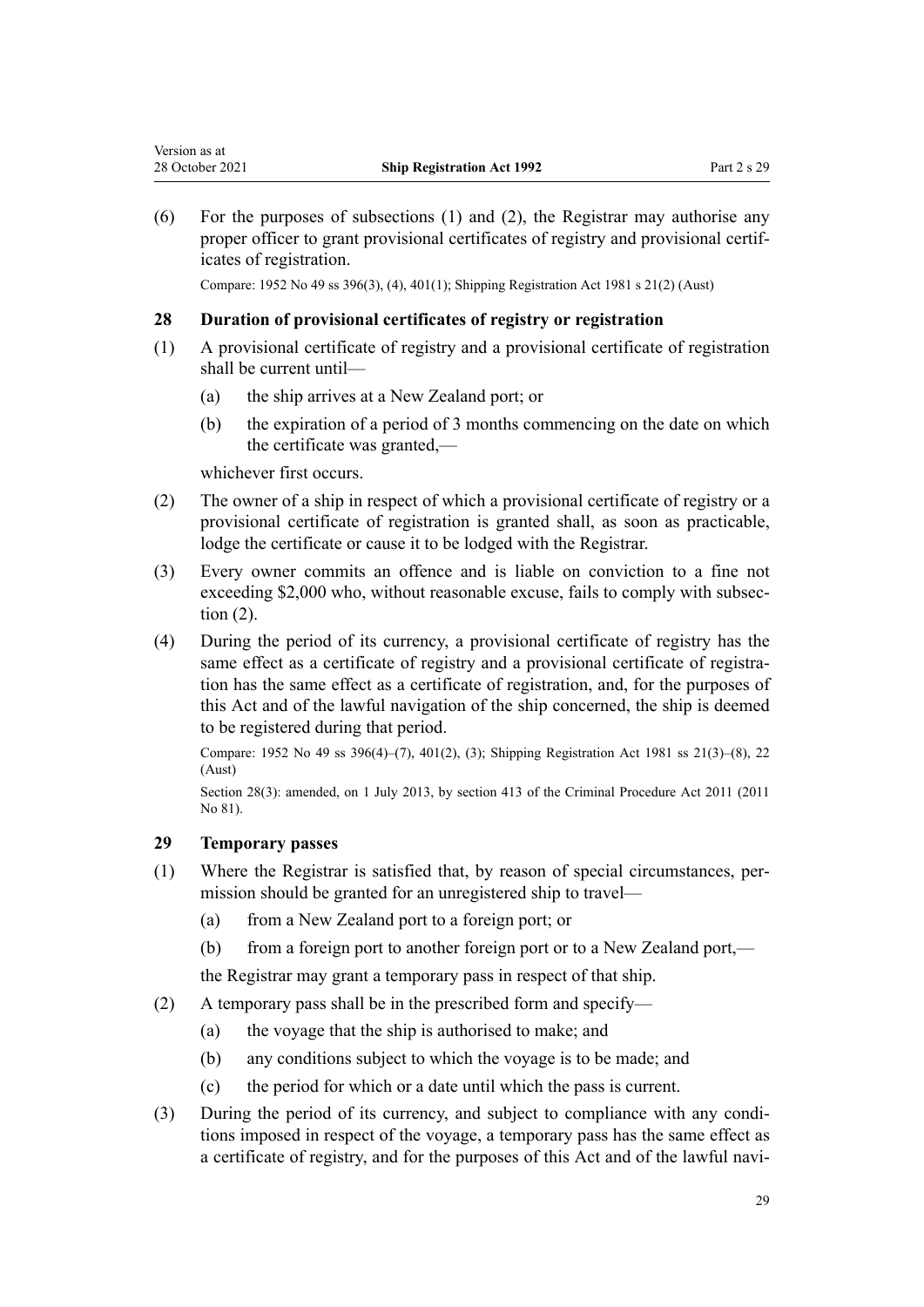<span id="page-29-0"></span>gation of the ship concerned on the voyage specified in the pass, the ship is deemed to be registered during that period.

- (4) The owner of a ship in respect of which a temporary pass is granted shall, as soon as practicable after the pass expires, lodge the pass or cause it to be lodged with the Registrar.
- (5) Every owner commits an offence and is liable on conviction to a fine not exceeding \$2,000 who, without reasonable excuse, fails to comply with subsection (4).

Compare: 1952 No 49 s 402; Shipping Registration Act 1981 s 23 (Aust) Section 29(5): amended, on 1 July 2013, by [section 413](http://legislation.govt.nz/pdflink.aspx?id=DLM3360714) of the Criminal Procedure Act 2011 (2011 No 81).

*Alterations to ships, changes in ownership, etc, to be notified to Registrar*

### **30 Alterations to ships**

- (1) Where a ship registered in Part A of the Register is so altered as not to corres‐ pond with its description or with the particulars in the Register relating to the ship's gross tonnage and net tonnage, or register length, then—
	- (a) the owner; or
	- (b) where a representative person has been appointed under [section 7](#page-11-0) in respect of the ship, the representative person,—

shall, as soon as practicable after the alteration, give notice of the alteration to the Registrar.

- (2) Upon—
	- (a) receipt of a surveyor's tonnage certificate in respect of the alteration; and
	- (b) receipt of a certificate by a surveyor of ships to the effect that any necessary alterations to the markings of the ship have been completed and conform to the requirements of [section 19](#page-20-0),—

the Registrar shall, subject to subsection (3), either enter the alteration on the ship's certificate of registry or issue a new certificate of registry in respect of the ship.

- (3) If the ship is at a foreign port,—
	- (a) the Registrar shall authorise a proper officer to enter the alteration on the ship's certificate of registry or issue a provisional certificate of registry describing the ship as altered; and
	- (b) the proper officer shall send the ship's certificate of registry to the Registrar to enable a new certificate of registry to be issued.
- (4) Every owner and every representative person commits an offence and is liable on conviction to a fine not exceeding \$5,000 who fails to comply with subsec‐ tion (1).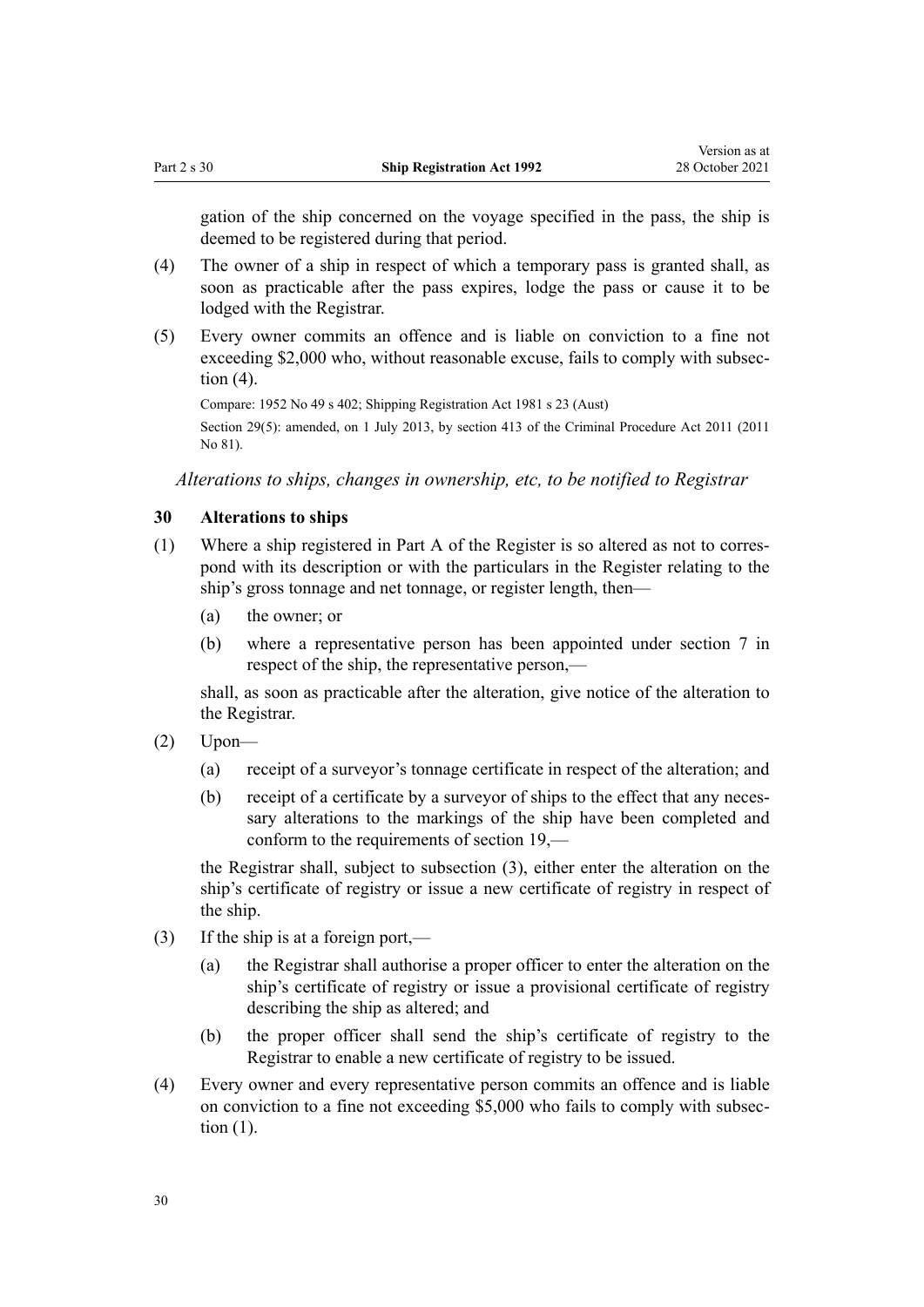<span id="page-30-0"></span>(5) In this section, **surveyor** means a surveyor of ships recognised by the Director. Compare: 1952 No 49 ss 403, 404; Shipping Registration Act 1981 s 65 (Aust)

Section 30(4): amended, on 1 July 2013, by [section 413](http://legislation.govt.nz/pdflink.aspx?id=DLM3360714) of the Criminal Procedure Act 2011 (2011 No 81).

Section 30(5): added, on 9 June 1999, by [section 5](http://legislation.govt.nz/pdflink.aspx?id=DLM30535) of the Ship Registration Amendment Act (No 2) 1999 (1999 No 67).

### **31 Change of name or address or nationality of owner or mortgagee**

- (1) Every owner, representative person, charterer, or mortgagee of any ship regis‐ tered in Part A of the Register shall notify the Registrar of any change in the material particulars relating to that person and entered in the Register.
- (2) For the purposes of this section, the material particulars are as follows:
	- (a) in the case of an owner or a representative person or a charterer, the full name, address, and nationality of the owner or representative person or charterer:
	- (b) in the case of a mortgagee, the full name and address of the mortgagee.
- (3) Notification of any change in the material particulars shall be given by the owner, representative person, charterer, or mortgagee by lodging with the Registrar or proper officer within 30 days after the change occurs, or as soon after the expiration of that period as may be reasonably practicable,—
	- (a) a notice of the change; and
	- (b) evidence relating to the change; and
	- (c) the ship's certificate of registry.
- (4) As soon as practicable after—
	- (a) the material particulars have been notified in accordance with this section; and
	- (b) the Registrar is satisfied that there is sufficient evidence of the change,—

the Registrar shall either—

- (c) make such entries in the Register and on the certificate of registry as may be necessary to give effect to the change, and return the certificate of registry to the person by whom it was lodged; or
- (d) authorise a proper officer to endorse the certificate of registry to give effect to the change in the manner specified by the Registrar.
- (5) Every owner, representative person, charterer, or mortgagee commits an offence and is liable to a fine not exceeding \$2,000 who fails to comply with subsection  $(1)$ .

Compare: 1952 No 49 s 398; Shipping Registration Act 1981 s 24 (Aust)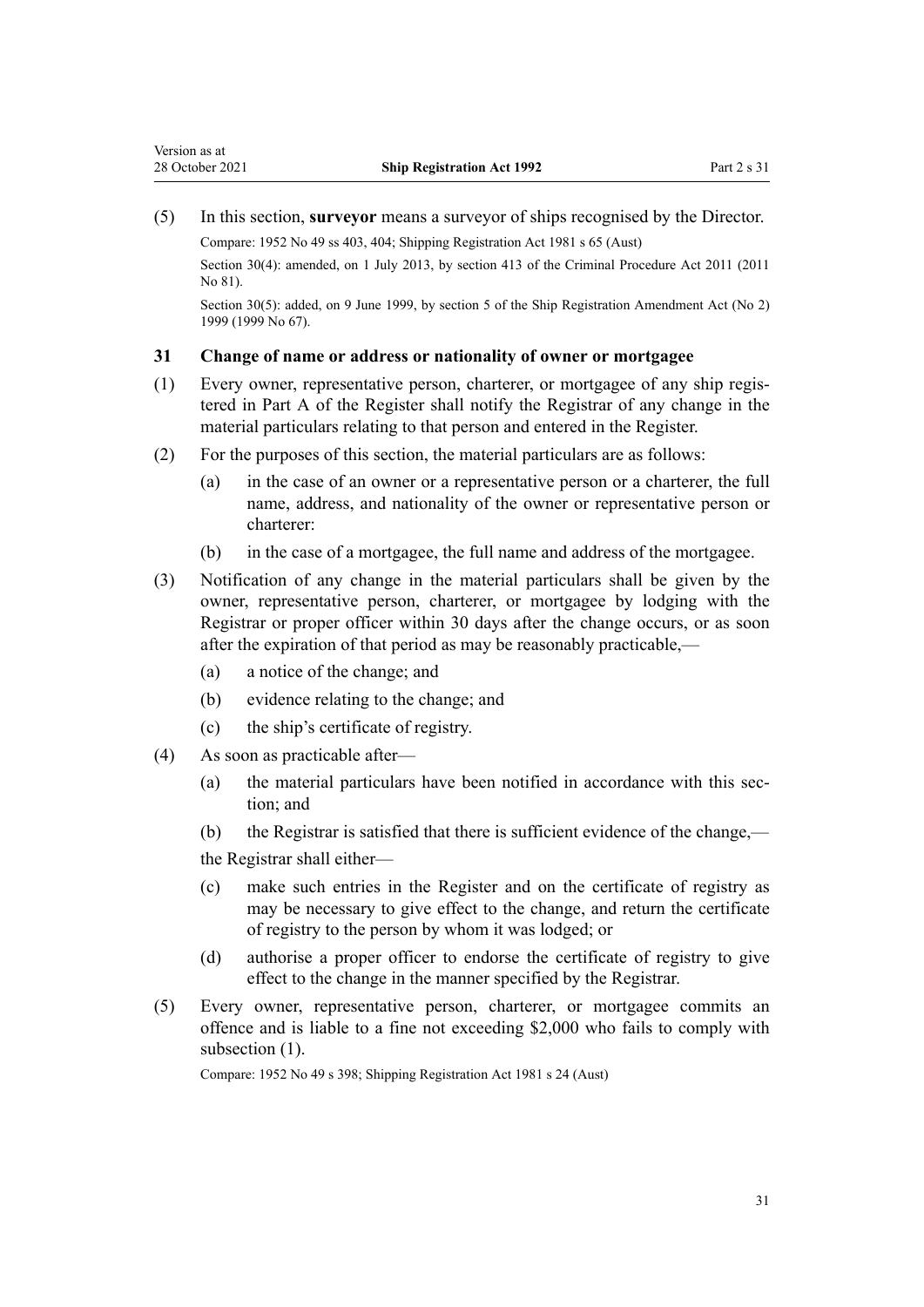### *Closure of registration*

### <span id="page-31-0"></span>**32 Closure of registration**

- (1) Where a registered ship—
	- (a) has been lost (whether actually or constructively), taken by an enemy, burnt, or broken up; or
	- (b) has ceased to be required or entitled to be registered under this Act,—

the owner of the ship shall, immediately after obtaining knowledge of the event, give notice in writing of the event to the Registrar.

- (2) Where the Registrar receives a notice under subsection (1), the Registrar shall make an entry in the Register of the event to which the notice relates.
- (3) Subject to section 33, where the Registrar makes an entry in the Register under subsection (2) in respect of any ship, the registration of that ship shall be deemed to be closed except so far as it relates to any unsatisfied mortgage of the ship or any share in the ship.
- (3A) If the Registrar is satisfied that subsection (1) applies to a ship but the owner has not notified the Registrar as required by that subsection,—
	- (a) the Registrar may close the registration of the ship by making an appro‐ priate entry in the Register; and
	- (b) if the Registrar closes the registration of the ship under paragraph (a), the Registrar must notify the owner of the closure by sending a notification to the last known address of the registered owner; and
	- (c) an entry made under paragraph (a) has the same effect as an entry made under subsection (2).
- (4) For the purposes of subsection (1), a ship shall be deemed to be constructively lost if there is in respect of that ship a constructive total loss within the meaning of [section 60](http://legislation.govt.nz/pdflink.aspx?id=DLM171270) of the Marine Insurance Act 1908.
- (5) Every owner of a registered ship commits an offence and is liable on convic‐ tion to a fine not exceeding \$5,000 who fails to comply with subsection (1).

Compare: 1952 No 49 s 399; Shipping Registration Act 1981 s 66 (Aust)

Section 32(3A): inserted, on 9 June 1999, by [section 6](http://legislation.govt.nz/pdflink.aspx?id=DLM30536) of the Ship Registration Amendment Act (No 2) 1999 (1999 No 67).

Section 32(5): amended, on 1 July 2013, by [section 413](http://legislation.govt.nz/pdflink.aspx?id=DLM3360714) of the Criminal Procedure Act 2011 (2011 No 81).

### **33 Rights of mortgagees where ship ceases to be registrable**

- (1) Where—
	- (a) notice is given to the Registrar under section  $32(1)$  in relation to a registered ship; and
	- (b) there is any unsatisfied mortgage of the ship or any share in the ship entered in the Register,—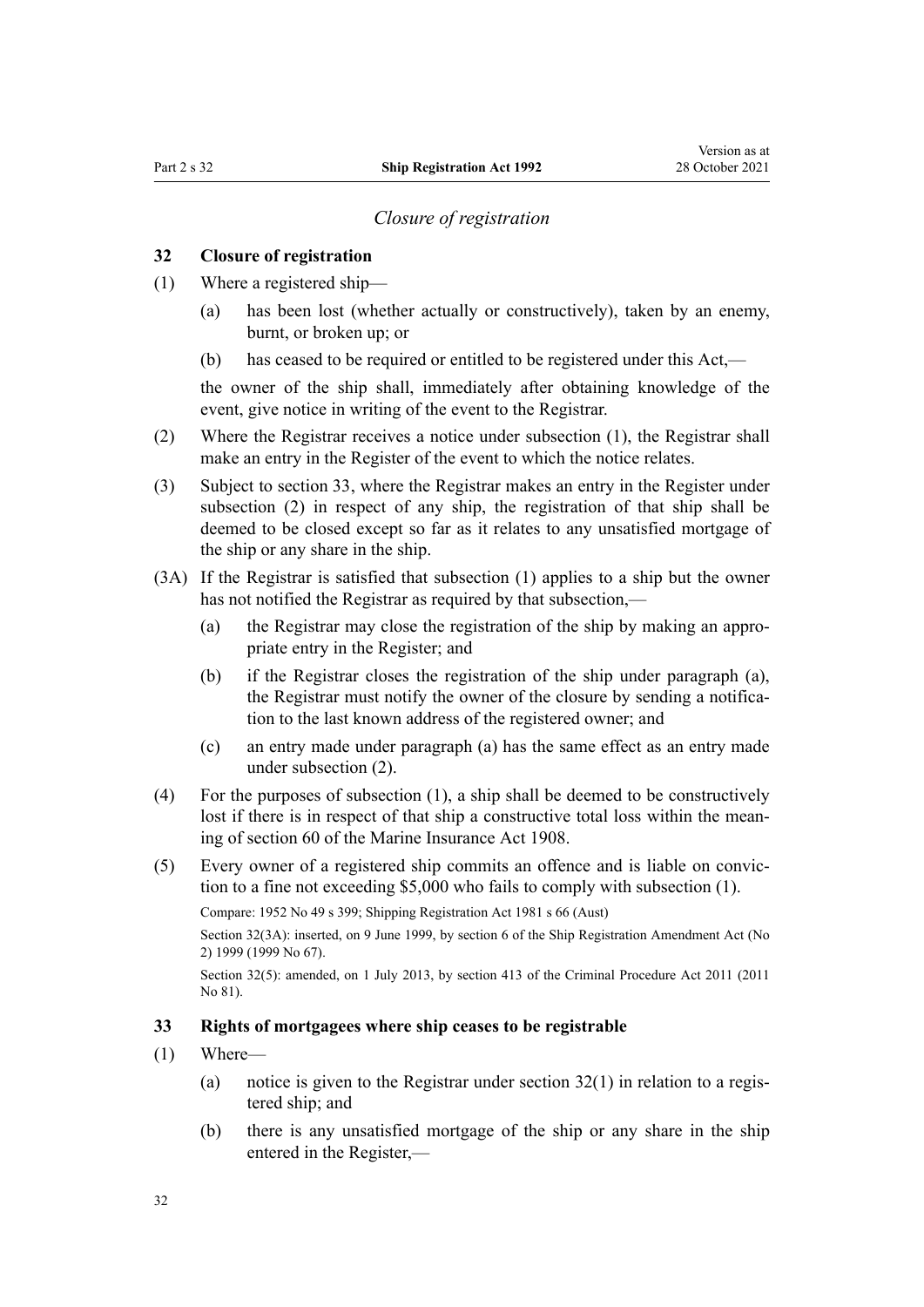<span id="page-32-0"></span>the Registrar shall give the mortgagee, by registered post, notice in writing of the fact that the Registrar has been given such a notice.

- (2) Where the Registrar gives a mortgagee such notice in writing, the registration of the ship shall, so far as it relates to the mortgage held by that mortgagee, and subject to any order of the High Court under subsection (3), be deemed to be closed at the expiration of a period of 60 days after the date on which that notice was issued by the Registrar.
- (3) A mortgagee who has received a notice under subsection (1) may apply to the High Court within the period of 60 days after the date of issue of the notice, or within such extended time as the court on application made before or after the expiration of that period allows, and the court may do all or any of the following:
	- (a) order that the ship and its equipment be sold:
	- (b) make such orders for and in relation to the distribution of the proceeds of the sale as it thinks fit:
	- (c) make such orders and give such directions with respect to the closure of the registry of the ship as it thinks fit (including, in the case of an appli‐ cation for an extension of time, an order that the registry shall not be deemed to be closed for such period as the court determines).
- (4) Notice of an application under this section (including an application for an extension of time) shall be served on the Registrar.
- (5) An order made by the court under this section may be on such terms and condi‐ tions as to costs and otherwise as the court thinks fit.
- (6) The Registrar shall give effect to any orders and directions given by the court under this section so far as they relate to the Register.
- (7) Nothing in this section shall prejudice any rights of a mortgagee that exist apart from this section.

Compare: 1952 No 49 s 399(5); Shipping Registration Act 1981 s 66 (Aust)

### **Part 3**

### **Transfers, transmissions, and mortgages of ships**

### *Transfers and transmissions*

### **34 Application of Part**

This Part applies only in relation to ships registered in Part A of the Register.

### **35 Transfer of ships and shares in ships**

(1) Subject to [section 36,](#page-33-0) a ship, or any share in a ship, shall be transferred by a bill of sale made in the prescribed form.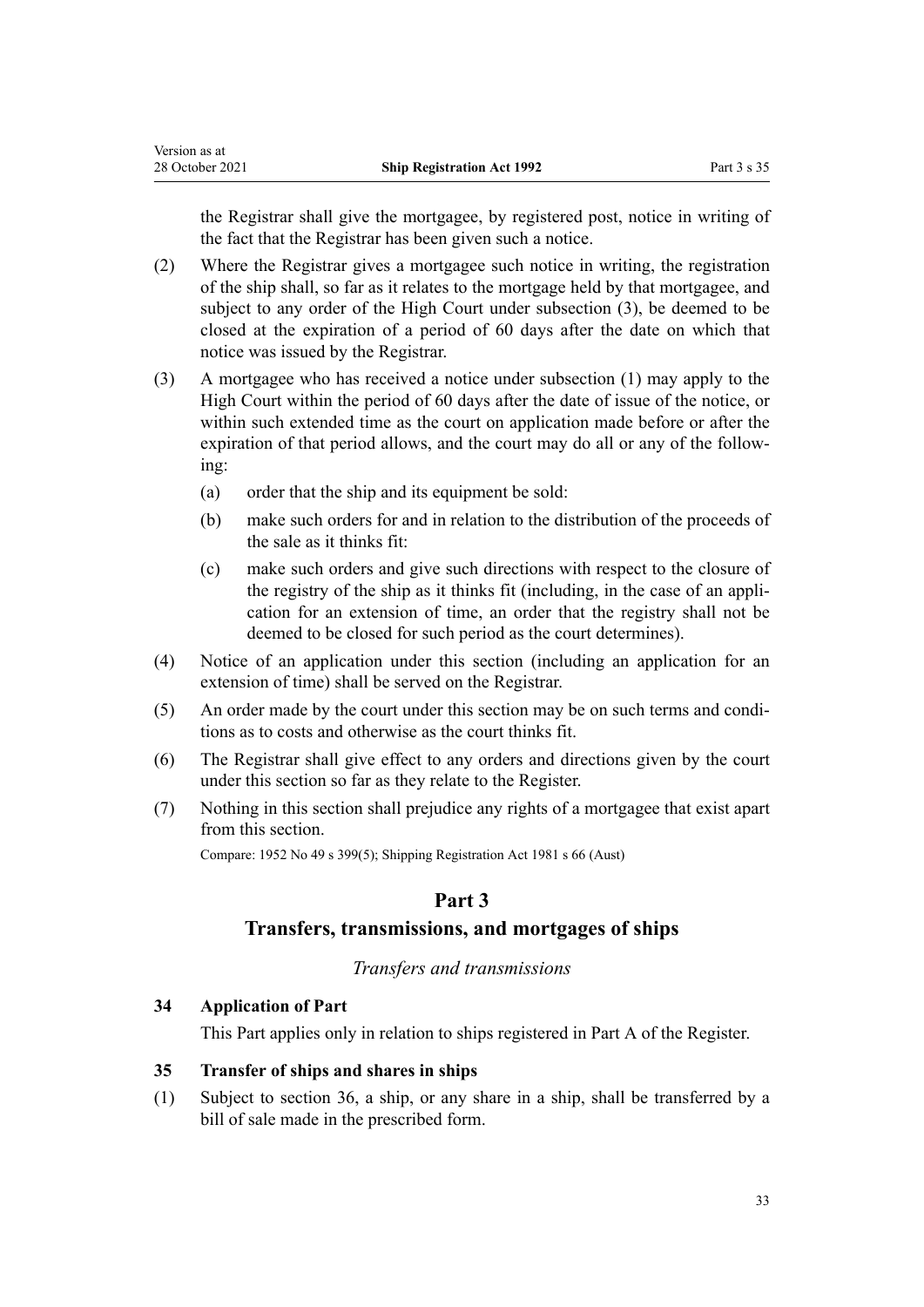- <span id="page-33-0"></span>(2) Where a ship or share in a ship is so transferred, the Registrar shall, as soon as practicable after the lodgement of the bill of sale together with a declaration of transfer made by the transferee in accordance with section 37,—
	- (a) register the bill of sale by entering in the Register the name of the trans‐ feree as owner of the ship or share; and
	- (b) endorse on the bill of sale the fact of the entry having been made, together with the date and time of the making of the entry.
- (3) The transferee of any bill of sale made under this section shall lodge the bill of sale with the Registrar within 3 months after the date on which the transfer takes effect, and bills of sale lodged under this section shall be registered in the order of their lodgement.
- (4) Every transferee commits an offence and is liable on conviction to a fine not exceeding \$2,000 who fails to lodge a bill of sale in accordance with subsection (3).

Compare: 1952 No 49 ss 412, 413; Shipping Registration Act 1981 s 36(1), (2), (5) (Aust) Section 35(4): amended, on 1 July 2013, by [section 413](http://legislation.govt.nz/pdflink.aspx?id=DLM3360714) of the Criminal Procedure Act 2011 (2011 No 81).

### **36 Transmission of ship or share in ship by operation of law**

Subject to [section 81,](#page-51-0) where a ship, or any share in a ship, passes by transmission to a person by any lawful means other than by a transfer under [section 35](#page-32-0), the Registrar shall, as soon as practicable after the lodgement of—

- (a) a declaration of transmission made by that person in accordance with section 37; and
- (b) such evidence of the transmission as the Registrar may require,—

enter in the Register the name of that person as owner of the ship or share. Compare: 1952 No 49 s 415(2); Shipping Registration Act 1981 s 37(1) (Aust)

### **37 Declarations of transfer and transmission**

Every declaration of transfer or declaration of transmission shall be made in the prescribed form and in accordance with [section 83,](#page-52-0) and, where the transferee or person entitled under the transmission is not the New Zealand Government, shall include the following particulars:

- (a) a statement specifying the full name, address, and nationality of the transferee or person entitled under the transmission:
- (b) the grounds on which nationality is claimed:
- (c) the extent of that person's interest in the ship: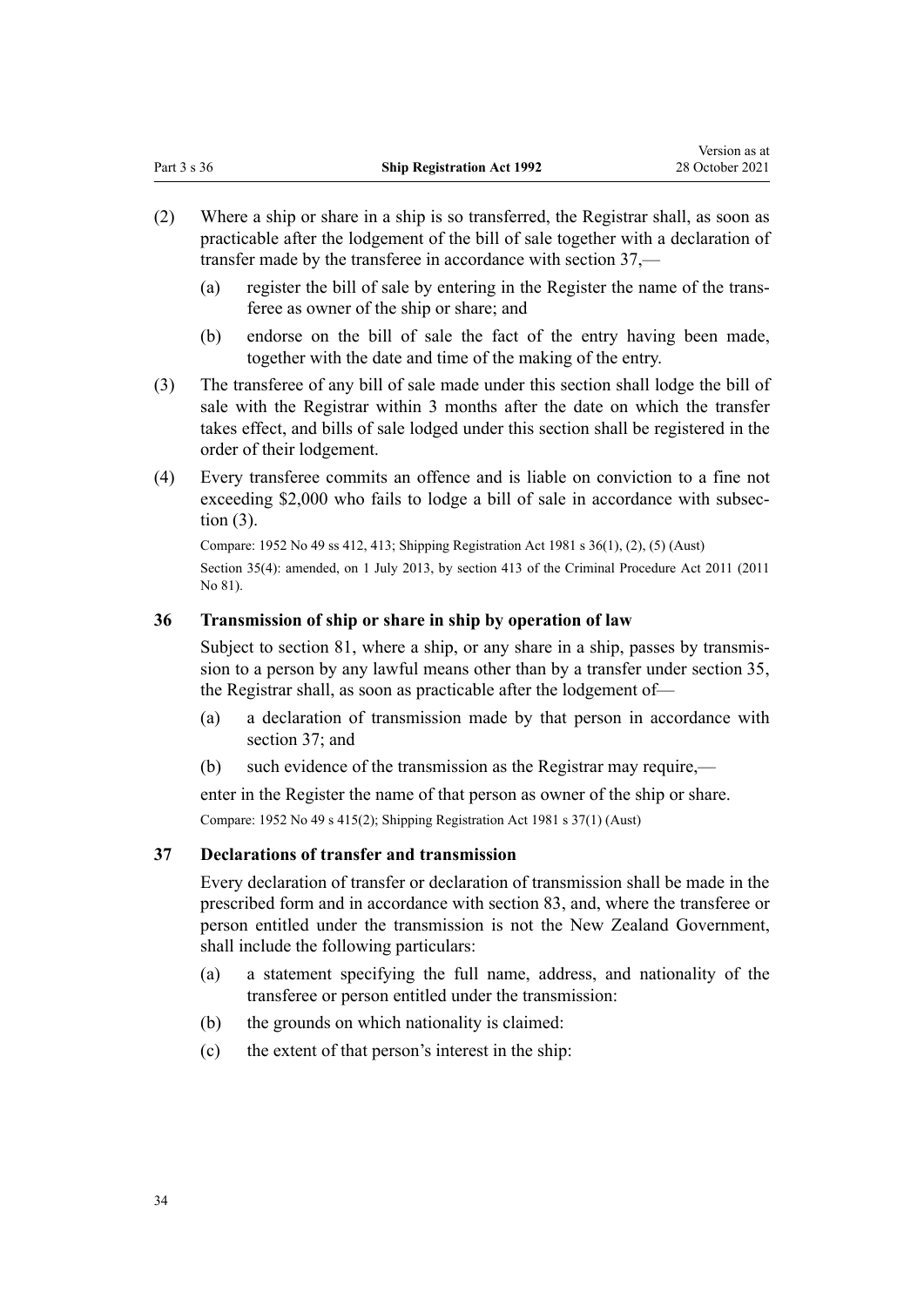<span id="page-34-0"></span>(d) a statement that, to the best of the knowledge of the person making the statement, the ship will continue to be a New Zealand-owned ship or will be controlled by a New Zealand national or New Zealand nationals.

Compare: 1952 No 49 ss 413(2), 415(1); Shipping Registration Act 1981 ss 36(3), (4), 37(2), (3) (Aust)

### **38 Certificate of registry to be endorsed where change in ownership**

- (1) Where there is a change in the ownership of a ship, the transferee shall forth‐ with lodge with the Registrar or a proper officer the certificate of registry together with the documents required by [section 35](#page-32-0) or [section 36,](#page-33-0) as the case may require.
- (2) Upon receipt by the Registrar of the documents referred to in subsection (1), the Registrar shall—
	- (a) enter the new particulars in the Register; and
	- (b) endorse the certificate of registry to show the change in ownership; and
	- (c) return the certificate of registry to the transferee.
- (3) Where a proper officer receives such documents, the Registrar may authorise the proper officer to give effect to the change in the manner specified by the Registrar.

Compare: 1952 No 49 s 398; Shipping Registration Act 1981 s 37A (Aust)

### *Mortgages*

### **39 Mortgage of ship or share in ship**

- (1) A ship or any share in a ship may be given as security for a mortgage under this Act.
- (2) The instrument of mortgage shall be made in the prescribed form.
- (3) As soon as practicable after the lodgement of a mortgage instrument so made, the Registrar shall—
	- (a) register the mortgage by entering in the Register particulars of the mort‐ gage; and
	- (b) endorse on the instrument the fact of the entry having been made, together with the date and time of the making of the entry.
- (4) Mortgage instruments lodged under this section shall be registered in the order of their lodgement.

Compare: 1952 No 49 s 418; Shipping Registration Act 1981 s 38 (Aust)

### **40 Priority of mortgages**

(1) Where 2 or more mortgages are registered in respect of the same ship or share in a ship, the priority among the mortgagees shall be in accordance with the order of registration of the mortgages, irrespective of the dates upon which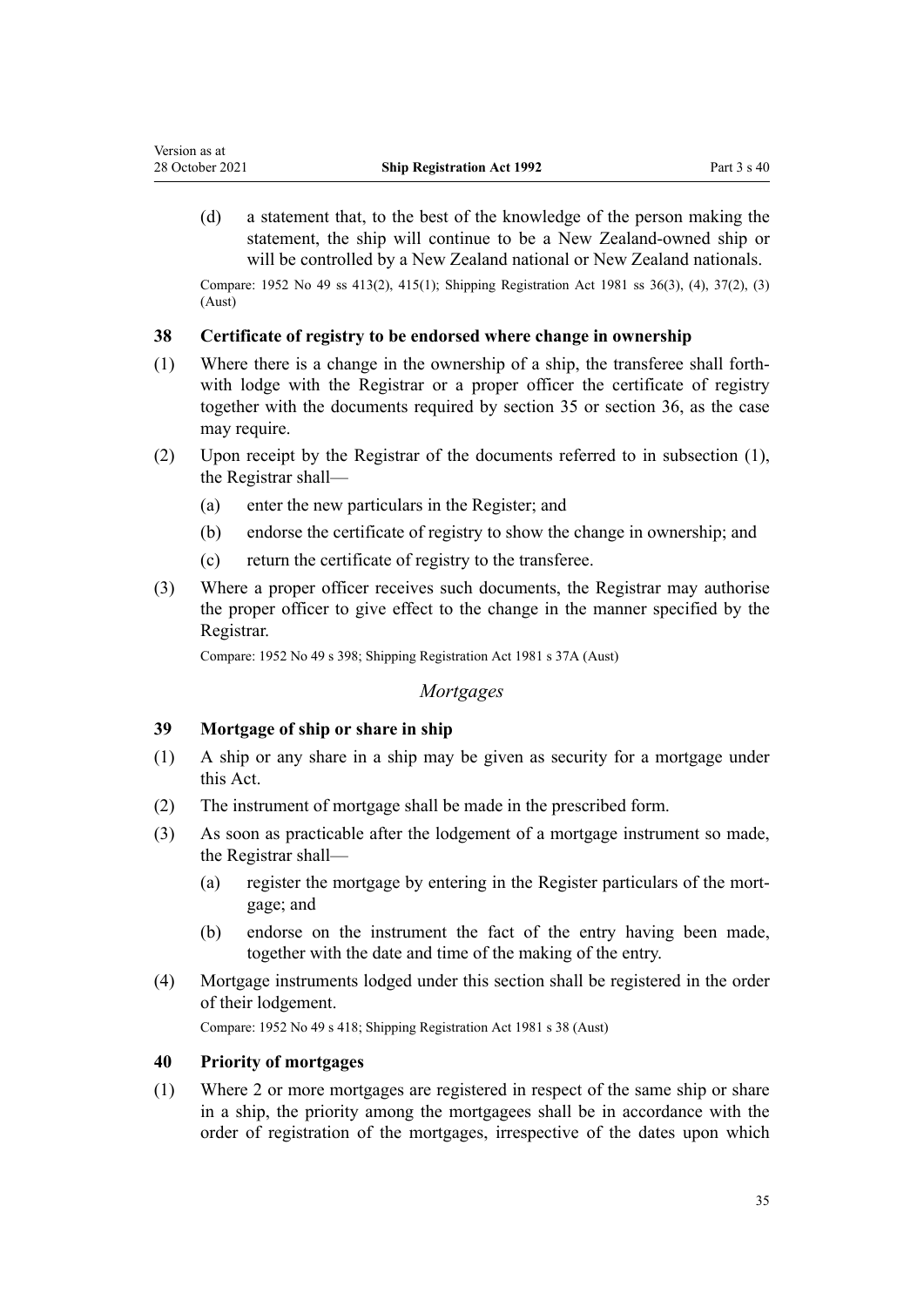<span id="page-35-0"></span>they were made or executed and notwithstanding any express, implied, or constructive notice.

(2) No registered mortgage of a ship or a share in a ship shall be affected by any act of bankruptcy committed by the mortgagor, and any such mortgage shall be preferred to any right, claim, or interest in that ship or share of the other credit‐ ors of the mortgagor or of any trustee or assignee in their behalf. Compare: 1952 No 49 s 420; Shipping Registration Act 1981 s 39 (Aust)

### **41 Alteration of terms of mortgage by endorsement**

- (1) Subject to subsection (2), the parties to a mortgage registered under this Act may, by a memorandum in the prescribed form, do all or any of the following:
	- (a) increase or reduce the amount secured by the mortgage:
	- (b) increase or reduce the rate of interest:
	- (c) shorten, extend, or renew the term or currency of the mortgage:
	- (d) vary, negative, or add to the covenants, conditions, and powers contained in the mortgage.
- (2) It shall not be necessary for a mortgagor to execute a memorandum of reduc‐ tion, or for a mortgagee to execute a memorandum of increase, of the mortgage debt or of the rate of interest payable under a mortgage.
- (3) The memorandum may be registered in like manner as the original mortgage.
- (4) A memorandum varying the terms or conditions of any mortgage of a ship sub‐ ject to a subsequent mortgage shall not be binding on any mortgagee unless the mortgagee has consented thereto in writing on that memorandum, but that consent shall render the said memorandum binding on the mortgagee so consenting, and shall be deemed to be notice to and shall be binding on all persons who may subsequently derive from the mortgagee any interest in the mortgaged property.

Compare: 1952 No 52 [s 102](http://legislation.govt.nz/pdflink.aspx?id=DLM270696)

### **42 Variation of priority of mortgages**

- (1) Notwithstanding anything in [section 40](#page-34-0), the parties to mortgages registered under this Act may from time to time, by a memorandum of priority in the prescribed form and registered under this Act, vary the priority between themselves of such mortgages.
- (2) The memorandum of priority shall be executed by the mortgagor and also by the mortgagee under every mortgage that, by the memorandum, is postponed to any mortgage over which it previously had priority.
- (3) Where any mortgage so postponed is subject to a submortgage, the memoran‐ dum of priority shall not be effective unless the submortgagee has consented thereto in writing on the memorandum.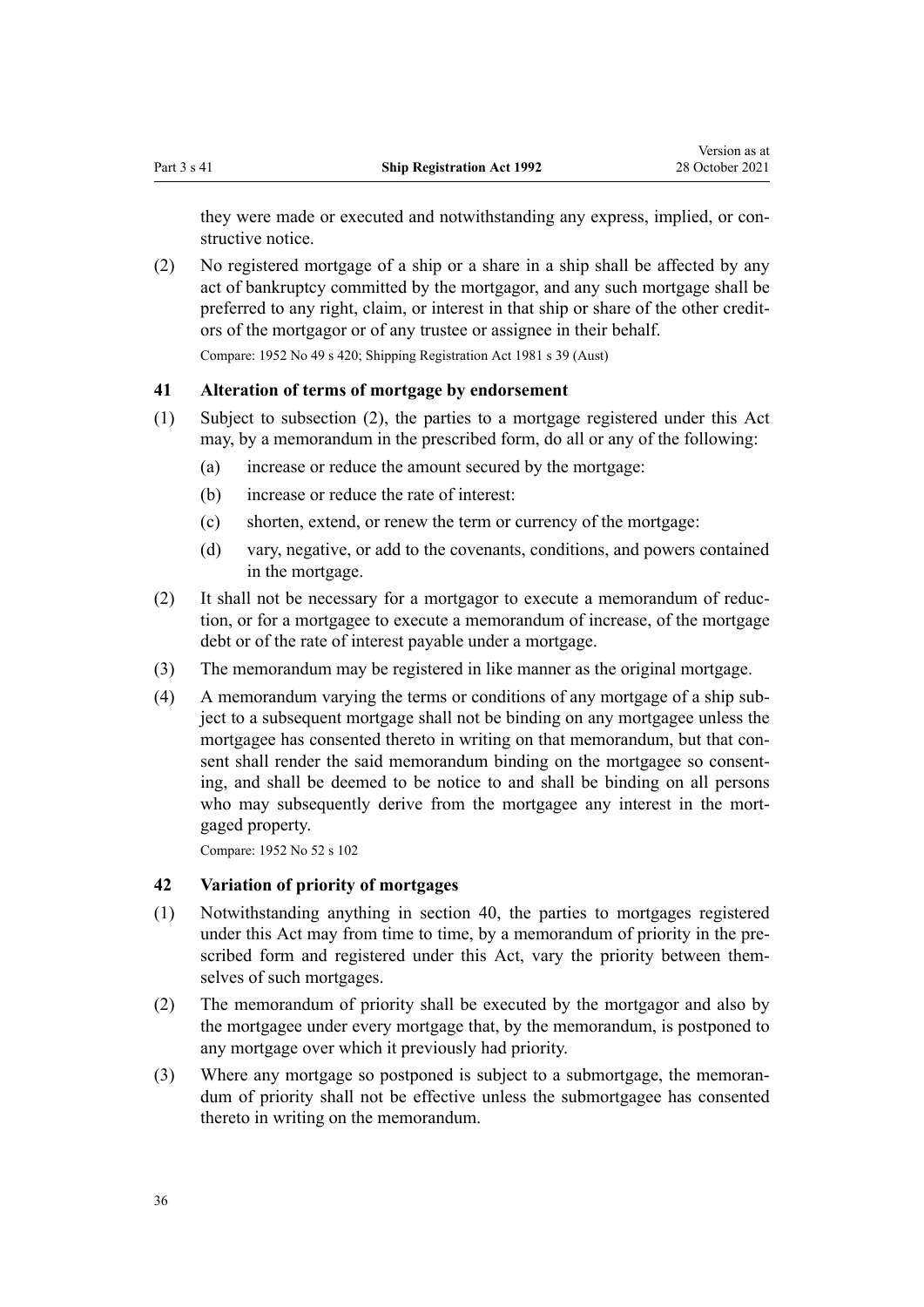<span id="page-36-0"></span>(4) Upon the registration of a memorandum of priority the Registrar shall record it upon the register and upon any relevant instrument of title. Compare: 1952 No 52 [s 103](http://legislation.govt.nz/pdflink.aspx?id=DLM271000)

### **43 Transfer of mortgage**

- (1) A mortgage of a ship or of a share in a ship may be transferred by an instru‐ ment of transfer made in the prescribed form.
- (2) Where a mortgage is so transferred, the Registrar shall, as soon as practicable after the lodgement of the instrument of transfer, together with the mortgage instrument to which it relates,—
	- (a) enter in the Register the name of the transferee as the mortgagee of the ship or share that is the subject of the mortgage; and
	- (b) endorse on the mortgage instrument the fact of the entry having been made, together with the date and time of the making of the entry.

Compare: 1952 No 49 s 422; Shipping Registration Act 1981 s 42 (Aust)

### **44 Transmission of mortgage by operation of law**

Subject to [section 81,](#page-51-0) where the interest of a mortgagee in the mortgage of a ship or of a share in a ship passes by transmission to a person by any lawful means other than by a transfer under section 43, the Registrar shall, as soon as practicable after the lodgement of—

- (a) a declaration of transmission by that person in the prescribed form; and
- (b) such evidence of the transmission as the Registrar may require,—

enter in the Register the name of that person as mortgagee of the ship or share concerned.

Compare: 1952 No 49 s 423; Shipping Registration Act 1981 s 43 (Aust)

### **45 Discharge, waiver, or extinction of mortgage**

- (1) Where a mortgage is discharged, waived, or extinguished by operation of law (including forfeiture), the Registrar must make an entry in the Register, to the effect specified in subsection (2), as soon as practicable after—
	- (a) the lodgement of the mortgage instrument endorsed with a receipt for the mortgage money duly signed and attested; or
	- (b) the lodgement of the mortgage instrument endorsed with an appropriate waiver or discharge duly signed and attested; or
	- (c) the receipt of an order of a court directing that the ship be forfeit or an office copy of the order; or
	- (d) the receipt of such particulars as the Registrar may reasonably require for the purposes of this section.
- (2) The entry in the Register must be to the effect that the mortgage has been dis‐ charged, waived, or extinguished.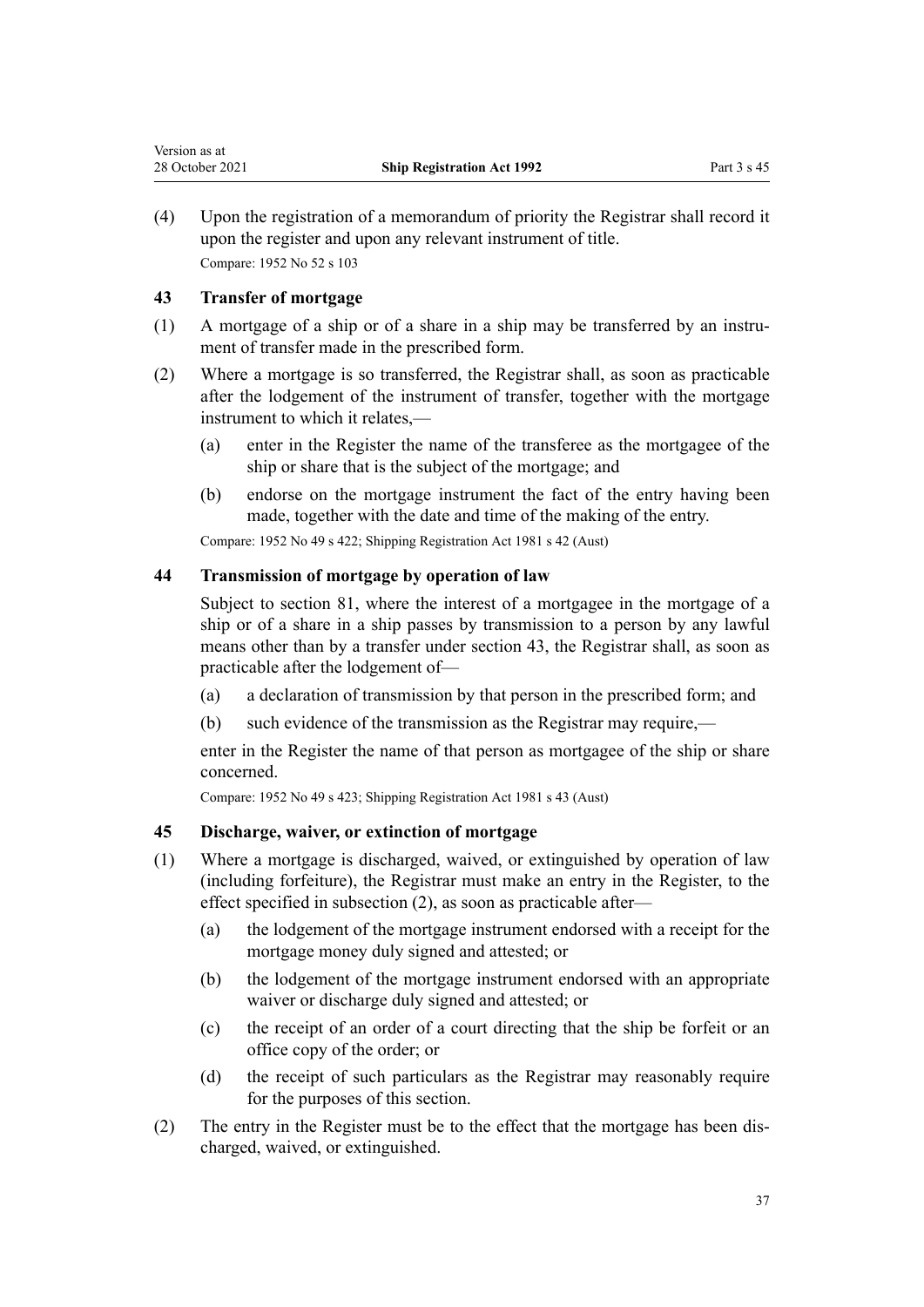<span id="page-37-0"></span>(3) On an entry being made under this section, any interest of the mortgagee under the mortgage vests in the person in whom, having regard to any relevant statutory provisions or intervening acts and circumstances, it would have been vested if the mortgage had not been made.

Section 45: substituted, on 9 June 1999, by [section 7](http://legislation.govt.nz/pdflink.aspx?id=DLM30537) of the Ship Registration Amendment Act (No 2) 1999 (1999 No 67).

*General matters relating to ownership, mortgages, and other interests*

### **46 Powers of disposal by owner**

The owner of a ship or of a share in a ship shall, subject to this Act and to any rights and powers appearing from the Register to be vested in any other person, have power absolutely to dispose of the ship or share and to give effectual receipts in respect of the disposal.

Compare: 1952 No 49 s 432(2); Shipping Registration Act 1981 s 45 (Aust)

### **47 Mortgage not to change ownership**

A mortgage of a ship or of a share in a ship shall not have the effect of the mortgagee becoming, or the mortgagor ceasing to be, owner of the ship or share, except to the extent necessary to make the ship or share available as security under the mortgage.

Compare: 1952 No 49 s 421(1); Shipping Registration Act 1981 s 40 (Aust)

#### **48 Mortgagee to have power of disposal**

- (1) Subject to subsection (2), a mortgagee of a ship or of a share in a ship shall have power absolutely to dispose of the ship or share and to give effectual receipts in respect of the disposal.
- (2) Where there are 2 or more mortgages of the same ship or share, a subsequent mortgagee shall not, except under the order of the High Court, dispose of the ship or share without the consent of every prior mortgagee.

Compare: 1952 No 49 s 421(2); Shipping Registration Act 1981 s 41 (Aust)

### **49 Trusts not recognised**

- (1) Notice of a trust, whether express, implied, or constructive, shall not be entered in the Register or be receivable by the Registrar.
- (2) Nothing in subsection (1) prevents the registration of a ship that—
	- (a) is owned by a body corporate incorporated under the [Charitable Trusts](http://legislation.govt.nz/pdflink.aspx?id=DLM308795) [Act 1957;](http://legislation.govt.nz/pdflink.aspx?id=DLM308795) or
	- (b) is subject to a mortgage under which such a body corporate is the mort‐ gagee.

Compare: 1952 No 49 s 432(1); Shipping Registration Act 1981 s 46 (Aust)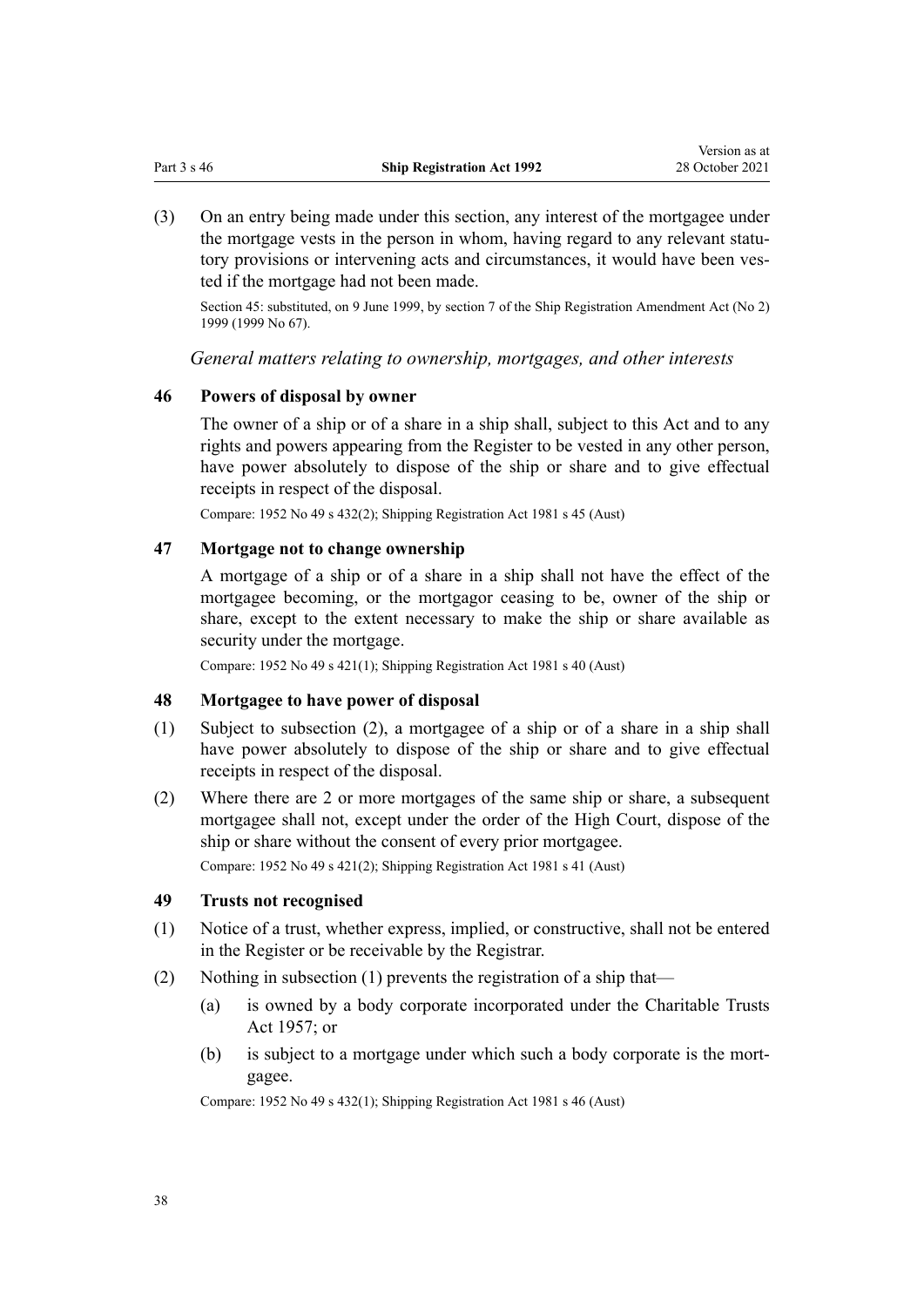### <span id="page-38-0"></span>**50 Equities not excluded**

Subject to [sections 46,](#page-37-0) [48](#page-37-0), and [49](#page-37-0), nothing in this Act shall affect any power to enforce any beneficial interest in a ship, or in a share in a ship, in the same manner as in respect of any other personal property.

Compare: 1952 No 49 s 433(1); Shipping Registration Act 1981 s 47 (Aust)

### **51 Caveat forbidding registration of certain instruments**

- (1) A person claiming an interest in a ship or in a share in a ship under any unregistered instrument, or by operation of law, may lodge with the Registrar a caveat in the prescribed form forbidding the entry in the Register of any instrument relating to any dealing with that ship or share until after notice of the intended dealing is given to the caveator.
- (2) Every caveat shall—
	- (a) state the name and address of the caveator; and
	- (b) contain a description sufficient to identify the ship or the share in the ship in which the caveator claims an interest and to identify the interest claimed by the caveator; and
	- (c) be signed by the caveator or by the caveator's solicitor or agent.
- (3) A caveat shall not be entered in the Register by the Registrar unless there is specified in the caveat an address in New Zealand at which notices relating to the caveat or to proceedings in respect of the caveat may be served.
- (4) Where a person entitled to withdraw a caveat notifies the Registrar, by lodging a notice in the prescribed form, that the name of the caveator or the address for service of notices on the caveator has been changed from the name or address specified in the caveat, the Registrar shall record on the caveat and in the Register the name or address so notified and that name or address shall thereupon be the name of, or the address for service of notices on, the caveator.
- (5) Every notice relating to a caveat or to any proceeding in respect of a caveat shall be deemed to be duly served—
	- (a) either—
		- (i) at the address stated in the caveat in accordance with subsection (3); or
		- (ii) if an address has been notified under subsection (4), at the address, or the last address, so notified; or
	- (b) if the caveat was signed by a solicitor or agent, at the office of that solicitor or at the address of that agent.
- (6) A caveat may be withdrawn—
	- (a) by the caveator or by the caveator's solicitor or agent; or
	- (b) by the executor of the will or the administrator of the estate, of the deceased caveator; or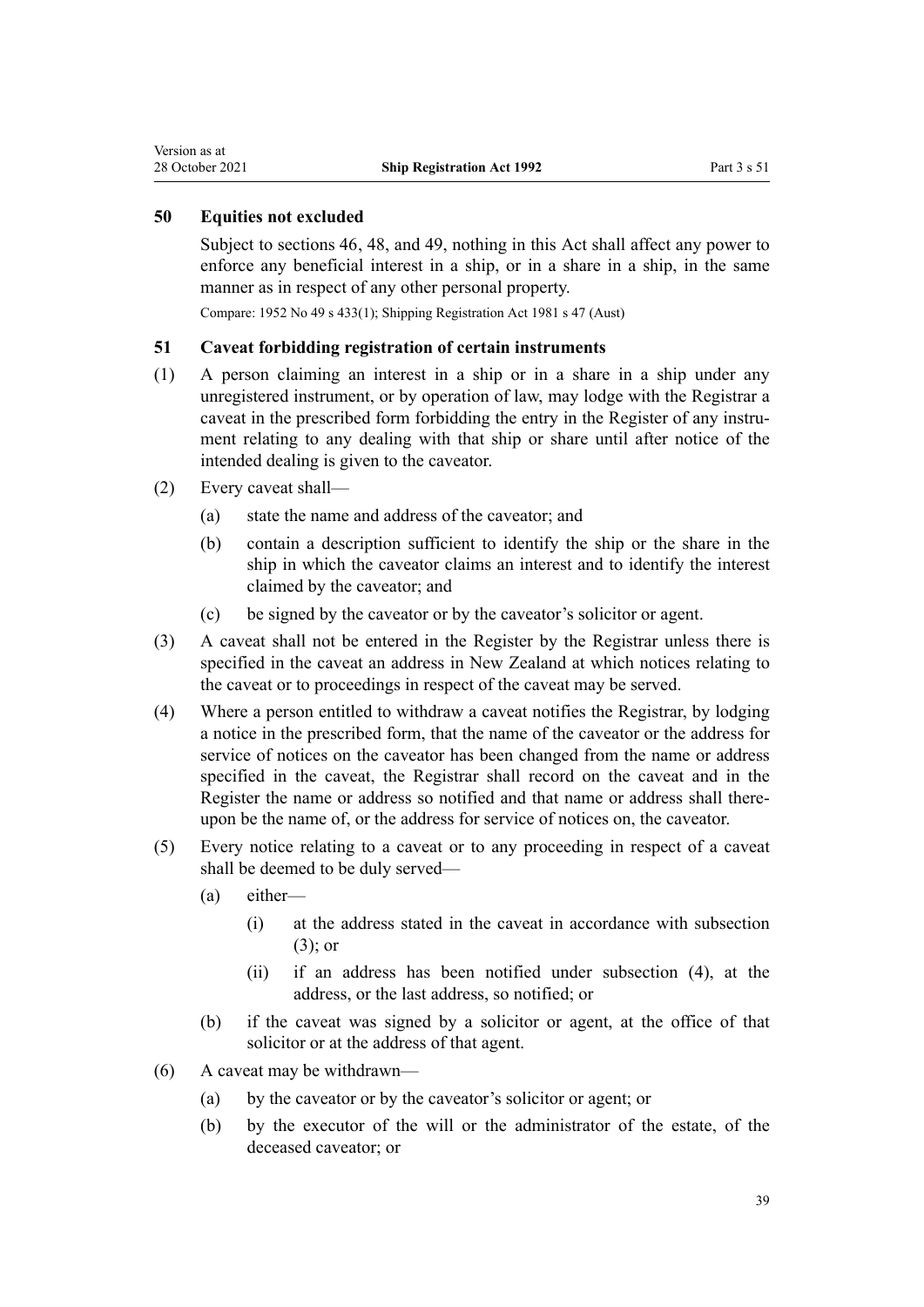- <span id="page-39-0"></span>(c) by a trustee or official receiver or other person in whom the interest claimed by the caveator is vested pursuant to the Insolvency Act 2006; or
- (d) by any person in whom by an order of the High Court there is entrusted, by reason of the mental incapacity of the caveator, the management and care or the interest claimed by the caveator.
- (7) Where there is lodged for entry in the Register an instrument relating to a deal‐ ing with a ship, or a share in a ship, in respect of which a caveat has been lodged and the Registrar is satisfied that, upon entry of that instrument in the Register there will vest in the caveator the interest claimed by the caveator in the caveat, the Registrar may, notwithstanding the caveat and the provisions of sections 54 and [55,](#page-40-0) enter the dealing in the Register and may record on the caveat or in the Register that the caveat has lapsed.

Compare: Shipping Registration Act 1981 s 47A (Aust)

Section 51(6)(c): amended, on 3 December 2007, by [section 445](http://legislation.govt.nz/pdflink.aspx?id=DLM387857) of the Insolvency Act 2006 (2006) No 55).

### **52 Notice of caveat**

Upon entry in the Register of a caveat, the Registrar shall notify particulars of the caveat by registered post to the person or each person entered in the Regis‐ ter as an owner or part-owner or mortgagee, of the ship or share, as the case may be.

Compare: Shipping Registration Act 1981 s 47B(1) (Aust)

#### **53 Procedure for removal of caveat**

- (1) Any person notified or required to be notified under section 52 of the entry in the Register of a caveat may apply to the High Court for an order that the caveat be removed.
- (2) On an application for the removal of a caveat, the caveator has the onus of establishing why the caveat should not be removed.
- (3) The court may, upon proof that notice of the application has been served on the caveator or the caveator's solicitor or agent, make such order, either *ex parte* or otherwise, as the court thinks fit.

Compare: 1952 No 52 [s 143;](http://legislation.govt.nz/pdflink.aspx?id=DLM271247) Shipping Registration Act 1981 s 47B(2), (3) (Aust)

#### **54 When caveat to lapse**

A caveat entered in the Register in respect of a ship or a share in a ship shall, unless an order to the contrary is made by the High Court and served on the Registrar, be deemed to have lapsed upon the expiration of 28 days after notice is given by the Registrar by registered post to the caveator that the person or each person entered in the Register as an owner or part-owner of the ship or share or a person having a right to register a dealing with the ship or share, as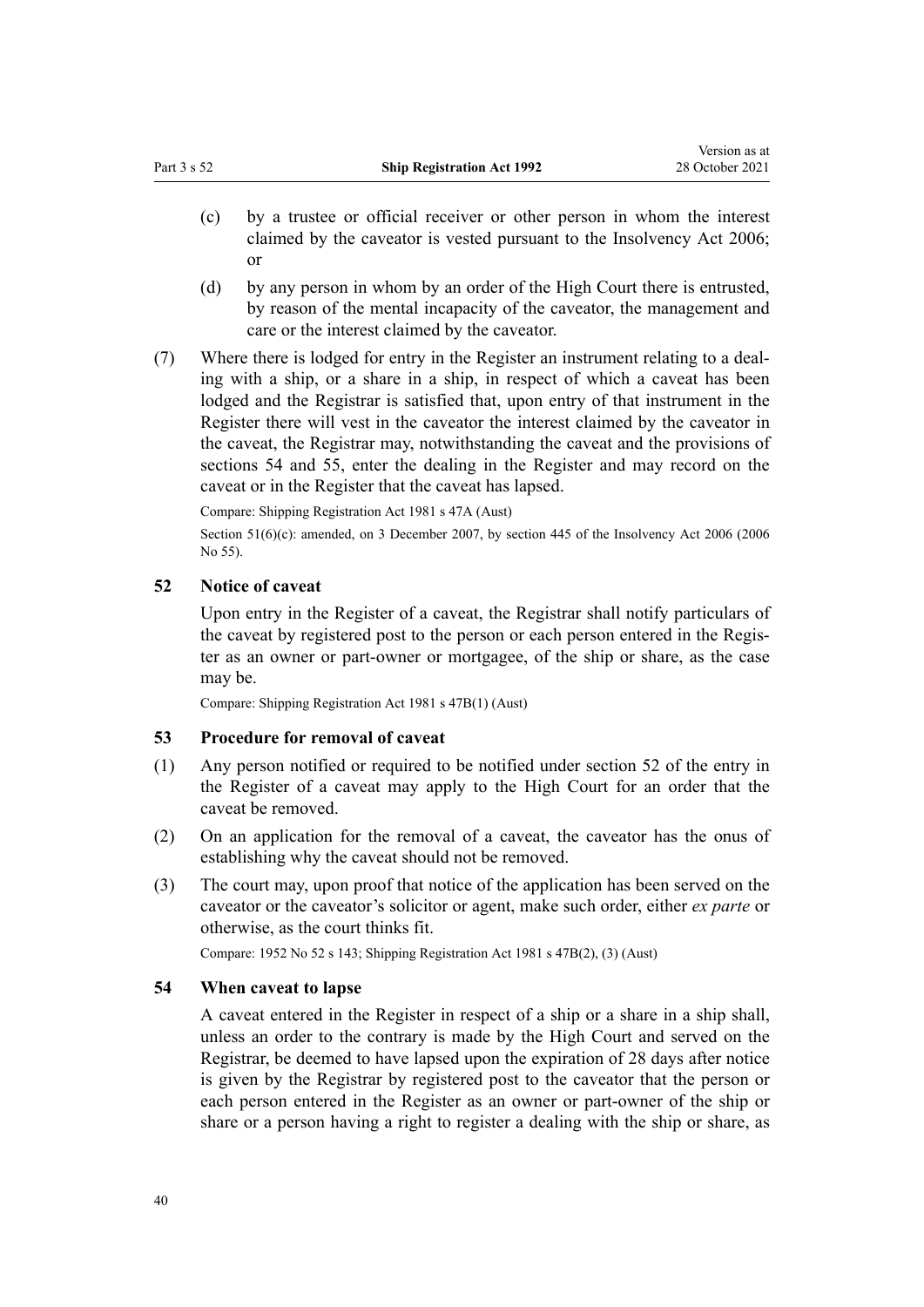<span id="page-40-0"></span>the case may be, has applied for the registration of any dealing with the ship or share.

Compare: Shipping Registration Act 1981 s 47C (Aust)

### **55 No dealing to be registered while caveat in force**

- (1) Subject to this section, so long as a caveat remains in force in respect of a ship or a share in a ship, the Registrar shall not, except with the consent in writing of a person entitled to withdraw the caveat, enter in the Register particulars of any dealing with that ship or share.
- (2) Subsection (1) shall not operate to prevent the entry in the Register of a dealing with a ship or a share in a ship which, when the caveat was lodged with the Registrar, had previously been lodged with the Registrar in a form satisfactory for entry in the Register.
- (3) Except to the extent that it otherwise specifies, a caveat shall not prevent the Registrar from entering in the Register—
	- (a) the transmission of a ship or of a share in a ship to a person where that person becomes so entitled by operation of law; or
	- (b) a dealing by a person as the mortgagee under a mortgage of a ship or a share in a ship, being a mortgage to the entry of which the caveator has consented or in respect of which the caveat has lapsed.

Compare: Shipping Registration Act 1981 s 47D (Aust)

### **56 Compensation for lodging caveat without reasonable cause**

- (1) A person who lodges or maintains a caveat with the Registrar without reason‐ able cause is liable to pay to a person who has sustained damage thereby such compensation as is just.
- (2) Such compensation is recoverable in an action in a court of competent jurisdic‐ tion by the person who has sustained damage from the person who lodged the caveat.

Compare: Shipping Registration Act 1981 s 47E (Aust)

### **Part 4**

### **Nationality and national colours**

### **57 Certain ships to have New Zealand nationality**

- (1) The following ships shall for all purposes be treated as being New Zealand ships and having New Zealand nationality:
	- (a) ships that are registered under this Act:
	- (b) ships entitled under [section 8](#page-12-0) to be registered (not being ships that are required by [section 6\(2\)](#page-10-0) to be registered).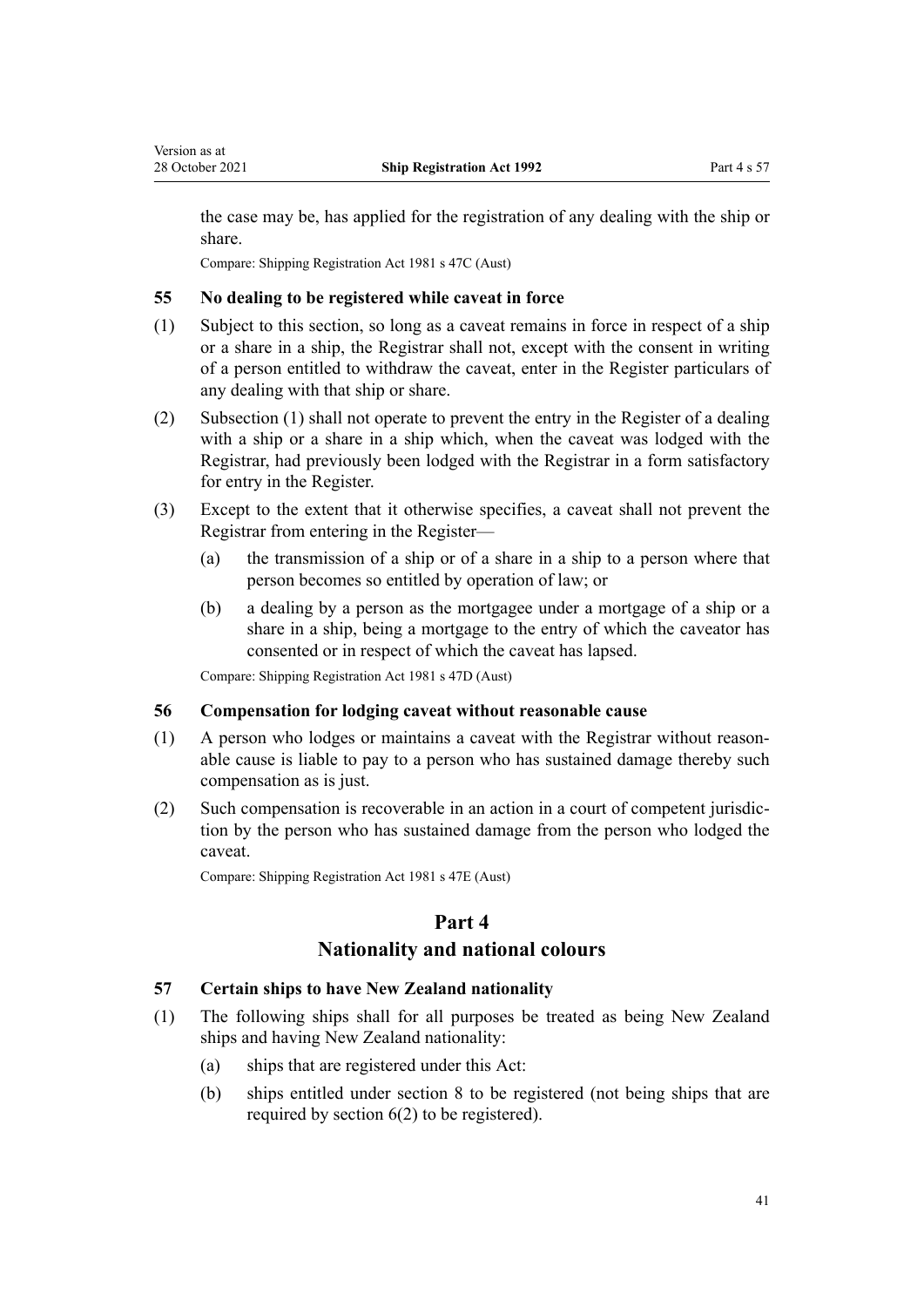<span id="page-41-0"></span>(2) Nothing in subsection (1) alters the character of a ship as an article of personal property.

Compare: Shipping Registration Act 1981 s 29 (Aust)

### **58 National colours and other flags**

- (1) Except as otherwise provided in any other Act, New Zealand Government ships shall fly the New Zealand Flag.
- (2) New Zealand ships other than New Zealand Government ships shall fly either the New Zealand Flag or the marine flag of New Zealand, but shall not fly both flags.
- (3) Subject to subsection (4), every New Zealand ship required or entitled to fly the New Zealand national colours shall fly the appropriate national colours in the following circumstances:
	- (a) when signalled to do so by any ship set aside for or being used by the Armed Forces of New Zealand:
	- (b) while berthed or at anchor, during daylight hours, or entering or leaving or underway in any port in a foreign country:
	- (c) while berthed or at anchor, during daylight hours, or entering or leaving or underway in any port in New Zealand.
- (4) Subsection  $(3)(c)$  applies only to ships registered under section  $6(1)$  and ships (other than barges) registered under [section 8\(1\).](#page-12-0)
- (5) The master of any New Zealand ship required or entitled to fly the New Zea‐ land national colours commits an offence and is liable on conviction to a fine not exceeding \$5,000 if the ship—
	- (a) fails to comply with any provision of subsection (3); or
	- (b) flies national colours other than those specified in respect of the ship by this section.

Compare: 1952 No 49 ss 5, 6; Shipping Registration Act 1981 s 30 (Aust) Section 58(5): amended, on 1 July 2013, by [section 413](http://legislation.govt.nz/pdflink.aspx?id=DLM3360714) of the Criminal Procedure Act 2011 (2011) No 81).

### **58A Flags authorised under prerogative**

- (1) Despite section 58 or any other enactment, the powers of the Sovereign and the Governor-General include the power—
	- (a) to establish a new flag which may be flown by a particular New Zealand ship or any class of New Zealand ship authorised for the purpose by the Sovereign or the Governor-General; or
	- (b) to designate any existing flag as a flag which may be flown by a particular New Zealand ship or any class of New Zealand ship authorised for the purpose by the Sovereign or the Governor-General.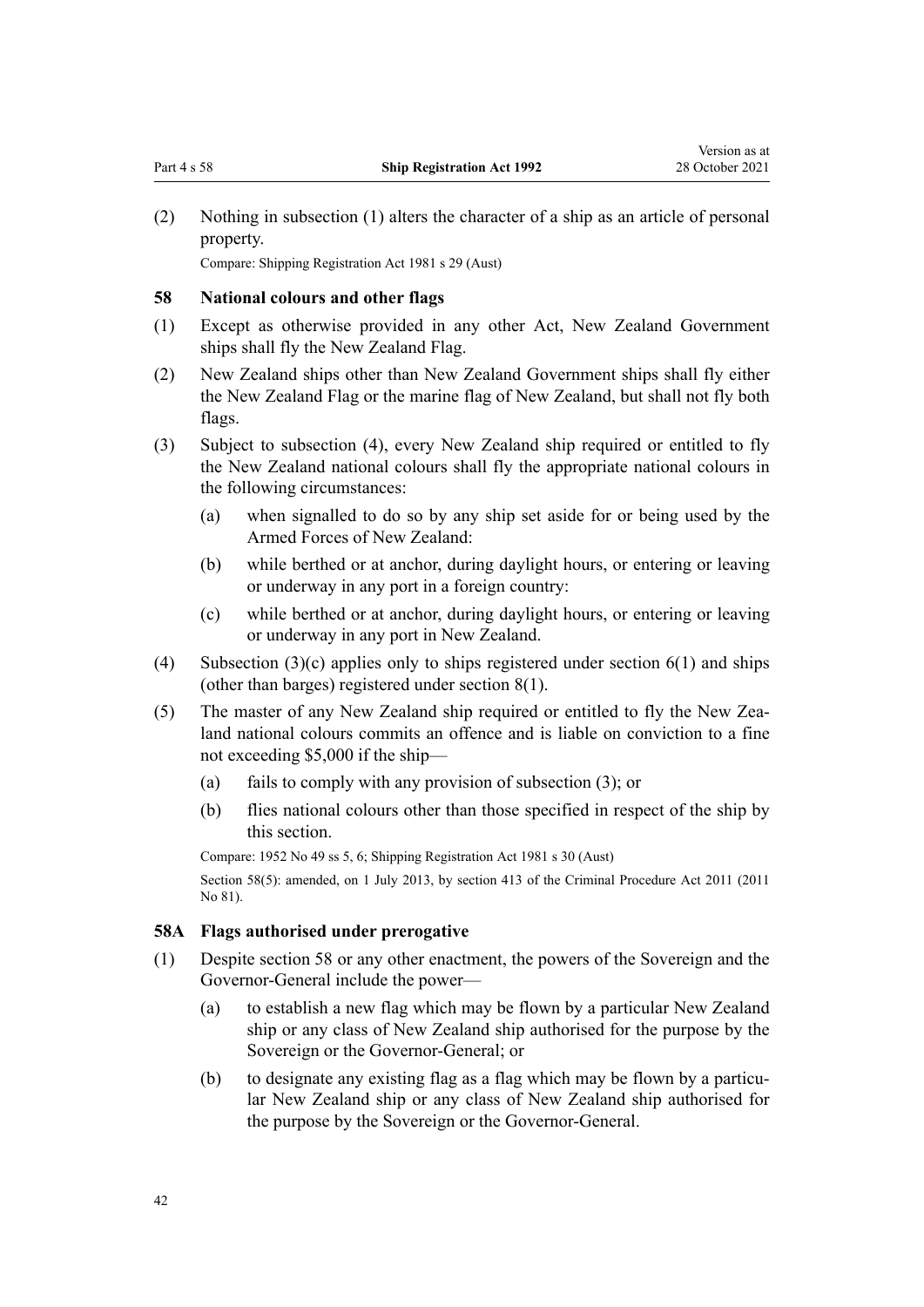<span id="page-42-0"></span>(2) Where any New Zealand ship is entitled to fly any flag in accordance with an authority given by the Sovereign or the Governor-General, that flag is the appropriate national colour for that ship and subsections  $(3)$ ,  $(4)$ , and  $(5)(a)$  of [section 58](#page-41-0) apply with any necessary modifications.

Section 58A: inserted, on 7 May 1999, by [section 2](http://legislation.govt.nz/pdflink.aspx?id=DLM24778) of the Ship Registration Amendment Act 1999 (1999 No 46).

### **59 Declaration of ship's nationality before Customs clearance**

- (1) A Customs officer shall not grant a certificate of clearance in respect of a ship about to leave a New Zealand port for a place outside New Zealand until the master of the ship has declared the nationality of the ship.
- (2) A declaration made under subsection (1) shall be recorded on the certificate of clearance.
- (3) Any ship that attempts to proceed to sea without a certificate of clearance until the declaration of nationality is made may be detained.

Compare: 1952 No 49 s 437; Shipping Registration Act 1981 s 31 (Aust)

Section 59(1): amended, on 1 October 1996, by [section 289\(1\)](http://legislation.govt.nz/pdflink.aspx?id=DLM380185) of the Customs and Excise Act 1996 (1996 No 27).

### **60 Improperly assuming or concealing New Zealand nationality**

- (1) The master or owner of a ship that is not a New Zealand ship commits an offence who does anything, or causes or permits anything to be done, for the purpose of causing the ship to appear to be a New Zealand ship.
- (2) The master or owner of a ship required by [section 58](#page-41-0) to fly the New Zealand national colours (within the meaning of that section) commits an offence who does anything, or causes anything to be done, for the purpose of—
	- (a) concealing the nationality of the ship from any person having a duty or power under the law of New Zealand to inquire into the nationality of the ship; or
	- (b) deceiving any such person; or
	- (c) causing the ship to appear not to be a New Zealand ship.
- (3) Every master or owner who commits an offence against subsection (1) or sub‐ section (2) is liable to imprisonment for a term not exceeding 2 years or to a fine not exceeding \$10,000; and the ship in respect of which the offence has been committed is liable on conviction to forfeiture under this Act.
- (4) In any prosecution for an offence against subsection (1) or subsection (2), it is a defence if the defendant proves that the purpose of the conduct specified in the charge was to escape capture by an enemy.

Compare: 1952 No 49 ss 438, 439; Shipping Registration Act 1981 ss 32, 33 (Aust)

Section 60(3): amended, on 1 July 2013, by [section 413](http://legislation.govt.nz/pdflink.aspx?id=DLM3360714) of the Criminal Procedure Act 2011 (2011) No 81).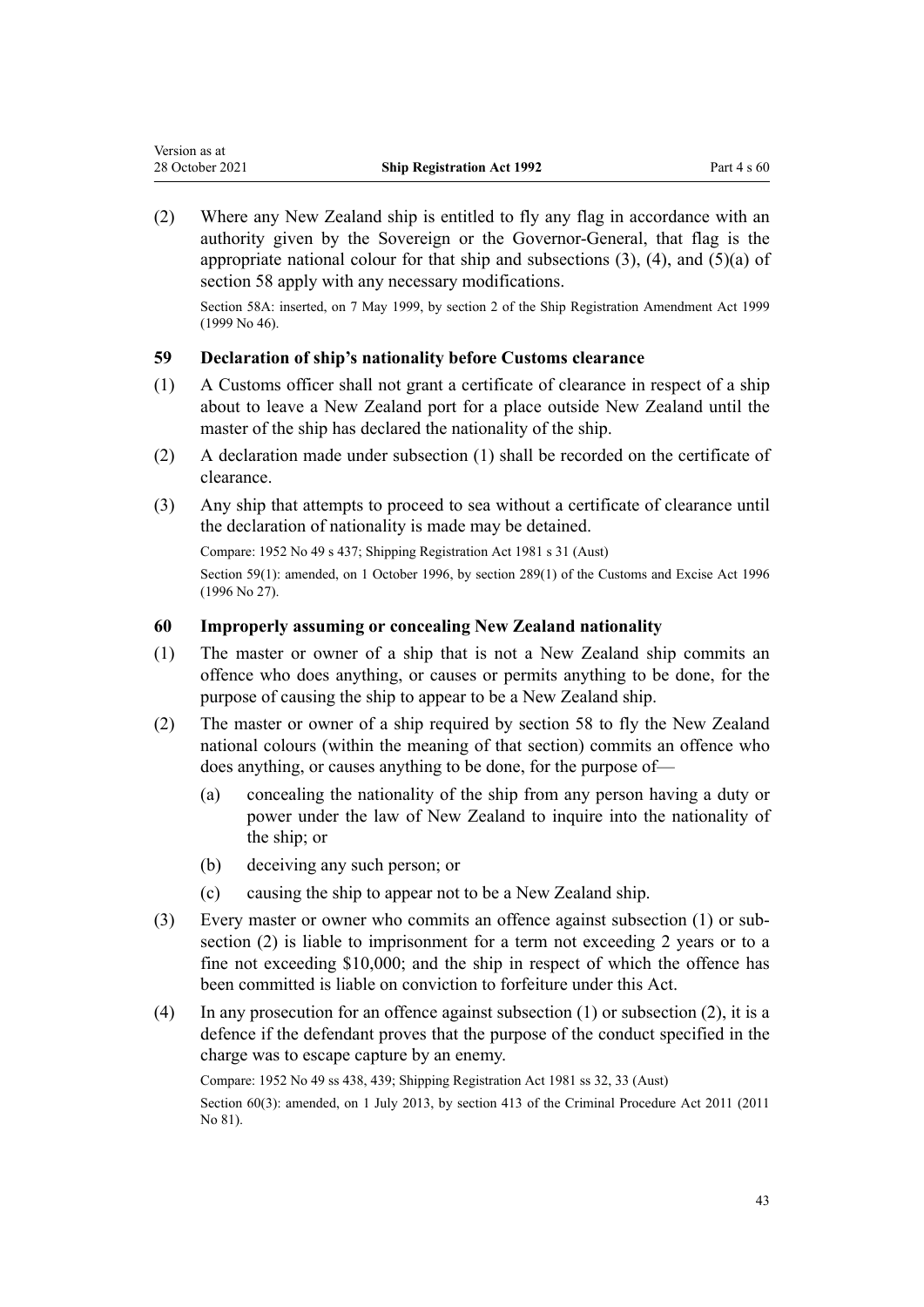# **Part 5**

### **Administration**

### <span id="page-43-0"></span>**61 Registrar of Ships**

- (1) There shall from time to time be appointed under the [Public Service Act 2020](http://legislation.govt.nz/pdflink.aspx?id=LMS106157) a Registrar of Ships.
- (2) The Registrar shall be responsible for maintaining the New Zealand Register of Ships, and shall have such functions, responsibilities, and duties as are conferred on the Registrar by this Act or any other enactment.
- (3) The Registrar shall have all such powers as may be reasonably necessary to enable the Registrar to carry out the functions, responsibilities, and duties imposed on the Registrar by this Act or any other enactment.

Compare: 1952 No 49 s 383; Shipping Registration Act 1981 ss 48(1), 50 (Aust)

Section 61(1): amended, on 7 August 2020, by [section 135](http://legislation.govt.nz/pdflink.aspx?id=LMS176959) of the Public Service Act 2020 (2020) No 40).

### **62 Deputy Registrars of Ships**

- (1) There may also from time to time be appointed under the [Public Service Act](http://legislation.govt.nz/pdflink.aspx?id=LMS106157) [2020](http://legislation.govt.nz/pdflink.aspx?id=LMS106157) suitable persons to be Deputy Registrars of Ships.
- (2) Unless the Registrar otherwise directs in the case of any Deputy Registrar, every Deputy Registrar shall have and may exercise all the functions, duties, and powers of the Registrar.
- (3) A Deputy Registrar performing or exercising any of the Registrar's functions, duties, or powers shall be presumed to be acting within the terms of his or her authority, in the absence of proof to the contrary.

Compare: 1952 No 49 s 383A; Shipping Registration Act 1981 ss 48(2), 50 (Aust) Section 62(1): amended, on 7 August 2020, by [section 135](http://legislation.govt.nz/pdflink.aspx?id=LMS176959) of the Public Service Act 2020 (2020 No 40).

### **63 Seal of Registrar**

- (1) The Registrar shall have and use a seal of office in the prescribed form.
- (2) Every document bearing the imprint of the seal and purporting to be signed or issued by the Registrar or a Deputy Registrar shall be admissible in evidence, and shall be deemed to be signed or issued by or under the direction of the Registrar without further proof, unless the contrary is proved.

Compare: Shipping Registration Act 1981 s 55 (Aust)

### **64 Protection of Registrar and Deputies**

Neither the Registrar nor any Deputy Registrar shall be personally liable in respect of any act or omission in that person's capacity as Registrar or Deputy Registrar, unless that person acts in bad faith or without reasonable care.

Compare: 1952 No 49 s 383(2)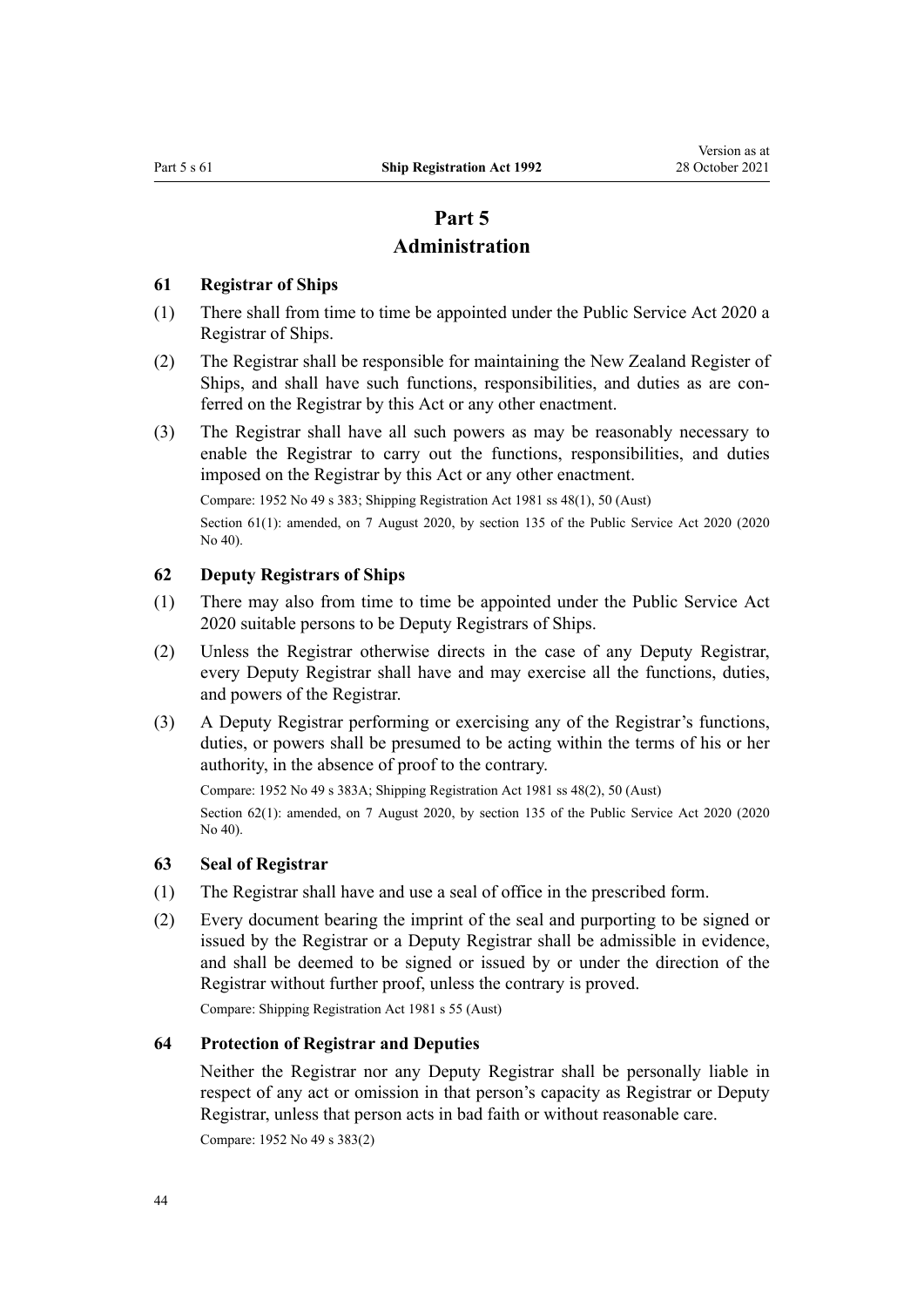### *New Zealand Register of Ships*

### <span id="page-44-0"></span>**65 New Zealand Register of Ships**

- (1) For the purposes of this Act, there shall be a register to be known as the New Zealand Register of Ships, in which shall be entered all matters required or per‐ mitted by this Act to be registered.
- (2) The Register shall consist of—
	- (a) Part A, comprising particulars of ships registered in that Part of the Register under [section 6](#page-10-0) or [section 8](#page-12-0); and
	- (b) Part B, comprising particulars of ships registered in that Part of the Register under [section 6](#page-10-0) or [section 8](#page-12-0).
- (3) The Register and official copies of the Register or of any part of the Register shall be kept at such place or places as the Minister from time to time appoints by notice in the *Gazette*.
- (4) For the purposes of this Act, the Minister may from time to time, by notice in the *Gazette*, designate any port as a port of registry.
- (5) On payment of the prescribed fee (if any), any person—
	- (a) may inspect the Register or any official copy of the Register at any reasonable time during the hours when the office in which the Register or copy is held is open for business; and
	- (b) may, at any such time, inspect any document lodged in association with any entry in the Register; and
	- (c) is entitled to obtain a copy of or an extract from any entry in the Register or document lodged in association with any entry in the Register.

Compare: 1952 No 49 s 384; Shipping Registration Act 1981 ss 56, 57 (Aust)

Section 65(5)(b): substituted, on 1 February 1995, by [section 203](http://legislation.govt.nz/pdflink.aspx?id=DLM336920) of the Maritime Transport Act 1994 (1994 No 104).

Section  $65(5)(c)$ : added, on 1 February 1995, by [section 203](http://legislation.govt.nz/pdflink.aspx?id=DLM336920) of the Maritime Transport Act 1994 (1994 No 104).

### **66 Power to appoint suitable organisation to maintain any Part of Register**

- (1) The Director may appoint any organisation to maintain the Register or any Part of it, and for that purpose may enter into an agreement with the organisation setting out the conditions under which the Register or that Part will be maintained.
- (2) Any such agreement may provide for the appointment of a registrar or deputy registrars and, subject to the terms of the agreement, any persons so appointed shall have and may exercise, in relation to the Register or the relevant Part of the Register, all the powers, duties, and functions of the Registrar or Deputy Registrars, as the case may be, under this Act.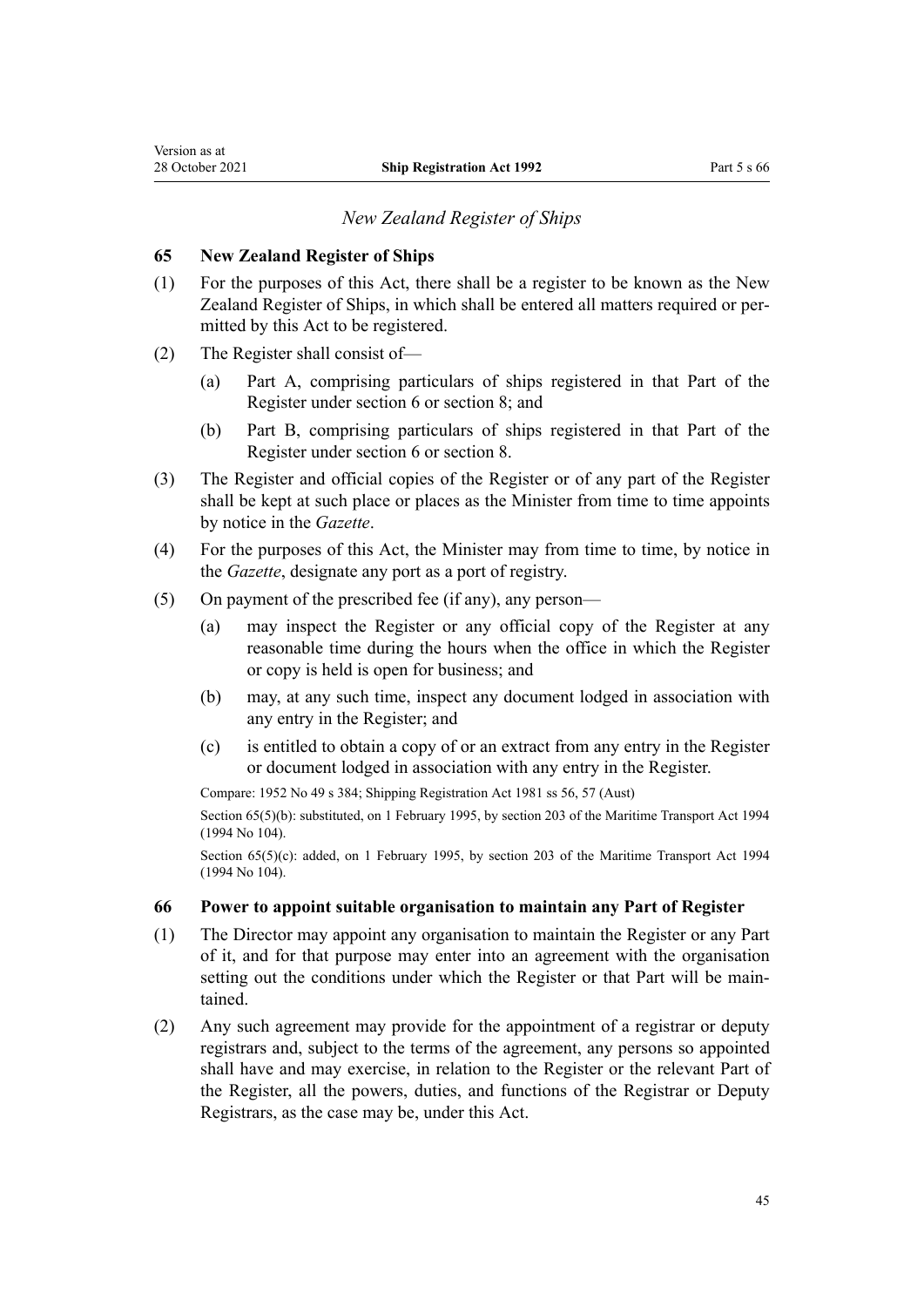<span id="page-45-0"></span>(3) No person shall be personally liable in respect of any act or omission in that person's capacity as such a registrar or deputy registrar, unless that person acts in bad faith or without reasonable care.

Section 66(1): amended, on 1 February 1995, by [section 203](http://legislation.govt.nz/pdflink.aspx?id=DLM336920) of the Maritime Transport Act 1994 (1994 No 104).

### *Corrections and rectification of Register*

### **67 Correction of clerical errors**

The Registrar may correct, or cause to be corrected, any clerical error or obvious mistake in the Register.

Compare: 1952 No 49 s 507A; Shipping Registration Act 1981 s 60 (Aust)

### **68 Power to give directions in respect of obsolete or incorrect entries**

- (1) Where, in relation to a particular ship,—
	- (a) the Registrar has reason to believe that the ship is not entitled to be registered under this Act or is registered in the wrong Part of the Regis‐ ter; or
	- (b) no entry or amendment of an entry has been made in the Register for a period of 5 years and the Registrar has reason to suspect that—
		- (i) any notice, information, or document in respect of which an entry in the Register is required by this Act has not been lodged with the Registrar within that period of 5 years; or
		- (ii) any particulars entered in the Register, other than particulars relat‐ ing to a mortgage, are incorrect; or
		- (iii) the ship has been lost (whether actually or constructively), taken by an enemy, burnt, or broken up; or
		- (iv) the ship is derelict and is incapable of being used in navigation,—

the Registrar may, by notice in writing served on the representative person or the owner of the ship, require that person to furnish to the Registrar within a specified period (being not less than 30 days) after the date of service of the notice, such information and documents relating to the ship as are specified in the notice.

- (2) Where—
	- (a) the person on whom the notice is served under subsection  $(1)$  fails to furnish the Registrar, within the period specified in the notice or such longer period as the Registrar may allow, with any information or document specified in the notice; or
	- (b) upon the furnishing of any information or document pursuant to such a notice, the Registrar is of the opinion that the circumstances justify the closure of the registry of that ship or the alteration of any entry made in the Register,—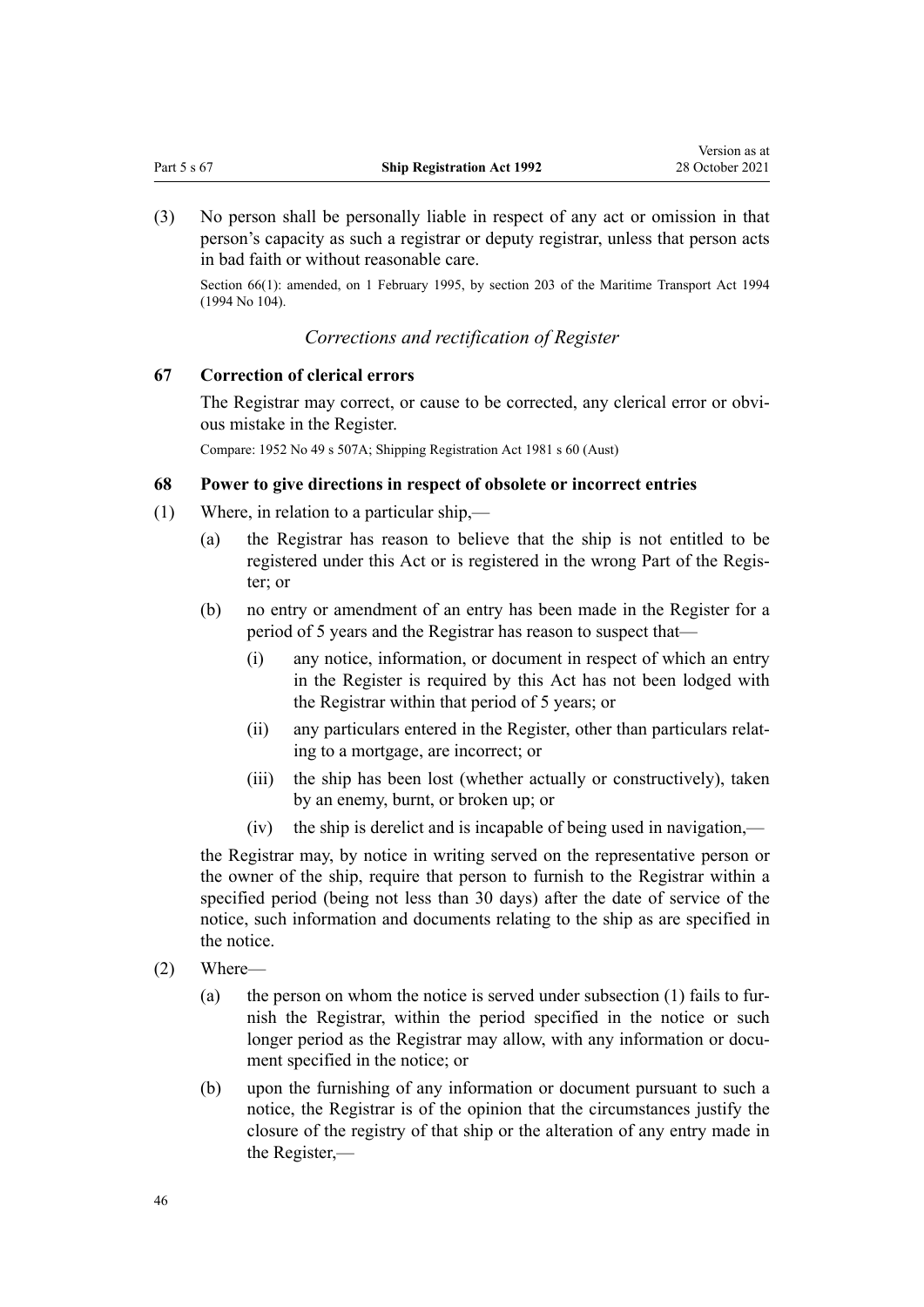<span id="page-46-0"></span>the Registrar shall report the facts to the Director, and the Director may give the Registrar such directions in writing as the Director thinks fit with respect to the closure of the registry relating to the ship, or with respect to any entry made or to be made relating to the ship.

- (3) The Registrar shall comply with any direction given by the Director under sub‐ section  $(2)$ .
- (4) Where the Director directs the closure of the registry relating to the ship,—
	- (a) the Registrar shall, if the Director states in the direction that the Director is of the opinion that the ship has been lost (whether actually or constructively), taken by an enemy, burnt, or broken up, or that the ship is derelict and is incapable of being used in navigation, make an entry in the Register of that statement, and the registration of the ship shall there‐ upon be deemed to be closed except so far as it relates to any unsatisfied mortgage of the ship; or
	- (b) in any other case, [sections 32](#page-31-0) and [33](#page-31-0) shall apply as if the ship had ceased to be entitled to be registered and the direction were a notice under section 32(1) stating that fact.

Compare: Shipping Registration Act 1981 s 58 (Aust)

Section 68(2): amended, on 1 February 1995, by [section 203](http://legislation.govt.nz/pdflink.aspx?id=DLM336920) of the Maritime Transport Act 1994 (1994 No 104).

Section 68(3): amended, on 1 February 1995, by [section 203](http://legislation.govt.nz/pdflink.aspx?id=DLM336920) of the Maritime Transport Act 1994 (1994 No 104).

Section 68(4): amended, on 1 February 1995, by [section 203](http://legislation.govt.nz/pdflink.aspx?id=DLM336920) of the Maritime Transport Act 1994 (1994 No 104).

Section 68(4)(a): amended, on 1 February 1995, by [section 203](http://legislation.govt.nz/pdflink.aspx?id=DLM336920) of the Maritime Transport Act 1994 (1994 No 104).

### **69 High Court may direct rectification of Register**

- (1) Where—
	- (a) any particular or matter that is required or permitted by or under this Act to be registered is not entered in the Register; or
	- (b) an entry is removed or omitted from the Register; or
	- (c) an entry is made in the Register without sufficient cause; or
	- (d) an entry wrongly exists in the Register; or
	- (e) there is an error or defect (other than a clerical error or obvious mistake) in an entry in the Register,—

a person aggrieved or the Registrar may apply to the High Court for rectifica‐ tion of the Register.

- (2) Notice of an application under subsection (1) by a person aggrieved shall be served on—
	- (a) the Registrar; and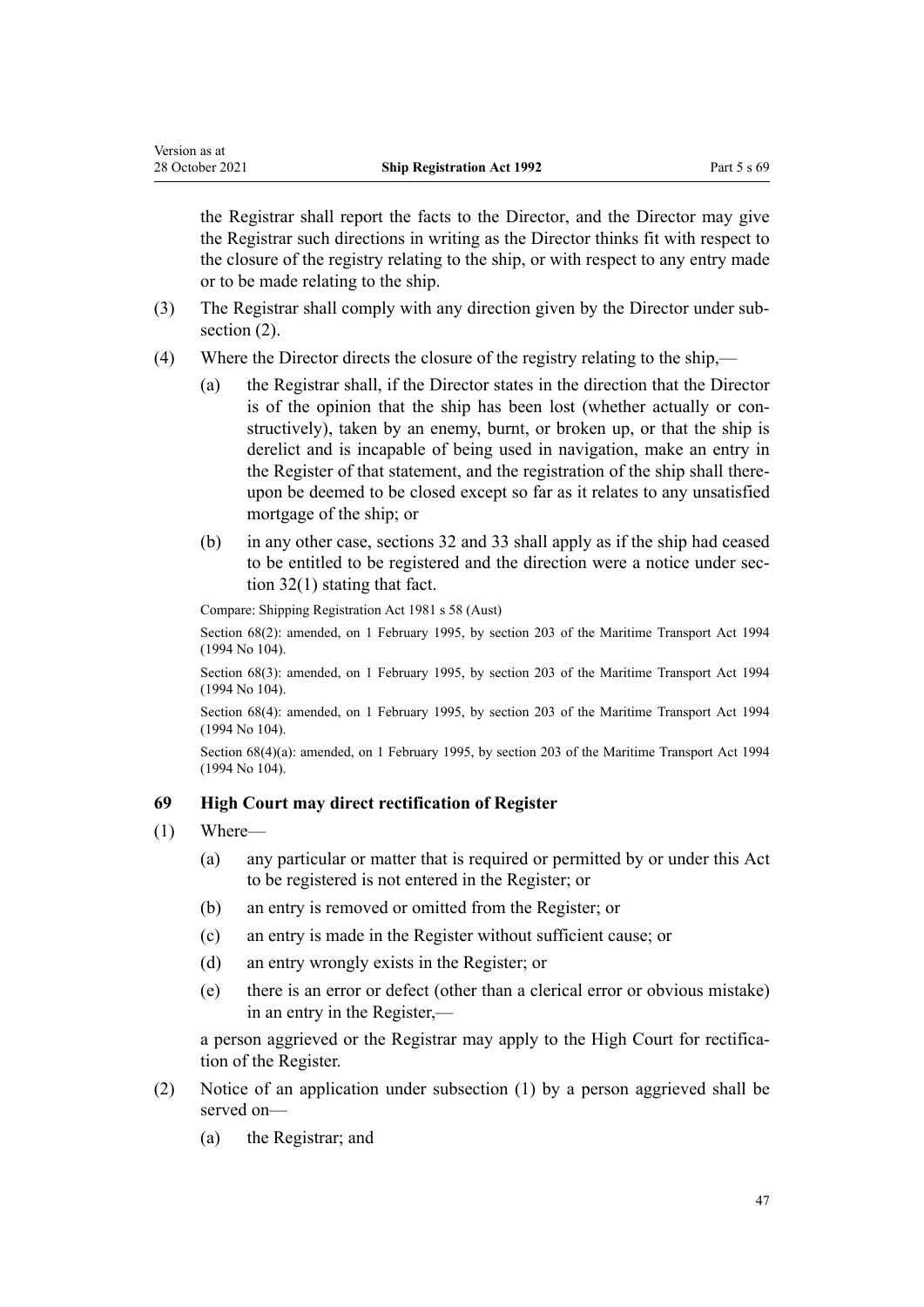- <span id="page-47-0"></span>(b) every mortgagee whose name is recorded in the Register as a mortgagee of the ship concerned or a share in it, and every other person whose name is recorded in the Register as the holder of an interest in the ship or as a person affected by the registration of the ship.
- (3) The court may, in proceedings under this section,—
	- (a) decide any question that is necessary or expedient to decide in connection with the rectification of the Register; and
	- (b) make such order as it thinks fit directing the rectification of the Register.
- (4) A copy of an order under this section shall be served on the Registrar, and the Registrar shall thereupon rectify the Register accordingly.

Compare: Shipping Registration Act 1981 s 59 (Aust)

### **Part 6**

### **Miscellaneous provisions**

### **70 Priority of securities or charges in respect of foreign ships**

Where a question arises in New Zealand as to the priority of instruments creating securities or charges in respect of a ship registered under the law of a foreign country, instruments creating securities or charges in respect of the ship and duly registered in respect of the ship under that law shall—

- (a) have the same effect as a mortgage registered in respect of a ship under this Act; and
- (b) be accorded the priority that they would have been accorded if they had been registered under this Act.

### **71 Detention of ships**

- (1) A ship may be detained under section  $6(4)$  or [section 59\(3\)](#page-42-0) by any of the following officers:
	- (a) the Director:
	- (b) any constable:
	- (c) any Customs officer.
- (2) A Customs officer shall not grant a certificate of clearance in respect of a ship that is detained under this Act.
- (3) The master or owner of any ship detained under this Act commits an offence and is liable on conviction to a fine not exceeding \$5,000 who causes or per‐ mits that ship to go to sea or fails to take reasonable steps to prevent that ship going to sea, before it is released from detention by a competent authority.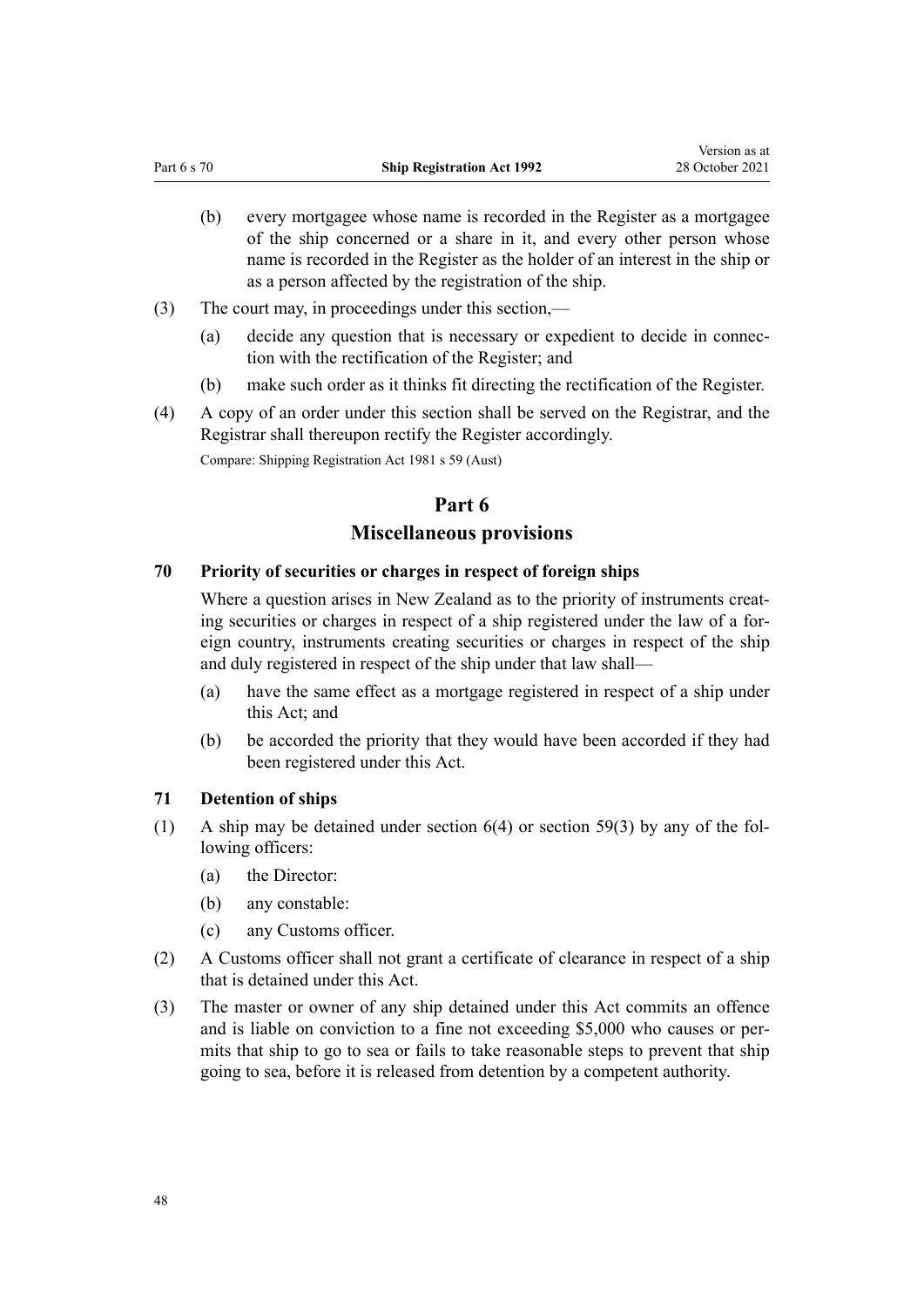<span id="page-48-0"></span>(4) The provisions of the [Maritime Transport Act 1994](http://legislation.govt.nz/pdflink.aspx?id=DLM334659) shall, with any necessary modifications, apply in relation to any ship detained under this section as if it were a ship detained under [section 55](http://legislation.govt.nz/pdflink.aspx?id=DLM335734) of that Act.

Compare: 1952 No 49 s 490; Shipping Registration Act 1981 s 71 (Aust)

Section 71(1): substituted, on 1 February 1995, by [section 203](http://legislation.govt.nz/pdflink.aspx?id=DLM336920) of the Maritime Transport Act 1994 (1994 No 104).

Section 71(1)(b): amended, on 1 October 2008, pursuant to [section 116\(a\)\(iii\)](http://legislation.govt.nz/pdflink.aspx?id=DLM1102349) of the Policing Act 2008 (2008 No 72).

Section 71(1)(c): substituted, on 1 October 1996, pursuant to [section 289\(1\)](http://legislation.govt.nz/pdflink.aspx?id=DLM380185) of the Customs and Excise Act 1996 (1996 No 27).

Section 71(2): amended, on 1 October 1996, by [section 289\(1\)](http://legislation.govt.nz/pdflink.aspx?id=DLM380185) of the Customs and Excise Act 1996 (1996 No 27).

Section 71(3): amended, on 1 July 2013, by [section 413](http://legislation.govt.nz/pdflink.aspx?id=DLM3360714) of the Criminal Procedure Act 2011 (2011 No 81).

Section 71(4): substituted, on 1 February 1995, by [section 203](http://legislation.govt.nz/pdflink.aspx?id=DLM336920) of the Maritime Transport Act 1994 (1994 No 104).

#### **72 Proceedings on forfeiture**

- (1) Where a ship is liable to forfeiture under section  $60(3)$ ,—
	- (a) an officer specified in [section 71\(1\)](#page-47-0) may seize and detain the ship; and
	- (b) the Minister may apply to the High Court for an order under subsection (2).
- (2) Upon application by the Minister under subsection (1) in relation to a ship, the court may order the ship and its equipment to be forfeited to the Crown.
- (3) Anything forfeited under this section becomes the property of the Crown and may be sold or otherwise dealt with as the Minister thinks fit.

Compare: 1952 No 49 s 444(1), (2); Shipping Registration Act 1981 s 70 (Aust)

#### **73 Protection of officers in respect of seizure or detention**

- (1) An officer specified in section  $71(1)$  shall not be liable either civilly or criminally in respect of any seizure or detention under this Act if it is shown to the satisfaction of the court determining any proceedings relating to the ship or seizure or detention that there were reasonable grounds for the seizure or detention.
- (2) If the court is not satisfied that there were reasonable grounds for the seizure or detention, it may award costs and damages to any party aggrieved and make such other order as it thinks just.

Compare: 1952 No 49 s 444(3)

### **74 False statements**

(1) Every person commits an offence and is liable on conviction to a fine not exceeding \$5,000 who makes or presents to an officer having duties and functions under this Act any oral or written statement, knowing that statement to be false or misleading in any material particular.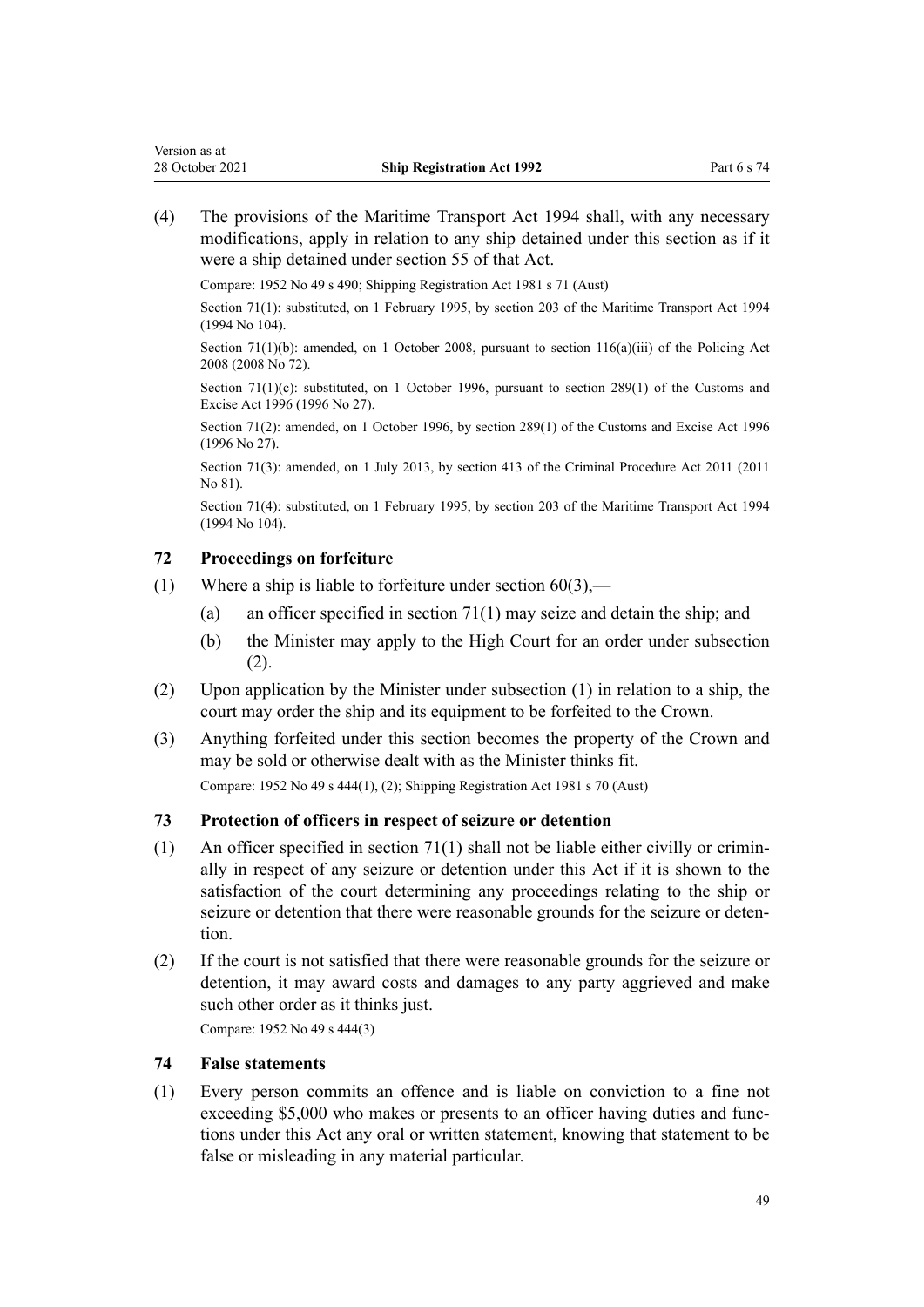- <span id="page-49-0"></span>(2) Every person commits an offence and is liable on conviction to imprisonment for a term not exceeding 2 years or to a fine not exceeding \$10,000 who, by means of a statement or document that the person knows to be, or to contain information that is, false or misleading in any material particular, causes or attempts to cause an officer to do or refrain from doing any act or thing in the performance or exercise of that officer's duties, functions, or powers under this Act.
- (3) For the purposes of the application of this section in relation to a body corpo‐ rate, but without prejudice to the liability of any person other than the body corporate,—
	- (a) a statement made, presented, or otherwise used by a person acting on behalf of the body corporate shall be deemed to have been made, presented, or otherwise used by the body corporate; and
	- (b) the knowledge of any person employed by or concerned in the management of the body corporate shall be deemed to be knowledge of the body corporate.

Compare: 1952 No 49 s 457(2)(a); Shipping Registration Act 1981 s 73 (Aust)

Section 74(1): amended, on 1 July 2013, by [section 413](http://legislation.govt.nz/pdflink.aspx?id=DLM3360714) of the Criminal Procedure Act 2011 (2011 No 81).

Section 74(2): amended, on 1 July 2013, by [section 413](http://legislation.govt.nz/pdflink.aspx?id=DLM3360714) of the Criminal Procedure Act 2011 (2011 No 81).

### **75 Making false documents, etc**

- (1) Every person commits an offence and is liable on conviction to imprisonment for a term not exceeding 2 years or to a fine not exceeding \$10,000 who—
	- (a) makes any register book, certificate, bill of sale, instrument of mortgage, or other document under this Act, knowing the same to be false or mis‐ leading in any material particular; or
	- (b) forges or fraudulently alters any such document, or assists any other per‐ son to do so, or procures the forgery or fraudulent alteration of any such document.
- (2) Every person commits an offence and is liable on conviction to a fine not exceeding \$5,000 who prints, sells, or uses any document purporting to be a form prescribed by the Minister, knowing that the document is not in fact a form that is for the time being prescribed by the Minister.

Compare: 1952 No 49 s 503; 1987 No 184 s 25(1)

Section 75(1): amended, on 1 July 2013, by [section 413](http://legislation.govt.nz/pdflink.aspx?id=DLM3360714) of the Criminal Procedure Act 2011 (2011 No 81).

Section 75(2): amended, on 1 July 2013, by [section 413](http://legislation.govt.nz/pdflink.aspx?id=DLM3360714) of the Criminal Procedure Act 2011 (2011 No 81).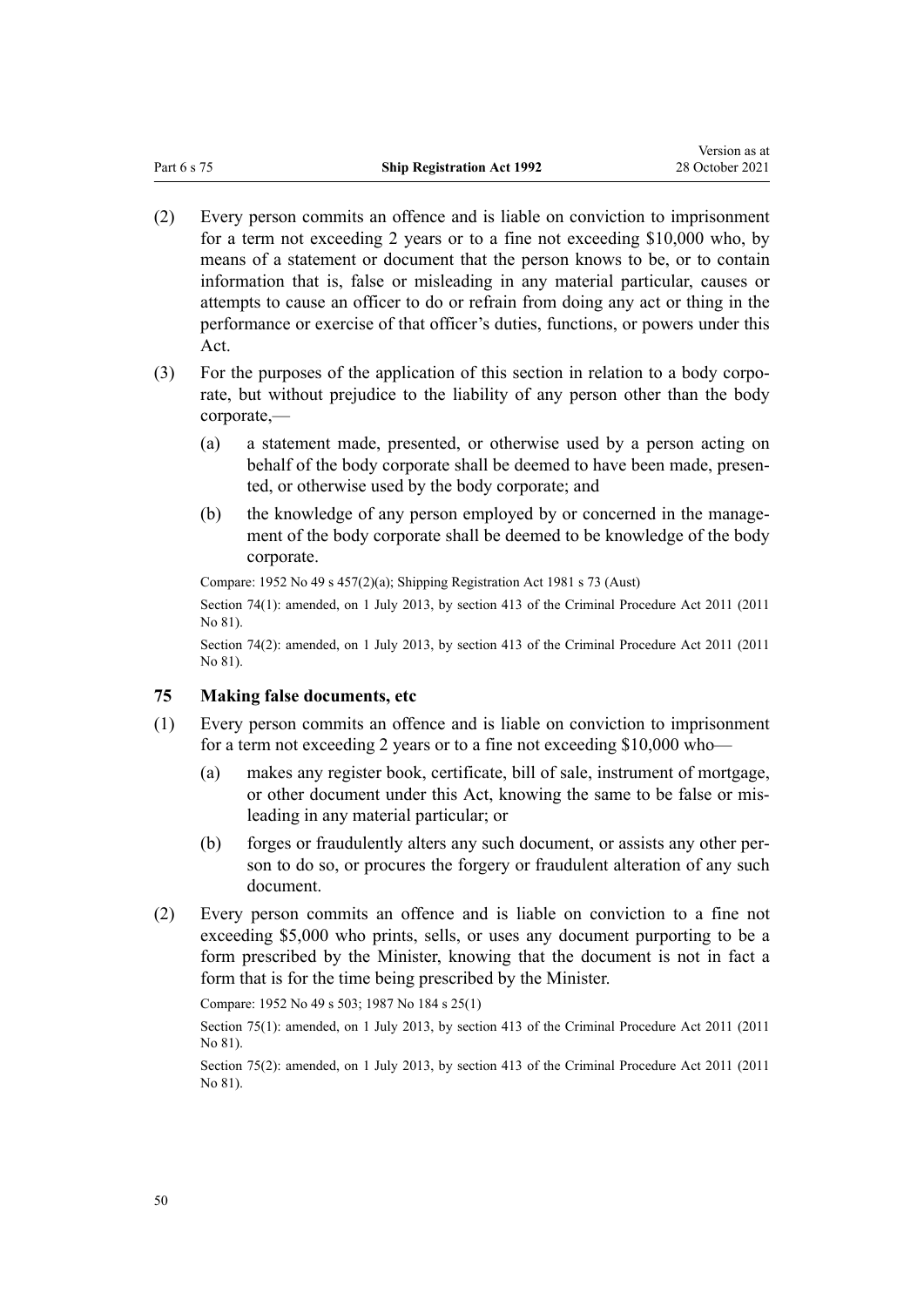### <span id="page-50-0"></span>**76 Liability of directors and officers of bodies corporate**

Where any body corporate is convicted of an offence against this Act, every director and every person concerned in the management of the body corporate shall be guilty of a like offence if it is proved that the act or omission that constituted the offence took place with that person's authority, permission, or con‐ sent, or that the person knew or should have known that the offence was to be or was being committed and failed to take all reasonable steps to prevent or stop it.

Compare: Shipping Registration Act 1981 s 74(5) (Aust)

### **77 Offences to be punishable on summary conviction**

#### *[Repealed]*

Section 77: repealed, on 1 July 2013, by [section 413](http://legislation.govt.nz/pdflink.aspx?id=DLM3360714) of the Criminal Procedure Act 2011 (2011 No 81).

### **78 Proceedings for offences**

For the purpose of any proceedings for an offence against this Act, the following provisions shall apply:

- (a) the offence may be treated as having been committed either at the place at which it was actually committed or at any place in which the offender may be:
- (b) The applicable limitation period referred to in [section 25](http://legislation.govt.nz/pdflink.aspx?id=DLM3360067) of the Criminal Procedure Act 2011 for the filing of a charging document shall not run while the person charged (or to be charged) is beyond the territorial limits of New Zealand.

Compare: 1952 No 49 ss 481(1), 483

Section 78(b): amended, on 1 July 2013, by [section 413](http://legislation.govt.nz/pdflink.aspx?id=DLM3360714) of the Criminal Procedure Act 2011 (2011 No 81).

### **79 Service of documents**

- (1) Where for the purposes of this Act any document is to be served on any person, that document may be served,—
	- (a) in any case, by delivering the document personally to the person to be served, or by leaving it at that person's last known place of residence; or
	- (b) if the document is to be served on the master of a ship, where there is a master, or on a person belonging to a ship, by leaving the document for the master or other person on board that ship with the person being or appearing to be in command or charge of the ship, and explaining to that person the purport of the document; or
	- (c) if the document is to be served on the master of a ship, where there is no master and the ship is within New Zealand waters, by—
		- (i) either—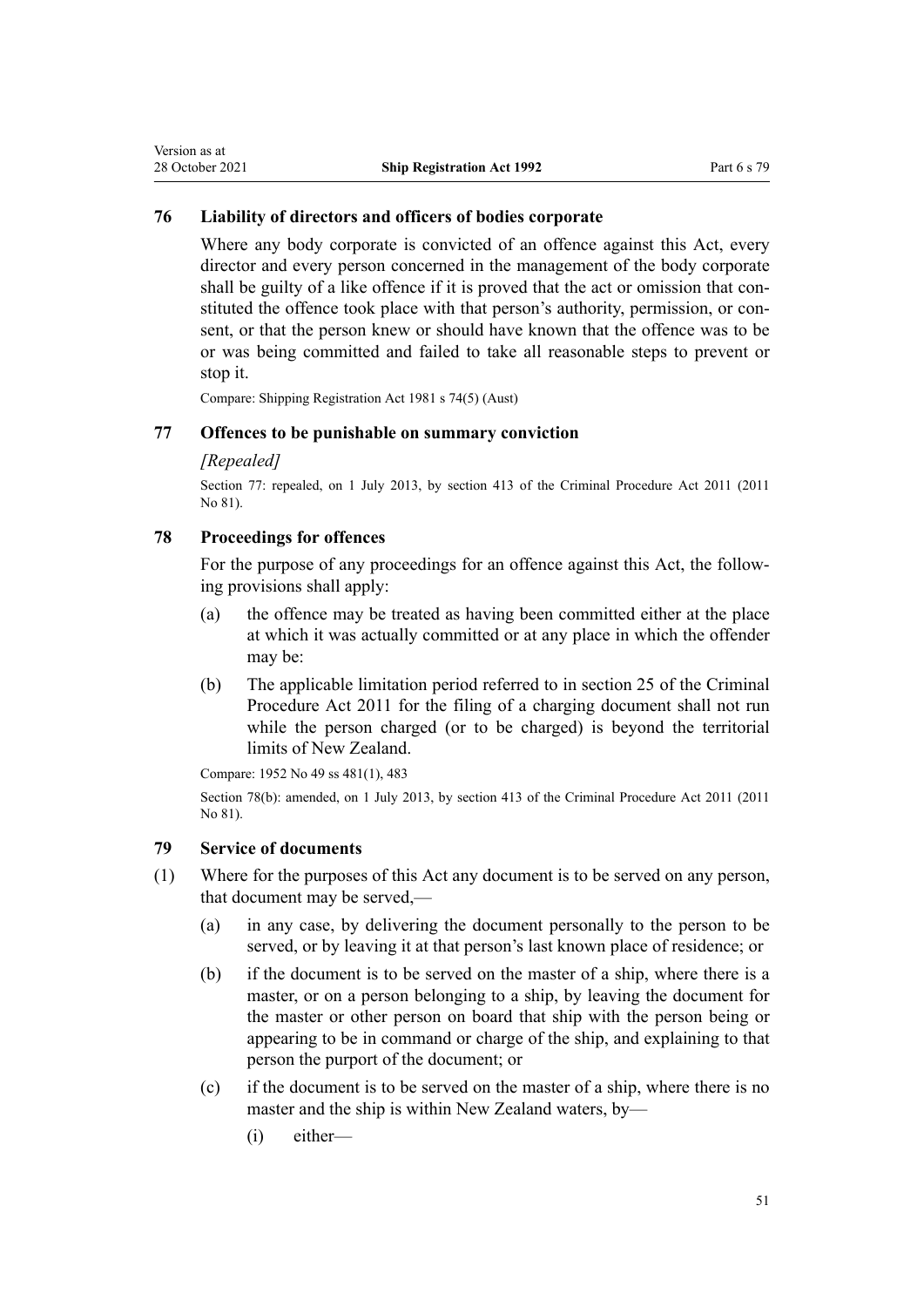- <span id="page-51-0"></span>(A) leaving the document with the person being or appearing to be in command or charge of the ship; or
- (B) serving the document on the representative person appoin‐ ted in respect of the ship under [section 7](#page-11-0); or
- (ii) if none of the persons specified by subparagraph (i) can be located after taking reasonable steps to locate such a person, affixing the document to the mast of the ship.
- (2) Every person commits an offence and is liable on conviction to a fine not exceeding \$5,000, who obstructs the service of any document under this Act; and the owner or master of the ship commits an offence and is liable to impris‐ onment for a term not exceeding 2 years or to a fine not exceeding \$10,000 if the owner or master is a party to the obstruction.

Compare: 1952 No 49 s 498

Section 79(2): amended, on 1 July 2013, by [section 413](http://legislation.govt.nz/pdflink.aspx?id=DLM3360714) of the Criminal Procedure Act 2011 (2011 No 81).

### **80 Admissibility of documents in evidence**

- (1) A document declared by any provision of this Act to be admissible in evidence is, on mere production, admissible in evidence in any proceedings as prima facie evidence of—
	- (a) any matter stated in the document in pursuance of this Act or in pursuance of any duty or function under this Act; and
	- (b) the fact that the document was signed by the person by whom it purports to be signed.
- (2) The person having custody of any document referred to in subsection (1) shall, upon payment of the prescribed fee (if any) by the applicant, supply to the applicant a copy of or an extract from the document, certified by writing signed by that person.
- (3) The Registrar or a Deputy Registrar may, subject to this Act,—
	- (a) supply copies of or extracts from any entry in the Register or any document forming part of or associated with the Register; and
	- (b) certify any such copy or extract, by writing signed by the Registrar or Deputy Registrar and sealed with the seal of the Registrar.
- (4) A document purporting to be a copy or an extract supplied under subsection (2) or subsection (3) is admissible in evidence.

Compare: 1952 No 49 ss 493, 494(1), (2), (3); Shipping Registration Act 1981 s 77 (Aust)

### **81 Evidence relating to transmissions**

Where the Registrar requires any person to furnish evidence of a transmission of any ship or share in a ship, or of any mortgage of a ship or share in a ship, under either [section 36](#page-33-0) or [section 44](#page-36-0), it is sufficient compliance with such requirement,—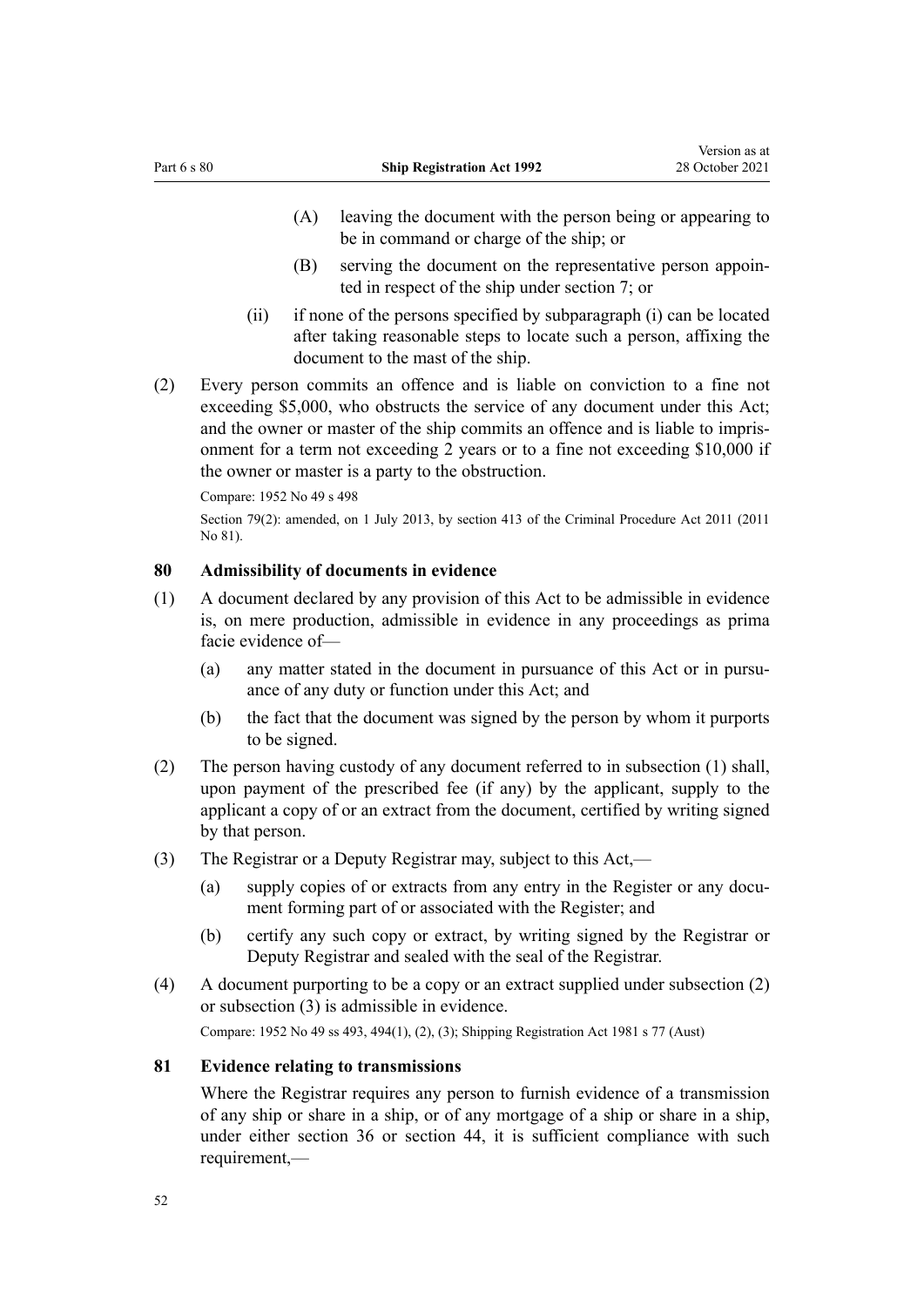<span id="page-52-0"></span>Version as at

- (a) in the case of the death of a joint owner or joint mortgagee, to furnish the Registrar with—
	- (i) a certificate of the death or burial of the deceased, probate or let‐ ters of administration of the estate of the deceased, or an office copy of any such document; and
	- (ii) a declaration made by a person well acquainted with the deceased, to the effect that the deceased is named in the Register as a joint owner or joint mortgagee:
- (b) in the case of the death of a sole owner, owner in common, or sole mortgagee, to furnish the Registrar with an instrument constituting any per‐ son as the legal personal representative or constituting persons as the legal personal representatives of the deceased, or an office copy of such document:
- (c) in the case of a transmission upon an order of a court, to furnish the Registrar with the order or an office copy of the order:
- (d) in the case of a lien in respect of a ship, to furnish the Registrar with such particulars as the Registrar may reasonably require for the purposes of this section:
- (e) in the case of forfeiture of a ship, to furnish the Registrar with the order of a court directing that the ship be forfeit or an office copy of the order, or such particulars as the Registrar may reasonably require for the pur‐ poses of this section.

Section 81: substituted, on 9 June 1999, by [section 8](http://legislation.govt.nz/pdflink.aspx?id=DLM30538) of the Ship Registration Amendment Act (No 2) 1999 (1999 No 67).

### **82 Power of Registrar to dispense with declarations and other evidence, etc**

- (1) When, under this Act, any person is required or permitted to make a declar‐ ation on behalf of himself or herself or of any body corporate or produce any evidence to the Registrar or do any other act, and it is shown to the satisfaction of the Registrar that from any reasonable cause that person is unable to make the declaration or produce the evidence or do the act, the Registrar may, subject to any conditions imposed by the Director, dispense with the declaration or evidence or act.
- (2) Any such declaration may be made or evidence produced or other act done by an agent approved for the purpose by the Registrar or by order of the High Court.

Compare: 1952 No 49 s 453

### **83 Mode of making declarations**

(1) Declarations required by this Act shall, when made in New Zealand, be made before any person before whom a declaration may be made under [section 9](http://legislation.govt.nz/pdflink.aspx?id=DLM314584) of the Oaths and Declarations Act 1957 or before any Registrar of Ships.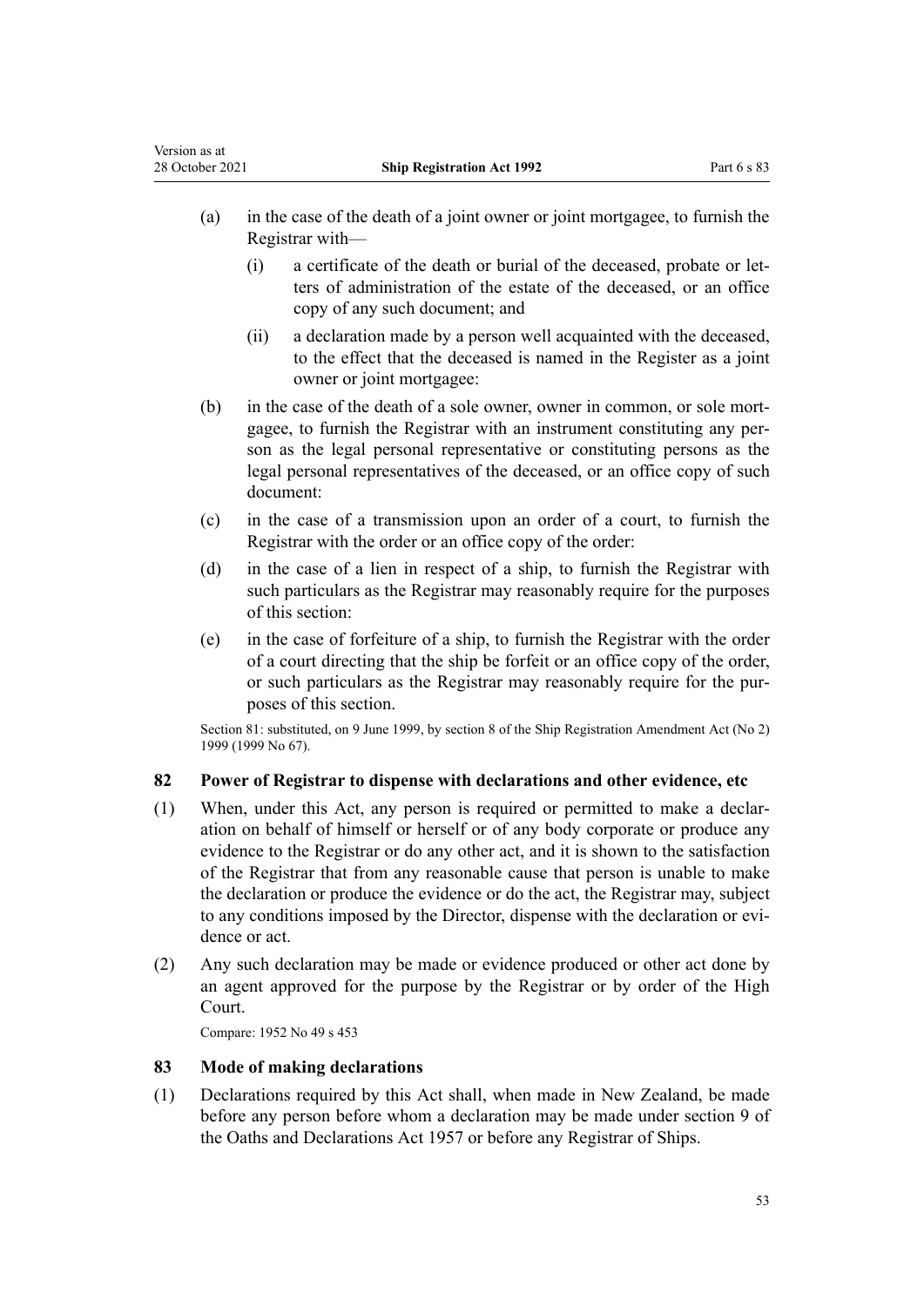- <span id="page-53-0"></span>(2) Declarations required by this Act shall, when made out of New Zealand, be made—
	- (a) before any person before whom a declaration may be made outside New Zealand under [section 11](http://legislation.govt.nz/pdflink.aspx?id=DLM316109) of the Oaths and Declarations Act 1957; or
	- (b) before a proper officer.
- (3) Declarations required by this Act to be made on behalf of a body corporate shall be made by any officer of the body corporate authorised by it for the purpose.

Compare: 1952 No 49 s 454

### **84 Power to prescribe or approve forms**

- (1) For the purposes of this Act, the Director may from time to time—
	- (a) prescribe forms:
	- (b) approve the use of any form in place of a prescribed form.
- (2) The Director shall cause all prescribed forms to be supplied free of charge or at such reasonable prices as the Director may fix, at such offices of the Director and other places as the Director thinks fit.
- (3) The Director may license any person to print and sell prescribed forms, or to do either of those things.
- (4) Where a form is required by this Act to be in the prescribed form,—
	- (a) the form shall not be admissible in evidence in any civil proceedings on the part of the owner or master of the ship to which it relates unless—
		- (i) it is in the prescribed form or as near to the prescribed form as the circumstances permit; or
		- (ii) it is in an approved form:
	- (b) it shall be sufficient compliance with any such requirement if an approved form is used in place of the prescribed form.

Compare: 1952 No 49 s 502

Section 84(1): amended, on 1 February 1995, by [section 203](http://legislation.govt.nz/pdflink.aspx?id=DLM336920) of the Maritime Transport Act 1994 (1994 No 104).

Section 84(2): amended, on 1 February 1995, by [section 203](http://legislation.govt.nz/pdflink.aspx?id=DLM336920) of the Maritime Transport Act 1994 (1994 No 104).

Section 84(2): amended, on 20 August 1993, by section 20(1) of the Maritime Transport Act 1993 (1993 No 89).

Section 84(3): amended, on 1 February 1995, by [section 203](http://legislation.govt.nz/pdflink.aspx?id=DLM336920) of the Maritime Transport Act 1994 (1994 No 104).

### **85 Power to appoint or recognise persons as proper officers**

For the purposes of this Act, the Director may from time to time, by notice in the *Gazette*, appoint or recognise any person as a proper officer in relation to a port in a foreign country.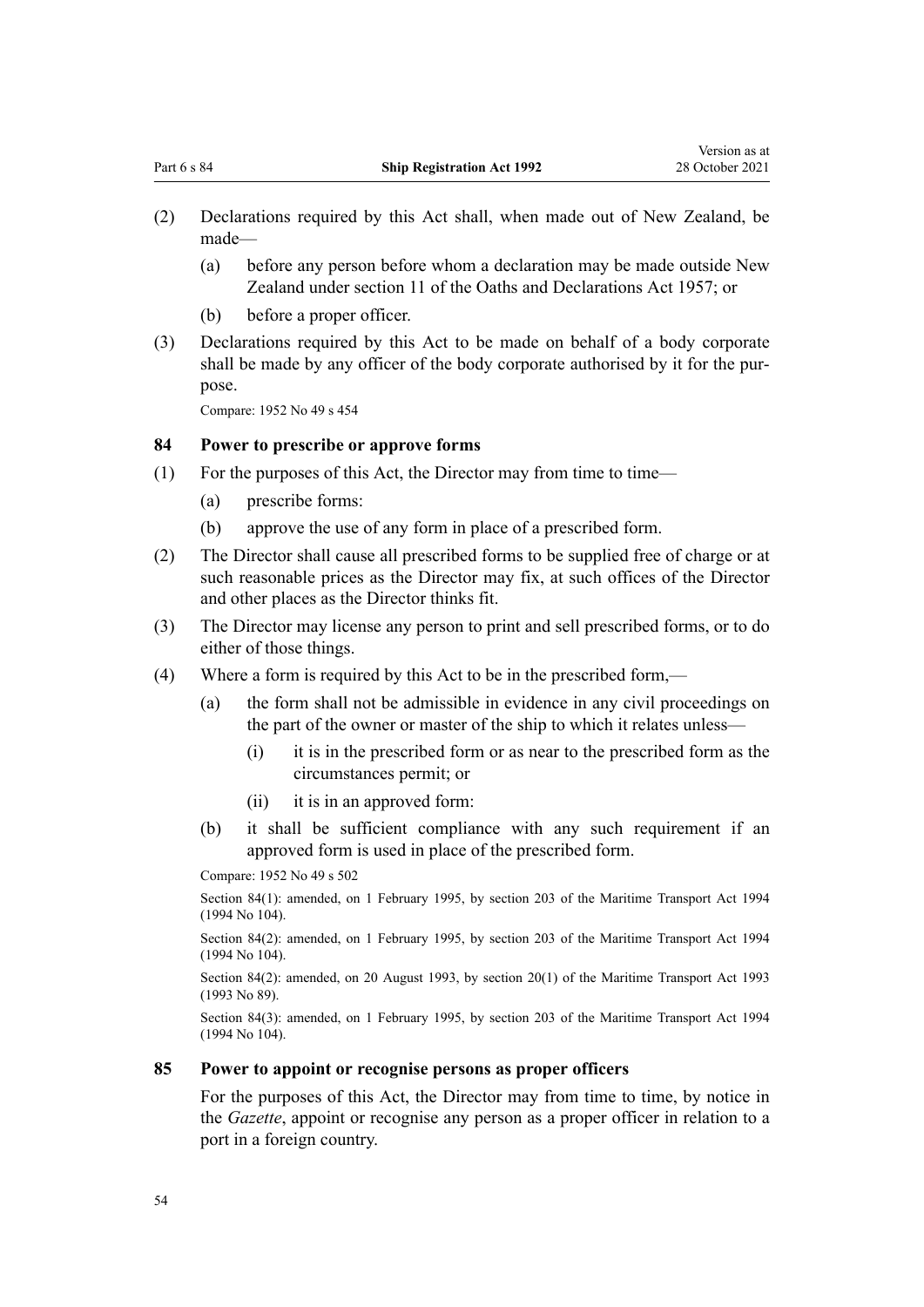<span id="page-54-0"></span>Section 85: amended, on 1 February 1995, by [section 203](http://legislation.govt.nz/pdflink.aspx?id=DLM336920) of the Maritime Transport Act 1994 (1994 No 104).

### **85A Delegation of Minister's functions and powers to Director**

- (1) The Minister may from time to time, either generally or particularly, delegate to the Director all or any of the Minister's functions and powers under this Act.
- (2) Every delegation under this section shall be in writing.
- (3) The Director shall not delegate any functions or powers delegated to the Director under this section without the written consent of the Minister.
- (4) The power of the Minister to delegate under this section—
	- (a) is subject to any prohibitions, restrictions, or conditions contained in any other Act in relation to the delegation of the Minister's functions or powers; but
	- (b) does not limit the power of delegation conferred on the Minister by any other Act.
- (5) Subject to any general or special directions given or conditions imposed by the Minister, the Director may exercise any functions or powers so delegated to the Director in the same manner and with the same effect as if they had been conferred on the Director directly by this section and not by delegation.
- (6) Where the Director purports to act pursuant to any delegation under this sec‐ tion, the Director shall, in the absence of proof to the contrary, be presumed to be acting in accordance with the terms of the delegation.
- (7) No such delegation shall affect or prevent the exercise of any function or power by the Minister, nor shall any such delegation affect the responsibility of the appropriate Minister for the actions of any person acting under the delegation. Section 85A: inserted, on 20 August 1993, by section 20(1) of the Maritime Transport Act 1993 (1993 No 89).

### **86 Delegation of Director's powers**

- (1) The Director may from time to time, either generally or in any particular case, delegate to such officer or officers or employee or employees of the Authority as the Director thinks fit all or any of the powers of the Director under [sections](#page-20-0) [19\(7\)](#page-20-0) and [82\(1\)](#page-52-0).
- (2) Subject to any general or special directions given or conditions attached by the Director, the officer or employee to whom any powers are delegated under this section may exercise those powers in the same manner and with the same effect as if they had been conferred upon that officer or employee directly by this section and not by delegation.
- (3) Every person purporting to act pursuant to any delegation under this section shall be presumed to be acting in accordance with the terms of the delegation, in the absence of proof to the contrary.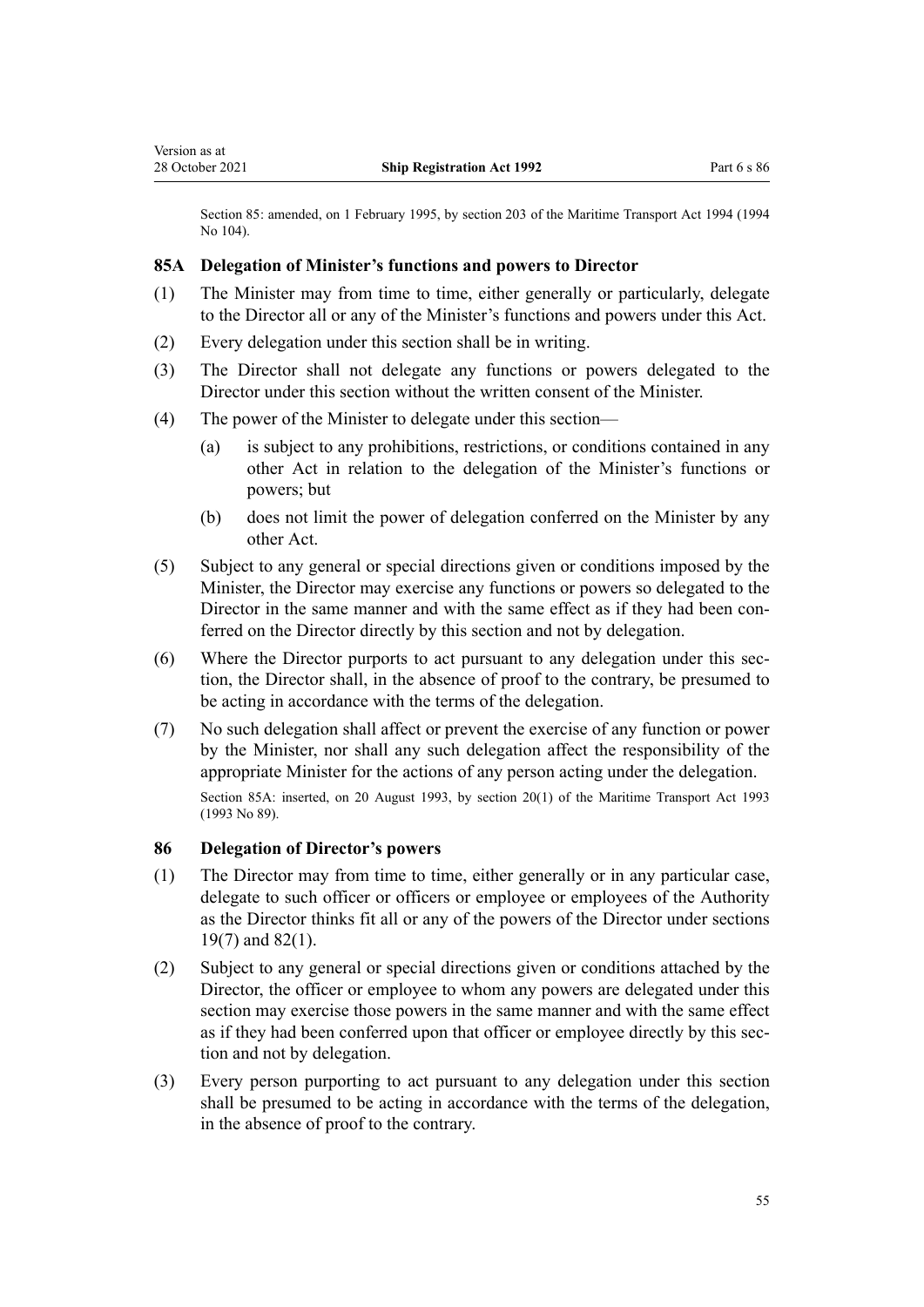Version as at

- <span id="page-55-0"></span>(4) Any delegation under this section may be made to a specified officer or employee or to officers or employees of a specified class, or may be made to the holder or holders for the time being of a specified office or class of offices.
- (5) Any delegation under this section may be revoked at any time, and no such delegation shall prevent the exercise of any power by the Director.
- (6) Any such delegation shall, until revoked, continue in force according to its tenor, notwithstanding the fact that the Director by whom it was made may have ceased to hold office, and shall continue to have effect as if made by the successor in office of that Director.

Section 86(1): amended, on 20 August 1993, by section 20(1) of the Maritime Transport Act 1993 (1993 No 89).

### **87 Regulations**

- (1) The Governor-General may from time to time, by Order in Council, make regulations for all or any of the following purposes:
	- (a) prescribing, or providing for the fixing of, fees payable in respect of any matter under this Act:
	- (b) specifying the persons by whom any such fees are payable:
	- (c) prescribing specific fees for specific work or services:
	- (d) prescribing a scale of fees or a rate based on the time involved in carrying out the work or services:
	- (e) prescribing additional charges for reimbursement of travelling time, accommodation, and other expenses:
	- (f) providing for the refund or waiver of any fee, in whole or in part, in any specified case or class of cases:
	- (g) providing for such other matters as are contemplated by or necessary for giving full effect to the provisions of this Act and for its due administra‐ tion.
- (2) Regulations under this section are secondary legislation (*see* [Part 3](http://legislation.govt.nz/pdflink.aspx?id=DLM7298343) of the Legislation Act 2019 for publication requirements).

Compare: 1952 No 49 ss 501, 504; 1987 No 184 s 24; Shipping Registration Act 1981 s 83 (Aust)

| Legislation Act 2019 requirements for secondary legislation made under this section |                                                                                                         |                                    |  |
|-------------------------------------------------------------------------------------|---------------------------------------------------------------------------------------------------------|------------------------------------|--|
| <b>Publication</b>                                                                  | PCO must publish it on the legislation website and notify LA19 s $69(1)(c)$<br>it in the <i>Gazette</i> |                                    |  |
| <b>Presentation</b>                                                                 | The Minister must present it to the House of<br>Representatives                                         | LA19 s 114, Sch 1<br>cl $32(1)(a)$ |  |
| <b>Disallowance</b>                                                                 | It may be disallowed by the House of Representatives                                                    | LA19 ss 115, 116                   |  |
| This note is not part of the Act.                                                   |                                                                                                         |                                    |  |

Section 87(2): inserted, on 28 October 2021, by [section 3](http://legislation.govt.nz/pdflink.aspx?id=LMS268932) of the Secondary Legislation Act 2021 (2021 No 7).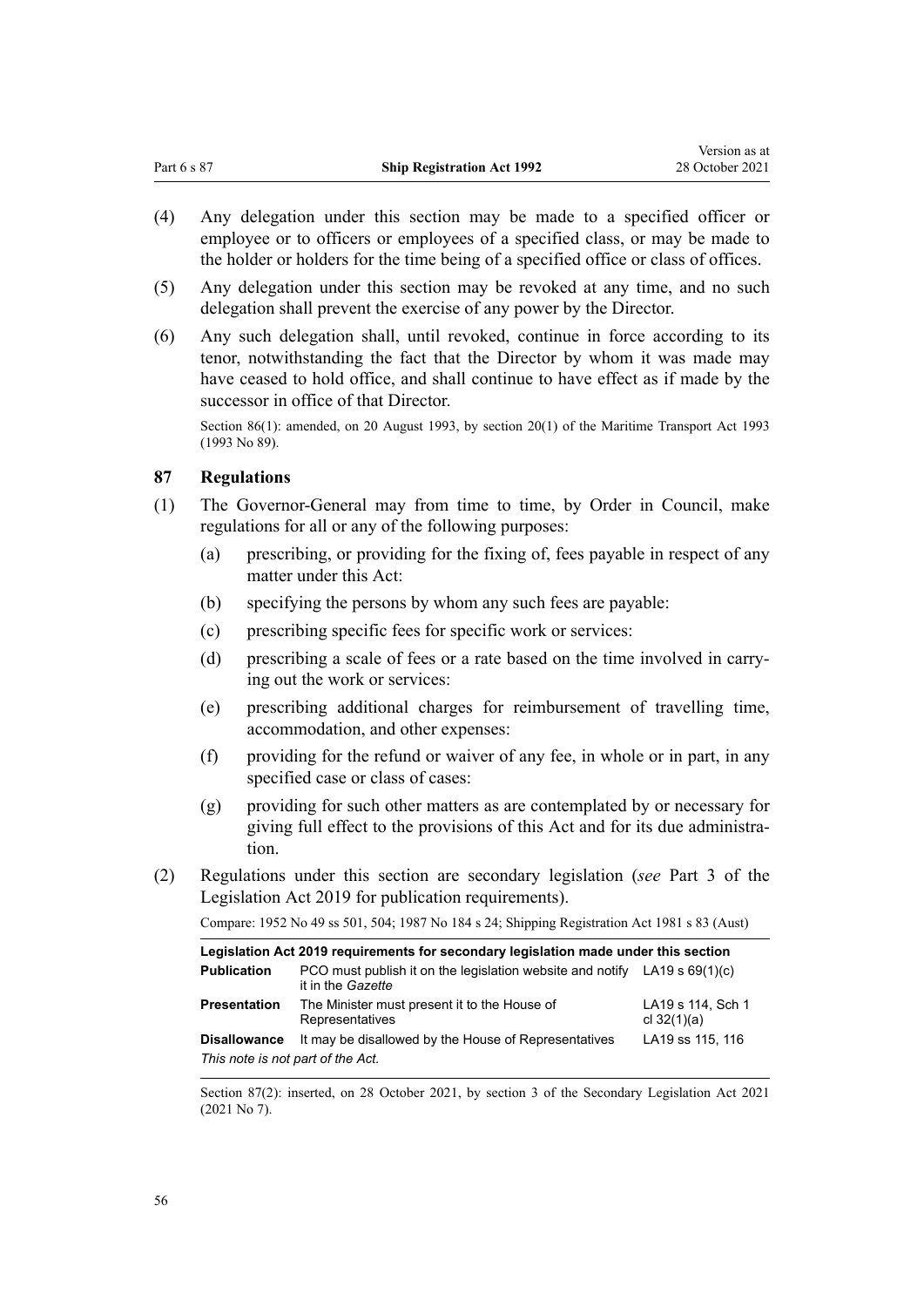<span id="page-56-0"></span>Version as at

### **88 Repeals and amendments**

- (1) The enactments specified in [Part 1](#page-60-0) of the Schedule are hereby repealed.
- (2) The enactments specified in [Part 2](#page-60-0) of the Schedule are hereby amended in the manner indicated in that Part.
- (3) *Amendment(s) incorporated in the [Act\(s\)](http://legislation.govt.nz/pdflink.aspx?id=DLM314314)*.

### **89 Revocations**

- (1) The following regulations and orders are hereby revoked:
	- (a) the Auckland Harbour Board Flag Regulations 1964 (SR 1964/12):
	- (b) the Wellington Harbour Board Flag Regulations 1964 (SR 1964/76):
	- (c) the Shipping (Marking of Fishing Boats) Order 1967 (SR 1967/7):
	- (d) the Shipping (Marking of Pleasure Yachts) Order 1979 (SR 1979/5):
	- (e) the Shipping Registration (Prescribed Forms) Order 1982 (SR 1982/75):
	- (f) the Bay of Plenty Harbour Board Flag Regulations 1986 (SR 1986/323).
- (2) As from the commencement of this Act, the [Merchant Shipping \(Registration](http://legislation.govt.nz/pdflink.aspx?id=DLM1595) [of New Zealand Government Ships\) Order 1946](http://legislation.govt.nz/pdflink.aspx?id=DLM1595) (SR 1946/174) shall cease to be part of the law of New Zealand.
- (3) The following exemptions granted by the Minister of Marine under section 308(5) of the Shipping and Seamen Act 1908 are hereby revoked:
	- (a) the exemption relating to vessels of the Royal New Zealand Yacht Squadron, dated 22 March 1920:
	- (b) the exemption relating to vessels of the Royal Port Nicholson Yacht Club, dated 20 May 1935:
	- (c) the exemption relating to vessels of the Akarana Yacht Club, Auckland, dated 13 January 1936.

### *Transitional provisions*

### **90 Ships registered in New Zealand under previous law deemed registered under this Act**

- (1) Every ship that—
	- (a) is required or entitled to be registered under this Act; and
	- (b) was, immediately before the commencement of this Act, registered under the provisions of Part 12 of the Shipping and Seamen Act 1952 at a port of registry in New Zealand—

is deemed to be registered in Part A of the Register.

(2) The Registrar shall as soon as practicable issue a certificate of registry in respect of each ship that is so deemed to be registered, and for this purpose the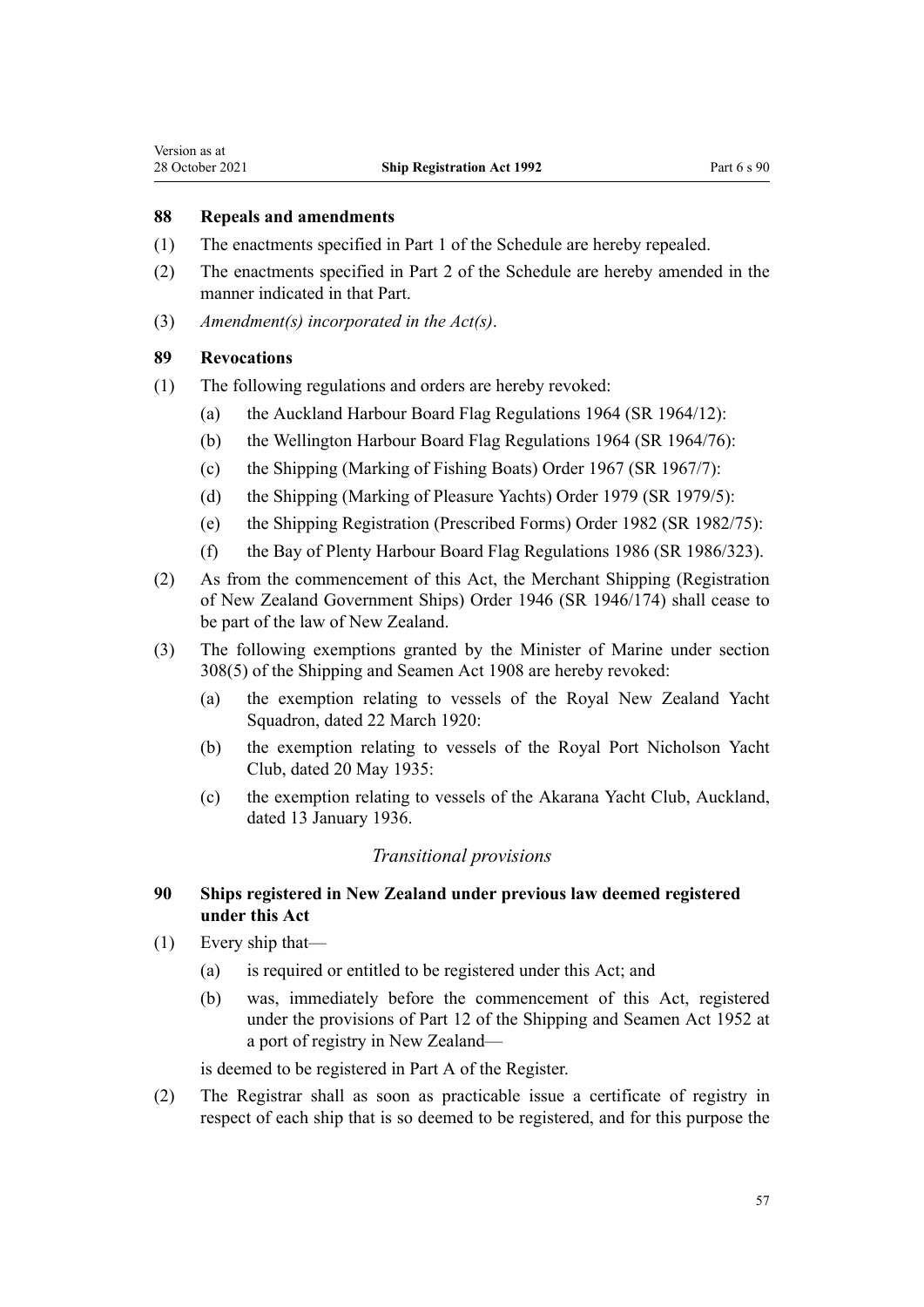<span id="page-57-0"></span>Registrar may require the production of the certificate of registry issued before the commencement of this Act in respect of any such ship.

- (3) Each register book kept at a port in New Zealand under the provisions of Part 12 of the Shipping and Seamen Act 1952 is deemed to be part of Part A of the Register established under this Act.
- (4) Every ship that is deemed by subsection (1) to be registered in Part A of the Register is deemed always to have been lawfully registered under Part 12 of the Shipping and Seamen Act 1952.

Compare: Shipping Registration Act 1981 s 86 (Aust)

### **91 Verification of particulars in registers kept under previous law**

- (1) The Registrar may, by notice in writing served on any person owning or having the management of the ship deemed to be registered by [section 90,](#page-56-0) require that person within a specified period (being not less than 30 days) after the date of the notice—
	- (a) to verify, in such manner as is specified in the notice, any matter or par‐ ticular appearing in the Register by virtue of [section 90\(3\);](#page-56-0) or
	- (b) to furnish such information and documents relating to the ship and its owner as are specified in the notice, being information and documents of a kind required in connection with or in support of an application for registration.
- $(2)$  If—
	- (a) the owner or person having the management of the ship fails within the specified period to verify a matter or particular, or to furnish any information or documents, as required by a notice under subsection (1); and
	- (b) the Director is not satisfied that the ship is registrable under this Act,—

the Director may, by notice in writing to the Registrar, direct that the registration relating to the ship be closed.

(3) Upon receipt by the Registrar of such a notice, the provisions of [section 32](#page-31-0) shall apply as if the ship had ceased to be entitled to be registered and the notice were a notice under section 32(1)(b) stating that fact.

Compare: Shipping Registration Act 1981 s 92 (Aust)

Section 91(2): amended, on 1 February 1995, by [section 203](http://legislation.govt.nz/pdflink.aspx?id=DLM336920) of the Maritime Transport Act 1994 (1994 No 104).

Section 91(2)(b): amended, on 1 February 1995, by [section 203](http://legislation.govt.nz/pdflink.aspx?id=DLM336920) of the Maritime Transport Act 1994 (1994 No 104).

### **92 Applications under previous law**

(1) All applications for registration of a ship under the provisions of Part 12 of the Shipping and Seamen Act 1952 that have not been finally dealt with at the commencement of this Act shall be subject to this section.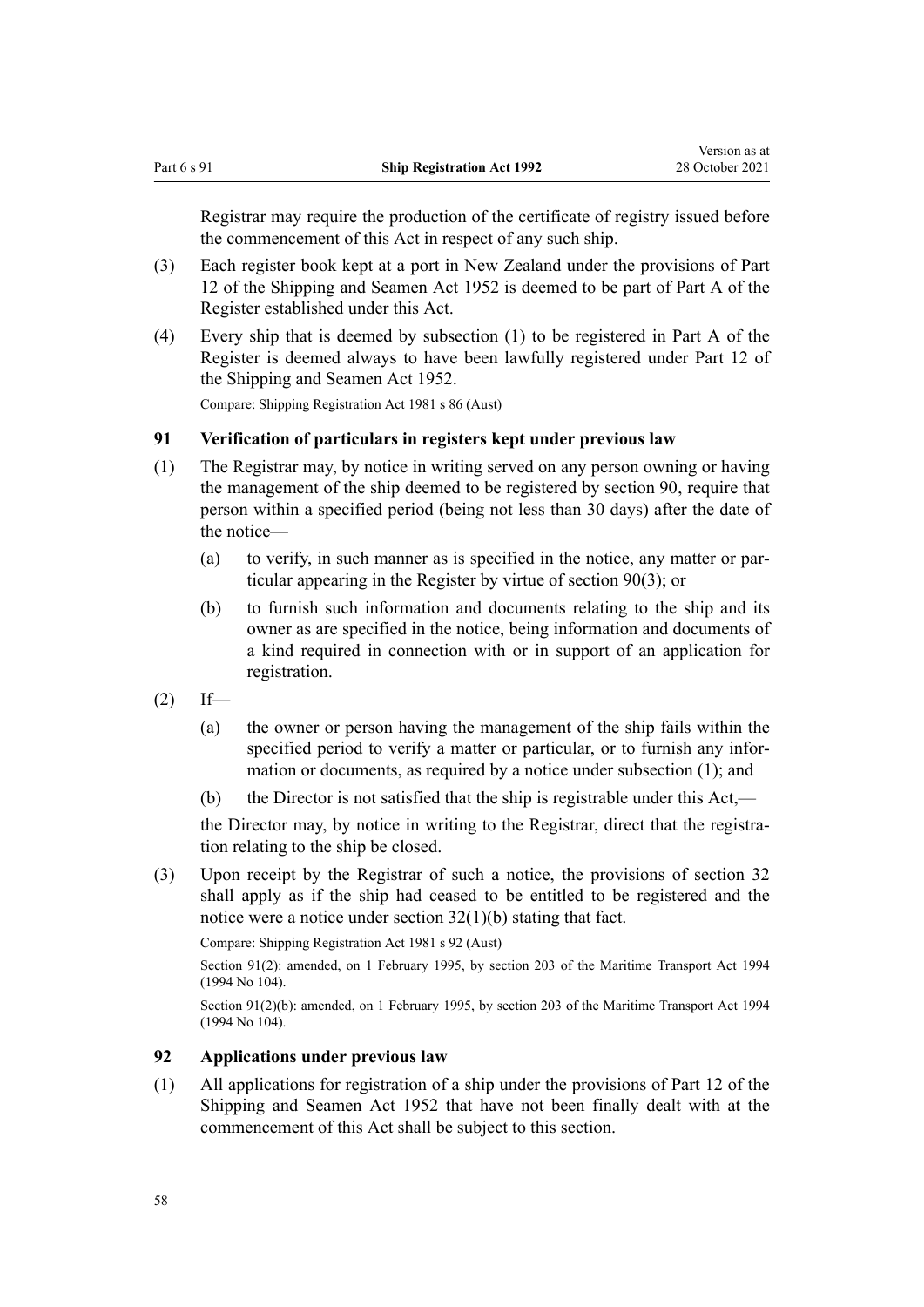(2) Every application that is subject to this section shall be deemed to be an appli‐ cation under this Act and the Registrar shall complete the registration of the ship accordingly.

Compare: Shipping Registration Act 1981 s 89 (Aust)

### **93 Transfer of foreign registered ships**

<span id="page-58-0"></span>Version as at

- (1) Every ship that, at the commencement of this section,—
	- (a) is registered in a foreign country under provisions of a law that corres‐ pond with the provisions of Part 12 of the Shipping and Seamen Act 1952; and
	- (b) is required by section  $6(1)$  to be registered in Part A of the Register,—

is subject to this section.

- (2) The owner of any ship that is subject to this section shall take such action as is necessary to register the ship in Part A of the Register within 6 months after the commencement of this section by way of a transfer of the registration to the Register.
- (3) The owner shall furnish the Registrar with, or arrange for the foreign registry office to transmit to the Registrar,—
	- (a) all particulars entered in the foreign register in relation to the ship; and
	- (b) the names of all foreign registered owners and any mortgagee of the ship or any share in the ship; and
	- (c) any instrument or other document relating to the ship or a certified copy of any such instrument or document, kept by the foreign registry office; and
	- (d) consent to the closure of registration; and
	- (e) such other information as the Registrar may reasonably require for the purposes of this section.
- (4) The prescribed fee (if any) in respect of the transfer of any registration under this section shall be payable by the owner.

Compare: Shipping Registration Act 1981 s 87 (Aust)

### **94 References in other laws**

Unless the context otherwise requires, every reference in any other Act to a registered New Zealand ship shall be read as if it were a reference to a ship registered or deemed to be registered under this Act.

Compare: Shipping Registration Act 1981 s 80 (Aust)

### **95 Savings**

Notwithstanding the repeal of sections 383 and 383A of the Shipping and Sea‐ men Act 1952 by [section 88\(1\)](#page-56-0) of this Act,—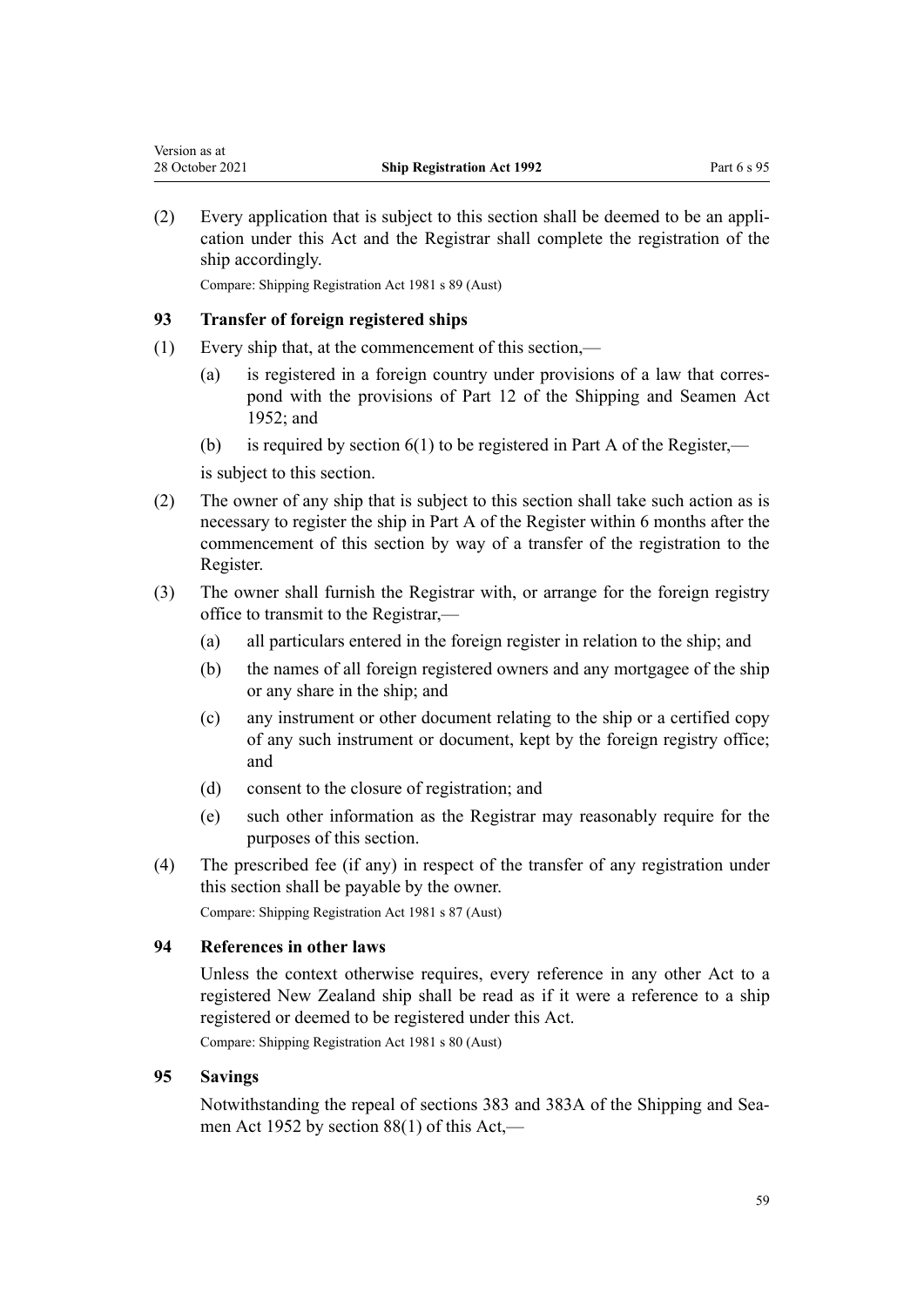| Part 6 s 95 | <b>Ship Registration Act 1992</b>                                                                                                                                                                                                                                                                                                                           | 28 October 2021 |
|-------------|-------------------------------------------------------------------------------------------------------------------------------------------------------------------------------------------------------------------------------------------------------------------------------------------------------------------------------------------------------------|-----------------|
| (a)         | every person who, immediately before the commencement of this Act,<br>held office as Registrar of Ships under section 383 of the Shipping and<br>Seamen Act 1952 is hereby deemed to have been appointed as Registrar<br>of Ships under section 61:                                                                                                         |                 |
| (b)         | every person who, immediately before the commencement of this Act,<br>held office as an Assistant Registrar of Ships under section 383A of the<br>Shipping and Seamen Act 1952 is hereby deemed to have been appoin-<br>ted as a Deputy Registrar of Ships under section 62:                                                                                |                 |
|             | $\mathcal{N}$ $\mathcal{N}$ $\mathcal{N}$ $\mathcal{N}$ $\mathcal{N}$ $\mathcal{N}$ $\mathcal{N}$ $\mathcal{N}$ $\mathcal{N}$ $\mathcal{N}$ $\mathcal{N}$ $\mathcal{N}$ $\mathcal{N}$ $\mathcal{N}$ $\mathcal{N}$ $\mathcal{N}$ $\mathcal{N}$ $\mathcal{N}$ $\mathcal{N}$ $\mathcal{N}$ $\mathcal{N}$ $\mathcal{N}$ $\mathcal{N}$ $\mathcal{N}$ $\mathcal{$ |                 |

Version as at

(c) every port in New Zealand that, immediately before the commencement of this Act, was appointed under section 383(1) of the Shipping and Sea‐ men Act 1952 as a port of registry is hereby deemed to be a port of registry for the registration of ships under this Act.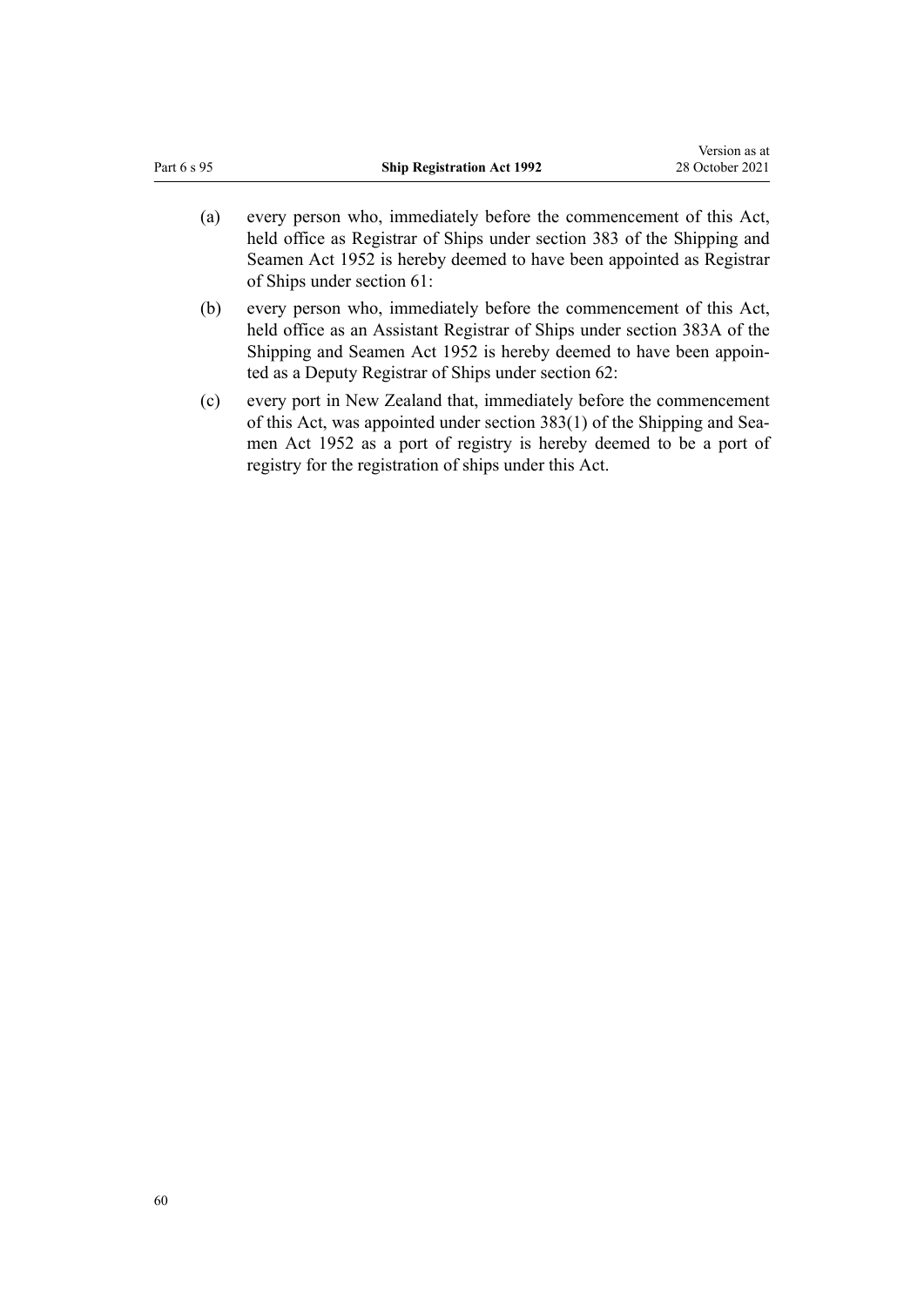# <span id="page-60-0"></span>**Schedule Repeals and amendments**

[s 88\(1\)](#page-56-0)

# **Part 1**

# **Repeals**

**Shipping and Seamen Act 1952 (1952 No 49)**

*Amendment(s) incorporated in the Act(s).*

**Shipping and Seamen Amendment Act 1959 (1959 No 102)**

*Amendment(s) incorporated in the Act(s).*

**Shipping and Seamen Amendment Act 1963 (1963 No 129)** *Amendment(s) incorporated in the Act(s).*

**Shipping and Seamen Amendment Act 1968 (1968 No 55)**

*Amendment(s) incorporated in the Act(s).*

**Shipping and Seamen Amendment Act 1987 (1987 No 184)**

*Amendment(s) incorporated in the Act(s).*

# **Part 2 Enactments amended**

[s 88\(2\)](#page-56-0)

**Chattels Transfer Act 1924 (1924 No 49) (RS Vol 15, p 33)** *Amendment(s) incorporated in the Act(s).*

**Flags, Emblems, and Names Protection Act 1981 (1981 No 47)**

*Amendment(s) incorporated in the [Act\(s\).](http://legislation.govt.nz/pdflink.aspx?id=DLM51357)*

**Imperial Laws Application Act 1988 (1988 No 112)** *Amendment(s) incorporated in the [Act\(s\).](http://legislation.govt.nz/pdflink.aspx?id=DLM135603)*

**Shipping Act 1987 (1987 No 183)** *Amendment(s) incorporated in the [Act\(s\).](http://legislation.govt.nz/pdflink.aspx?id=DLM125302)*

**Shipping and Seamen Act 1952 (1952 No 49)** *Amendment(s) incorporated in the Act(s).*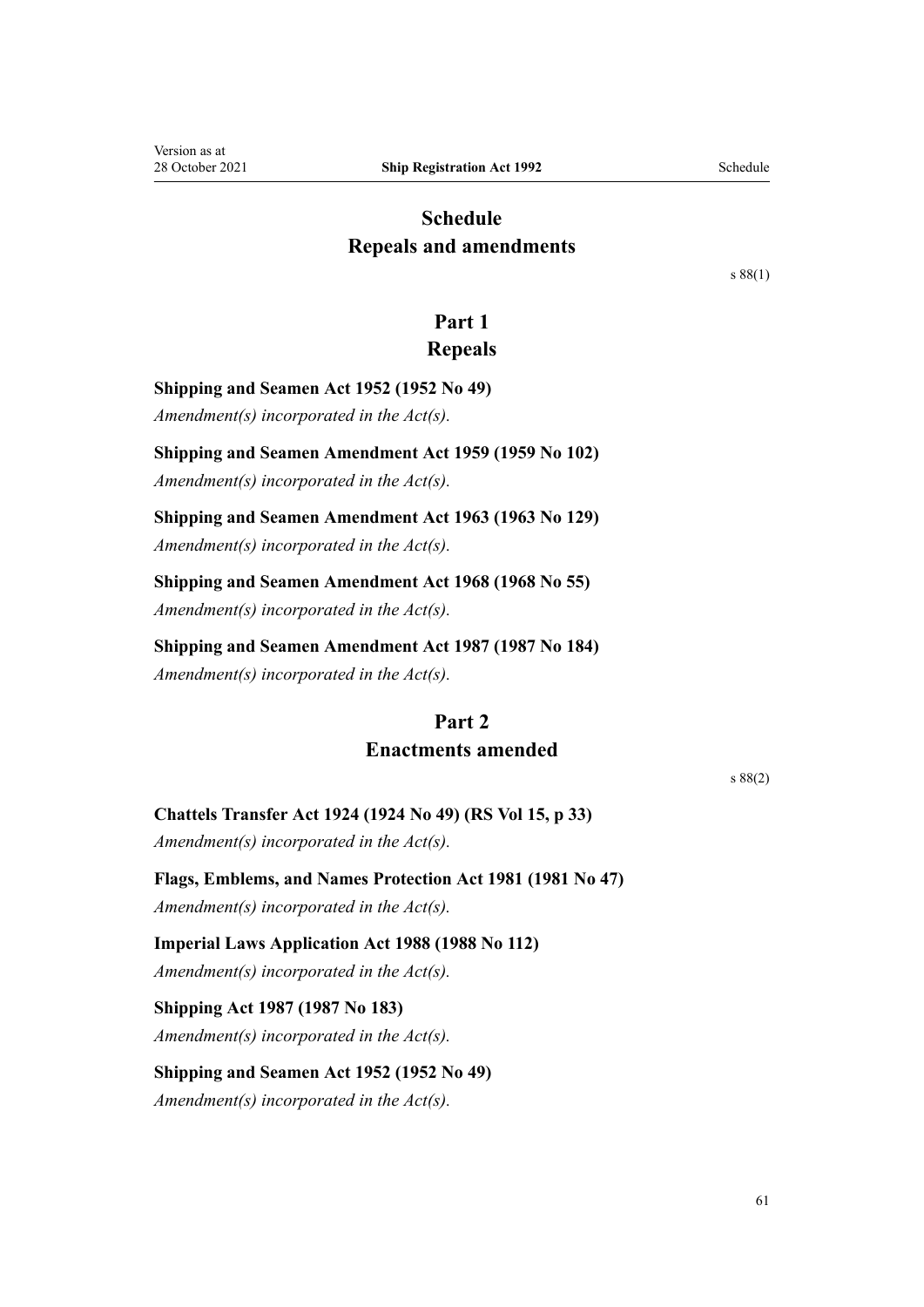# **Statutes Amendment Act 1940 (1940 No 18) (RS Vol 15, p 79)**

*Amendment(s) incorporated in the [Act\(s\).](http://legislation.govt.nz/pdflink.aspx?id=DLM229681)*